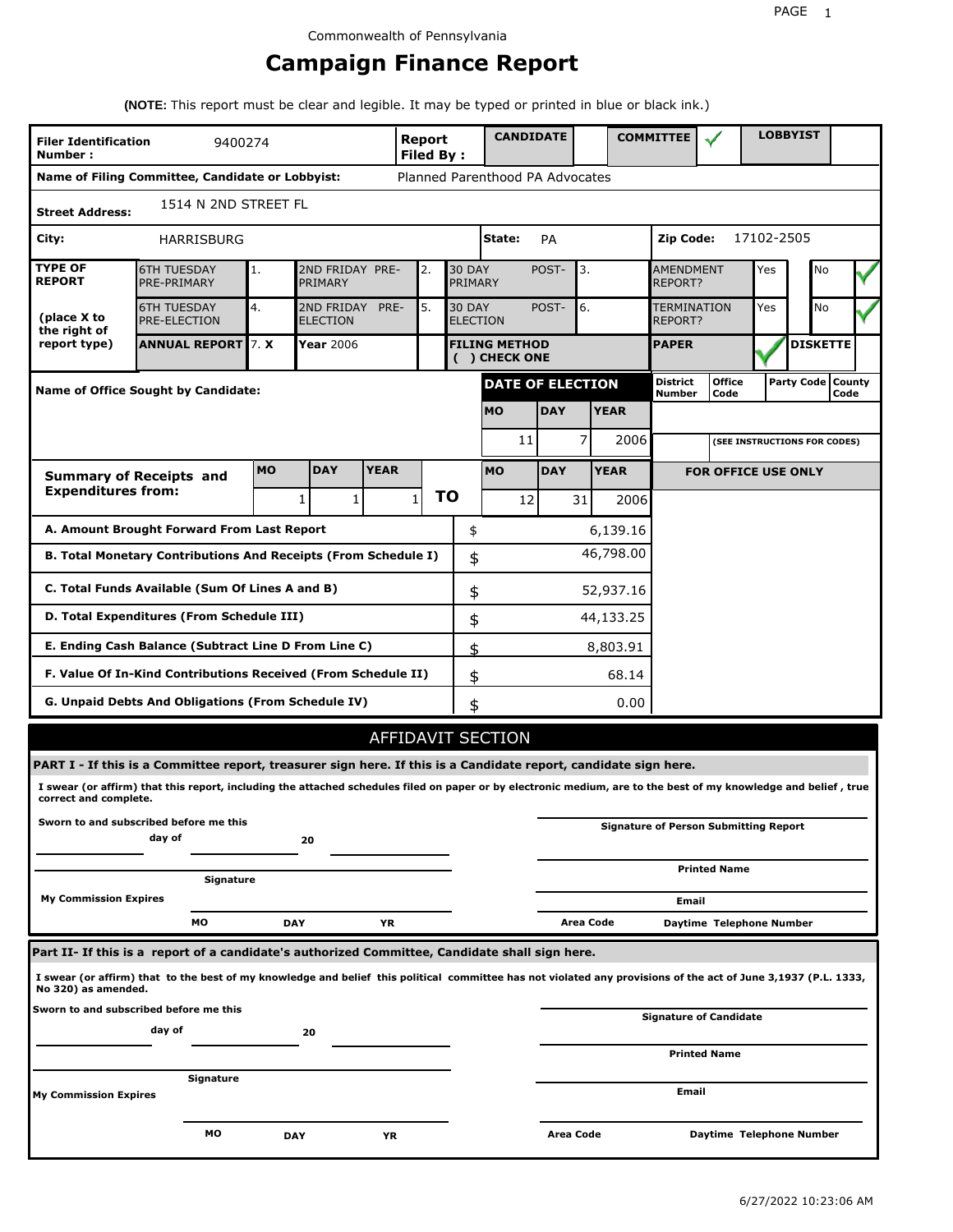# **SCHEDULE I CONTRIBUTIONS AND RECEIPTS**

**Detailed Summary Page**

| <b>Name of Filing Committee or Candidate</b>                                                                                                                                                | <b>Reporting Period</b> |     |            |
|---------------------------------------------------------------------------------------------------------------------------------------------------------------------------------------------|-------------------------|-----|------------|
| Planned Parenthood PA Advocates                                                                                                                                                             | From:                   | To: | 12/31/2006 |
| 1. Unitemized Contributions Received - \$ 50.00 or Less Per Contributor                                                                                                                     |                         |     |            |
| <b>TOTAL for the Reporting Period</b>                                                                                                                                                       | (1)                     | \$  | 7,272.00   |
| 2. Contributions Received - \$50.01 To \$250.00 (From Part A and Part B)                                                                                                                    |                         |     |            |
| <b>Contributions Received From Political Committees (Part A)</b>                                                                                                                            |                         | \$  | 0.00       |
| All Other Contributions (Part B)                                                                                                                                                            |                         | \$  | 21,150.00  |
| <b>TOTAL for the Reporting Period</b>                                                                                                                                                       | (2)                     | \$  | 21,150.00  |
|                                                                                                                                                                                             |                         |     |            |
| 3. Contributions Received Over \$250.00 (From Part C and Part D)                                                                                                                            |                         |     |            |
| <b>Contributions Received From Political Committees (Part C)</b>                                                                                                                            |                         | \$  | 0.00       |
| All Other Contributions (Part D)                                                                                                                                                            |                         | \$  | 18,376.00  |
| <b>TOTAL for the Reporting Period</b>                                                                                                                                                       | (3)                     | \$  | 18,376.00  |
| [4. Other Receipts, Refunds, Interest Earned, Returned Checks, Etc. (From Part E)                                                                                                           |                         |     |            |
| <b>TOTAL for the Reporting Period</b>                                                                                                                                                       | (4)                     | \$  | 0.00       |
|                                                                                                                                                                                             |                         |     |            |
| Total Monetary Contributions and Receipts During this Reporting Period (Add and enter amount<br>totals from Boxes 1,2,3 and 4; also enter this amount on Page1, Report Cover Page, Item B.) |                         | \$  | 46,798.00  |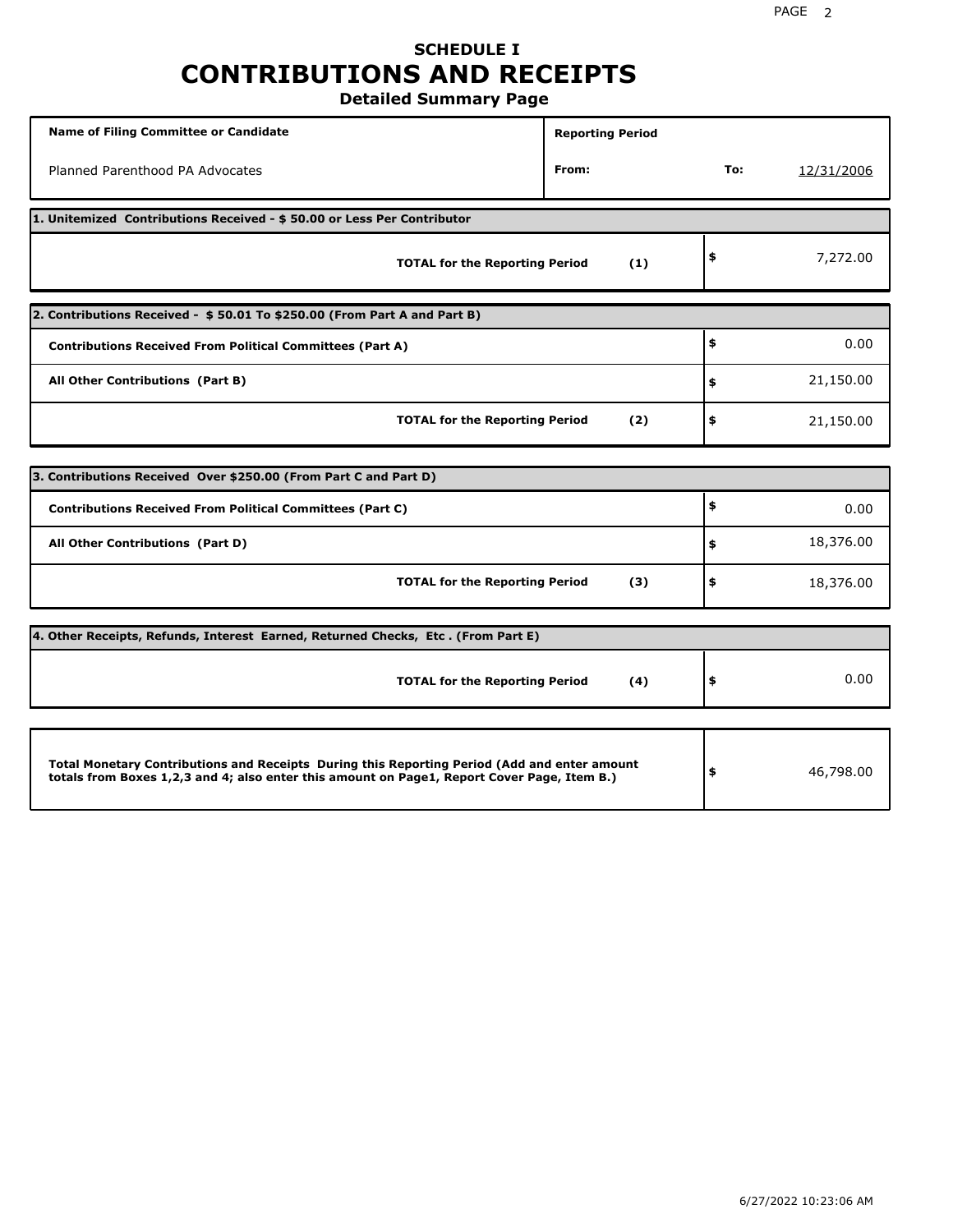PAGE 3

## **PART A CONTRIBUTIONS RECEIVED FROM POLITICAL COMMITTEES**

**\$50.01 TO \$250.00**

 **Use this Part to itemize only contributions received from political committees with an aggregate value from \$50.01 to \$250.00 in the reporting period.**

| Name of Filing Committee or Candidate      |                                                                              |                   | <b>Reporting Period</b> |             |             |     |                   |
|--------------------------------------------|------------------------------------------------------------------------------|-------------------|-------------------------|-------------|-------------|-----|-------------------|
|                                            |                                                                              |                   | From:                   |             | To:         |     |                   |
|                                            |                                                                              |                   |                         | <b>DATE</b> |             |     | <b>AMOUNT</b>     |
| <b>Full Name of Contributing Committee</b> |                                                                              |                   | <b>MO</b>               | <b>DAY</b>  | <b>YEAR</b> |     |                   |
| <b>Mailing Address</b>                     |                                                                              |                   |                         |             |             | \$  | 0.00              |
| City                                       | <b>State</b>                                                                 | Zip Code (Plus 4) |                         |             |             |     |                   |
|                                            |                                                                              |                   |                         |             |             |     | <b>PAGE TOTAL</b> |
|                                            | Enter Grand Total of Part A on Schedule I, Detailed Summary Page, Section 2. |                   |                         |             |             | ∣\$ | 0.00              |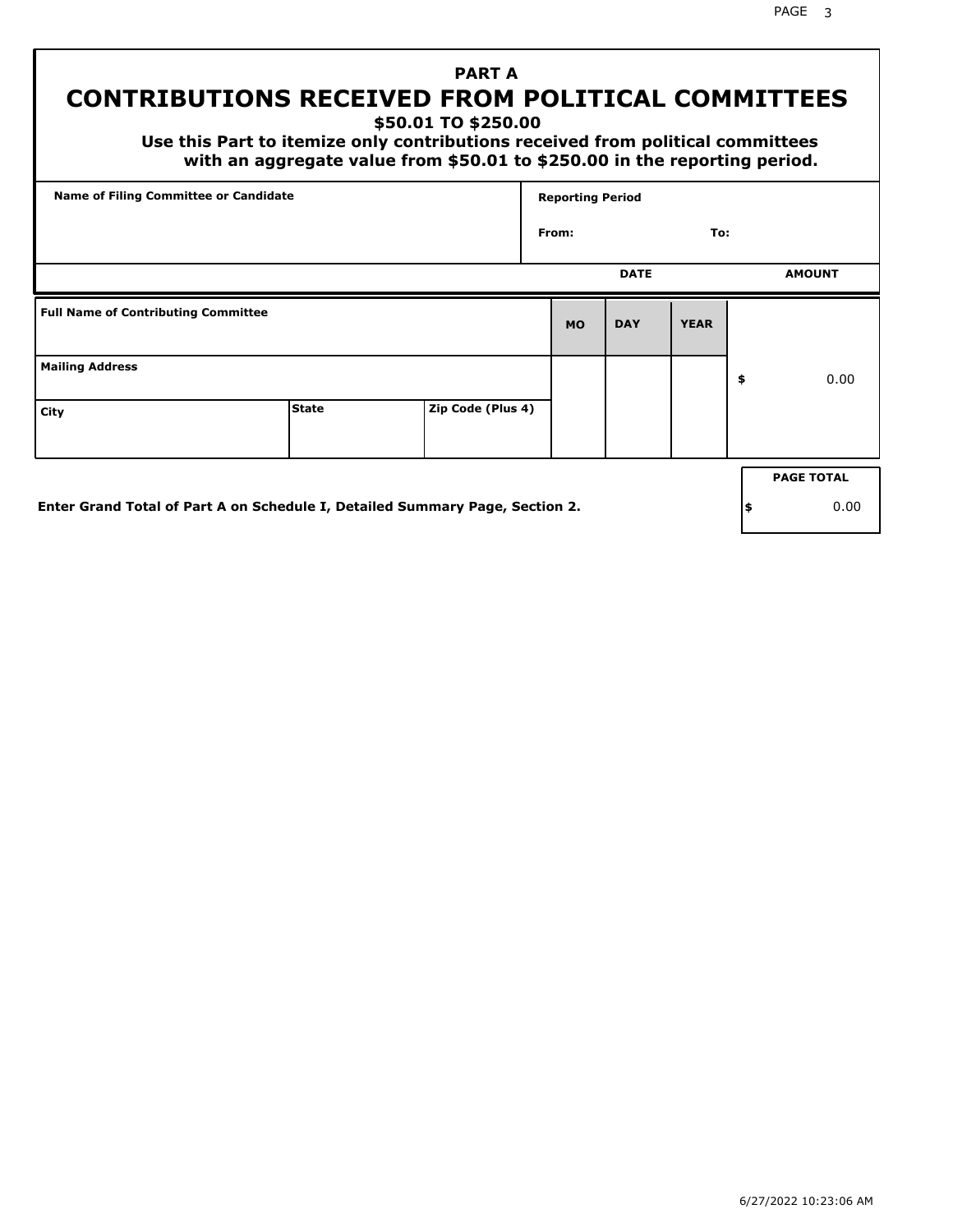|                                                         |                                 |                    | <b>PART B</b><br>ALL OTHER CONTRIBUTIONS<br>\$50.01 TO \$250.00<br>Use this Part to itemize all other contributions with an aggregate value from<br>\$50.01 to \$250.00 in the reporting period.<br>(Exclude contributions from political committees reported in Part A) |                         |                |             |    |               |
|---------------------------------------------------------|---------------------------------|--------------------|--------------------------------------------------------------------------------------------------------------------------------------------------------------------------------------------------------------------------------------------------------------------------|-------------------------|----------------|-------------|----|---------------|
| <b>Name of Filing Committee or Candidate</b>            |                                 |                    |                                                                                                                                                                                                                                                                          | <b>Reporting Period</b> |                |             |    |               |
| Planned Parenthood PA Advocates                         |                                 |                    |                                                                                                                                                                                                                                                                          | From:                   |                | To:         |    | 12/31/2006    |
|                                                         |                                 |                    |                                                                                                                                                                                                                                                                          |                         | <b>DATE</b>    |             |    | <b>AMOUNT</b> |
| <b>Full Name of Contributor</b><br>David Webber         |                                 |                    |                                                                                                                                                                                                                                                                          | <b>MO</b>               | <b>DAY</b>     | <b>YEAR</b> |    |               |
| <b>Mailing Address</b>                                  | 3001 Bald Mountain Rd           |                    |                                                                                                                                                                                                                                                                          |                         |                |             | \$ | 70.00         |
| City                                                    |                                 | <b>State</b>       | Zip Code (Plus 4)                                                                                                                                                                                                                                                        | 10                      | 15             | 2006        |    |               |
| Wilkes Barre                                            |                                 | PA                 | 18702                                                                                                                                                                                                                                                                    |                         |                |             |    |               |
| <b>Full Name of Contributor</b><br>Peggy Sviatko        |                                 |                    |                                                                                                                                                                                                                                                                          | <b>MO</b>               | <b>DAY</b>     | <b>YEAR</b> |    |               |
| <b>Mailing Address</b>                                  | 3001 Bald Mountain Road         |                    |                                                                                                                                                                                                                                                                          |                         |                |             | \$ | 25.00         |
| City<br>Wilkes Barre                                    |                                 | <b>State</b><br>PA | Zip Code (Plus 4)<br>18702                                                                                                                                                                                                                                               | 4                       | $\overline{7}$ | 2006        |    |               |
| <b>Full Name of Contributor</b><br>Peggy Sviatko        |                                 |                    |                                                                                                                                                                                                                                                                          | <b>MO</b>               | <b>DAY</b>     | <b>YEAR</b> |    |               |
| <b>Mailing Address</b>                                  | 3001 Bald Mountain Road         |                    |                                                                                                                                                                                                                                                                          |                         |                |             | Ş, | 35.00         |
| City<br>Wilkes Barre                                    |                                 | <b>State</b>       | Zip Code (Plus 4)                                                                                                                                                                                                                                                        | 11                      | 3              | 2006        |    |               |
|                                                         |                                 | PA                 | 18702                                                                                                                                                                                                                                                                    |                         |                |             |    |               |
| <b>Full Name of Contributor</b><br>Robert Russell       |                                 |                    |                                                                                                                                                                                                                                                                          | <b>MO</b>               | <b>DAY</b>     | <b>YEAR</b> |    |               |
| <b>Mailing Address</b>                                  | PO Box 270                      |                    |                                                                                                                                                                                                                                                                          |                         |                |             | \$ | 60.00         |
| City<br>Buckingham                                      |                                 | <b>State</b><br>PA | Zip Code (Plus 4)<br>18912                                                                                                                                                                                                                                               | 4                       | $\mathbf{1}$   | 2006        |    |               |
| <b>Full Name of Contributor</b><br>Howard and Mary Doll |                                 |                    |                                                                                                                                                                                                                                                                          | <b>MO</b>               | <b>DAY</b>     | <b>YEAR</b> |    |               |
| <b>Mailing Address</b>                                  | 2215 Biglerville Rd, Trailer 37 |                    |                                                                                                                                                                                                                                                                          |                         |                |             | \$ | 35.00         |
| City<br>Gettysburg                                      |                                 | <b>State</b>       | Zip Code (Plus 4)                                                                                                                                                                                                                                                        | 3                       | 24             | 2006        |    |               |
|                                                         |                                 | PA                 | 17325                                                                                                                                                                                                                                                                    |                         |                |             |    |               |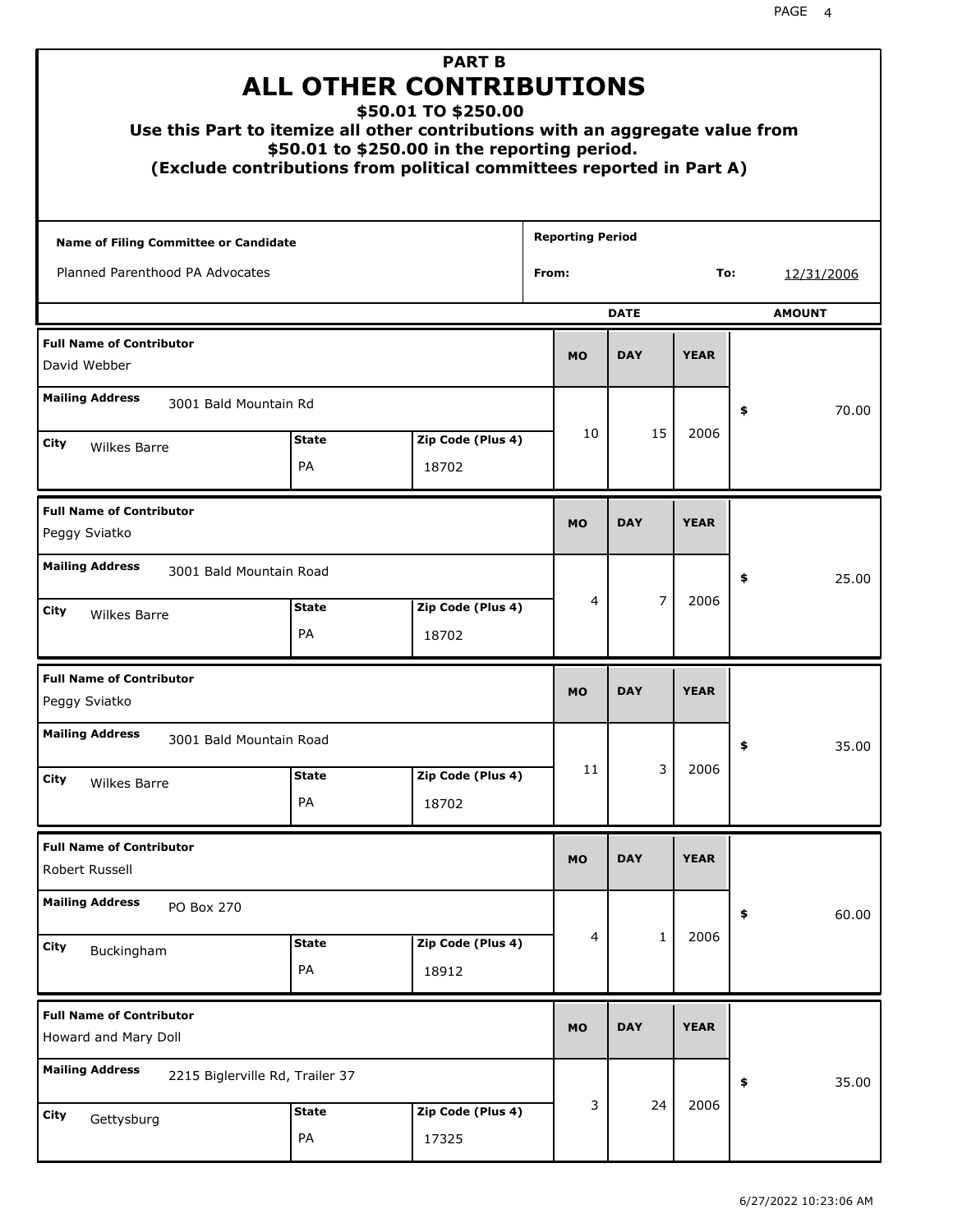| <b>Full Name of Contributor</b><br>Howard and Mary Doll     |                                 |                    |                            | <b>MO</b>      | <b>DAY</b>   | <b>YEAR</b> |             |
|-------------------------------------------------------------|---------------------------------|--------------------|----------------------------|----------------|--------------|-------------|-------------|
| <b>Mailing Address</b>                                      | 2215 Biglerville Rd, Trailer 37 |                    |                            |                |              |             | 35.00<br>\$ |
| City<br>Gettysburg                                          |                                 | <b>State</b><br>PA | Zip Code (Plus 4)<br>17325 | 11             | 3            | 2006        |             |
| <b>Full Name of Contributor</b><br>Mary Banecker            |                                 |                    |                            | <b>MO</b>      | <b>DAY</b>   | <b>YEAR</b> |             |
| <b>Mailing Address</b>                                      | 1023 Walsh Avenue               |                    |                            |                |              |             | 35.00<br>\$ |
| City<br>Langhorne                                           |                                 | <b>State</b><br>PA | Zip Code (Plus 4)<br>19047 | 5              | 11           | 2006        |             |
| <b>Full Name of Contributor</b><br>Mary Banecker            |                                 |                    |                            | <b>MO</b>      | <b>DAY</b>   | <b>YEAR</b> |             |
| <b>Mailing Address</b><br>City<br>Langhorne                 | 1023 Walsh Avenue               | <b>State</b><br>PA | Zip Code (Plus 4)<br>19047 | 10             | 31           | 2006        | 35.00<br>\$ |
|                                                             |                                 |                    |                            |                |              |             |             |
| <b>Full Name of Contributor</b><br>Dorothy Banner           |                                 |                    |                            | <b>MO</b>      | <b>DAY</b>   | <b>YEAR</b> |             |
| <b>Mailing Address</b>                                      | 230 School House Road           |                    |                            |                |              |             | 50.00<br>\$ |
| City<br>Lancaster                                           |                                 | <b>State</b><br>PA | Zip Code (Plus 4)<br>17603 | $\overline{4}$ | 9            | 2006        |             |
| <b>Full Name of Contributor</b><br>Dorothy Banner           |                                 |                    |                            | МO             | <b>DAY</b>   | <b>YEAR</b> |             |
| <b>Mailing Address</b>                                      | 230 School House Road           |                    |                            |                |              |             | 20.00<br>\$ |
| City<br>Lancaster                                           |                                 | <b>State</b><br>PA | Zip Code (Plus 4)<br>17603 | 10             | 23           | 2006        |             |
| <b>Full Name of Contributor</b><br>Paul & Jessica Balsavage |                                 |                    |                            | <b>MO</b>      | <b>DAY</b>   | <b>YEAR</b> |             |
| <b>Mailing Address</b>                                      | 1033 N. 4th St.                 |                    |                            | 12             | $\mathbf{1}$ | 2006        | 70.00<br>\$ |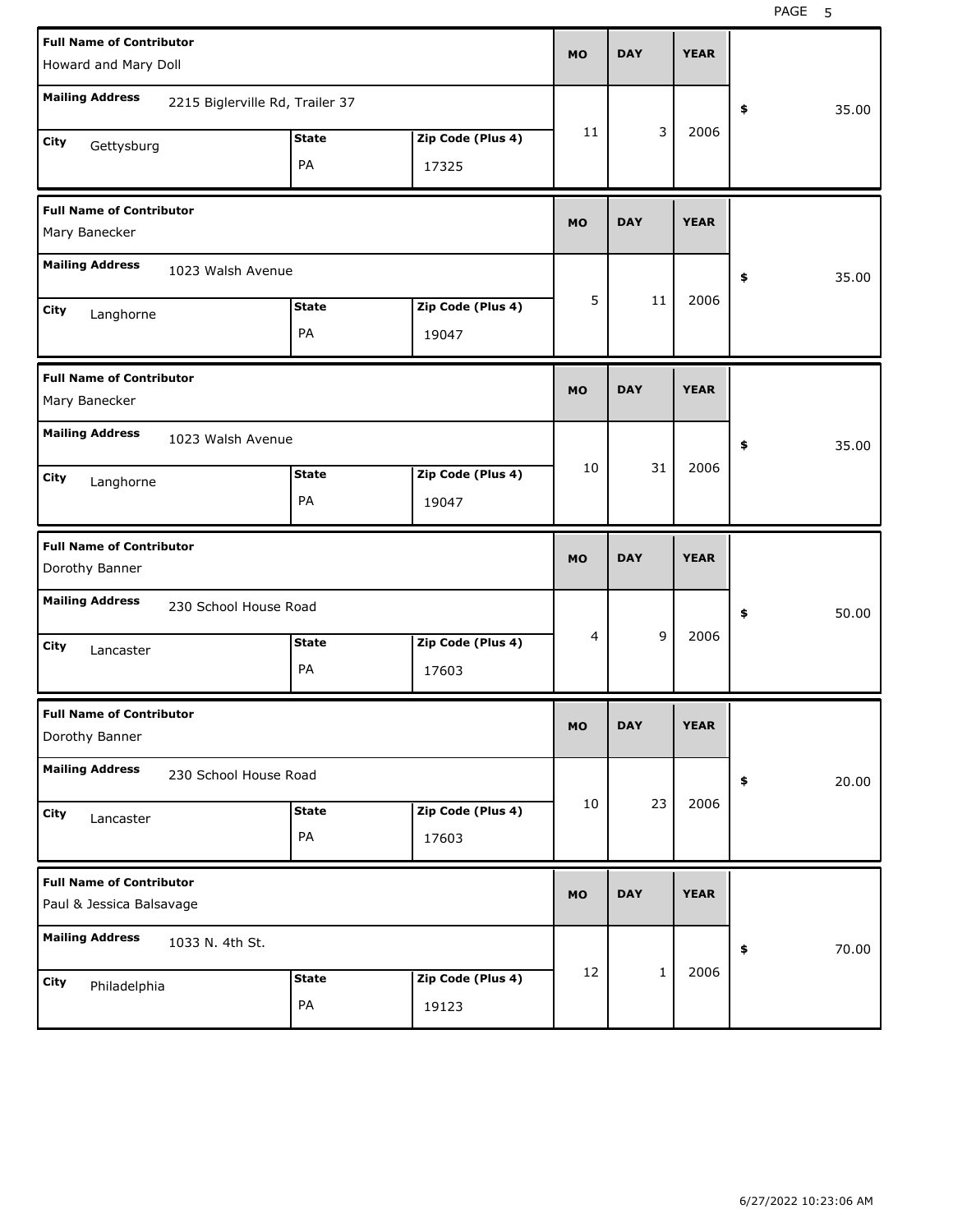| <b>Full Name of Contributor</b><br>J. Richard George  |                                 |                    |                            | <b>MO</b> | <b>DAY</b> | <b>YEAR</b> |             |
|-------------------------------------------------------|---------------------------------|--------------------|----------------------------|-----------|------------|-------------|-------------|
| <b>Mailing Address</b>                                | 550 Kendig Road                 |                    |                            |           |            |             | \$<br>50.00 |
| City<br>Manheim                                       |                                 | <b>State</b><br>PA | Zip Code (Plus 4)<br>17545 | 3         | 28         | 2006        |             |
| <b>Full Name of Contributor</b><br>J. Richard George  |                                 |                    |                            | <b>MO</b> | <b>DAY</b> | <b>YEAR</b> |             |
| <b>Mailing Address</b>                                | 550 Kendig Road                 |                    |                            |           |            |             | \$<br>25.00 |
| City<br>Manheim                                       |                                 | <b>State</b><br>PA | Zip Code (Plus 4)<br>17545 | 10        | 31         | 2006        |             |
| <b>Full Name of Contributor</b><br>Judith Weiss       |                                 |                    |                            | <b>MO</b> | <b>DAY</b> | <b>YEAR</b> |             |
| <b>Mailing Address</b>                                | 2223 Wallace Street             |                    |                            |           |            |             | \$<br>75.00 |
| City<br>Philadelphia                                  |                                 | <b>State</b><br>PA | Zip Code (Plus 4)<br>19130 | 10        | 31         | 2006        |             |
|                                                       |                                 |                    |                            |           |            |             |             |
| <b>Full Name of Contributor</b><br>Melissa Smicker    |                                 |                    |                            | <b>MO</b> | <b>DAY</b> | <b>YEAR</b> |             |
| <b>Mailing Address</b>                                | 1821 E. Passyunk Ave, 2nd floor |                    |                            |           |            |             | \$<br>75.00 |
| City<br>Philadelphia                                  |                                 | <b>State</b><br>PA | Zip Code (Plus 4)<br>19148 | 10        | 13         | 2006        |             |
| <b>Full Name of Contributor</b><br>Laura Sauer Palmer |                                 |                    |                            | МO        | <b>DAY</b> | <b>YEAR</b> |             |
| <b>Mailing Address</b>                                | 210 Biddulph Road               |                    |                            |           |            |             | \$<br>75.00 |
| City<br>Radnor                                        |                                 | <b>State</b><br>PA | Zip Code (Plus 4)<br>19087 | 1         | 15         | 2006        |             |
| <b>Full Name of Contributor</b><br>Rebecca Lundgren   |                                 |                    |                            | <b>MO</b> | <b>DAY</b> | <b>YEAR</b> |             |
| <b>Mailing Address</b>                                | 102 Lavendar Ave                |                    |                            | 4         | 29         | 2006        | \$<br>30.00 |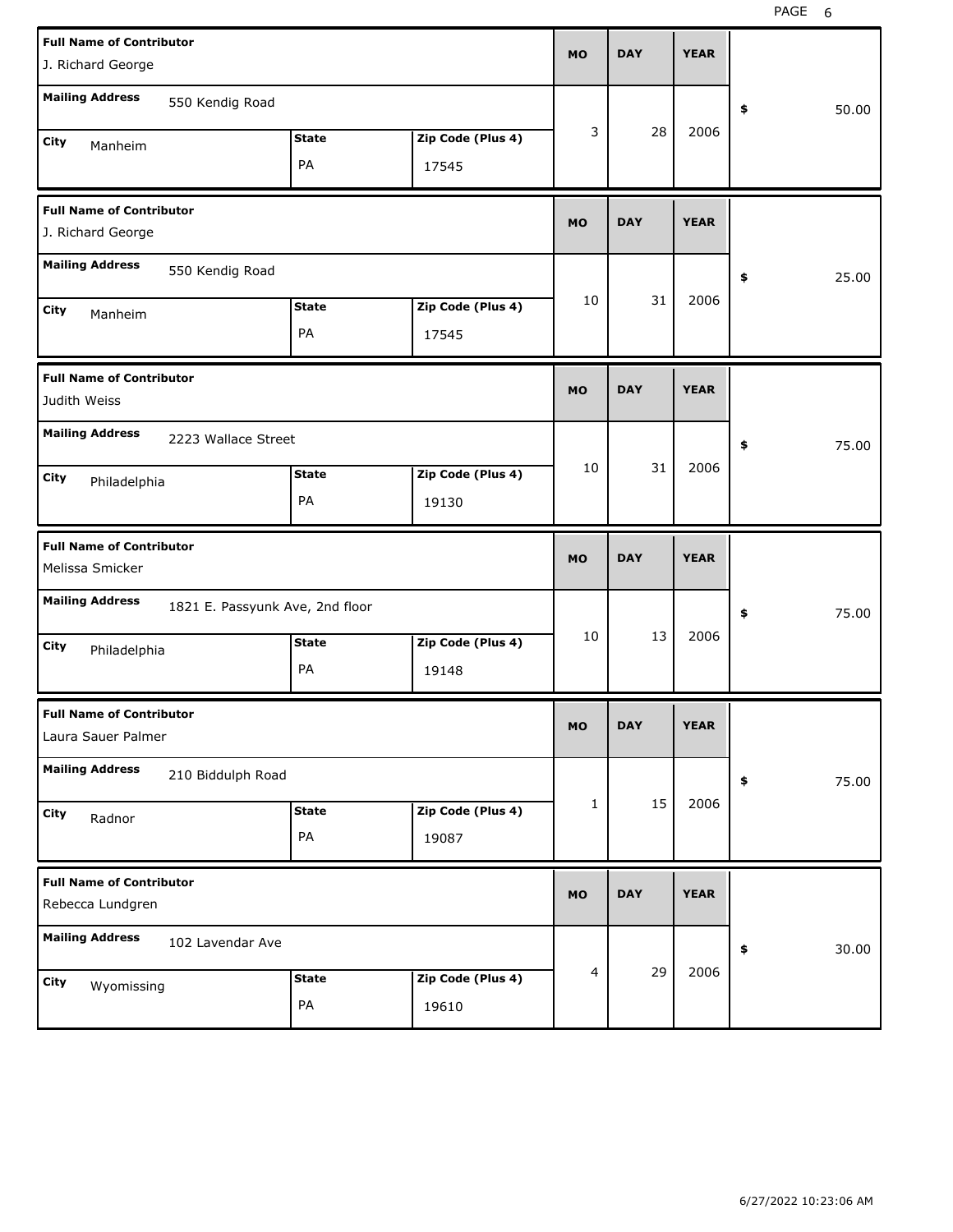| <b>Full Name of Contributor</b><br>Rebecca Lundgren                    |                    |                            | <b>MO</b> | <b>DAY</b>     | <b>YEAR</b> |             |
|------------------------------------------------------------------------|--------------------|----------------------------|-----------|----------------|-------------|-------------|
| <b>Mailing Address</b><br>102 Lavendar Ave                             |                    |                            |           |                |             | 25.00<br>\$ |
| City<br>Wyomissing                                                     | <b>State</b><br>PA | Zip Code (Plus 4)<br>19610 | 10        | 25             | 2006        |             |
| <b>Full Name of Contributor</b><br>Rebecca Lundgren                    |                    |                            | <b>MO</b> | <b>DAY</b>     | <b>YEAR</b> |             |
| <b>Mailing Address</b><br>102 Lavendar Ave                             |                    |                            |           |                |             | 25.00<br>\$ |
| City<br>Wyomissing                                                     | <b>State</b><br>PA | Zip Code (Plus 4)<br>19610 | 11        | 30             | 2006        |             |
| <b>Full Name of Contributor</b><br>Joseph and Violet Soffer Foundation |                    |                            | <b>MO</b> | <b>DAY</b>     | <b>YEAR</b> |             |
| <b>Mailing Address</b><br>400 Penn Center Blvd                         |                    |                            |           |                |             | 35.00<br>\$ |
| City<br>Pittsburgh                                                     | <b>State</b><br>PA | Zip Code (Plus 4)<br>15235 | 4         | 4              | 2006        |             |
|                                                                        |                    |                            |           |                |             |             |
| <b>Full Name of Contributor</b><br>Joseph and Violet Soffer Foundation |                    |                            | <b>MO</b> | <b>DAY</b>     | <b>YEAR</b> |             |
| <b>Mailing Address</b><br>400 Penn Center Blvd                         |                    |                            |           |                |             | 50.00<br>\$ |
| City<br>Pittsburgh                                                     | <b>State</b><br>PA | Zip Code (Plus 4)<br>15235 | 9         | 25             | 2006        |             |
| <b>Full Name of Contributor</b><br>Dorothy Fulton                      |                    |                            | MO        | <b>DAY</b>     | <b>YEAR</b> |             |
| <b>Mailing Address</b><br>5907 Eshenaur Drive                          |                    |                            |           |                |             | 40.00<br>\$ |
| City<br>Harrisburg                                                     | <b>State</b><br>PA | Zip Code (Plus 4)<br>17112 | 5         | $\overline{2}$ | 2006        |             |
| <b>Full Name of Contributor</b><br>Dorothy Fulton                      |                    |                            | <b>MO</b> | <b>DAY</b>     | <b>YEAR</b> |             |
| <b>Mailing Address</b><br>5907 Eshenaur Drive                          |                    |                            | 9         | 27             | 2006        | \$<br>50.00 |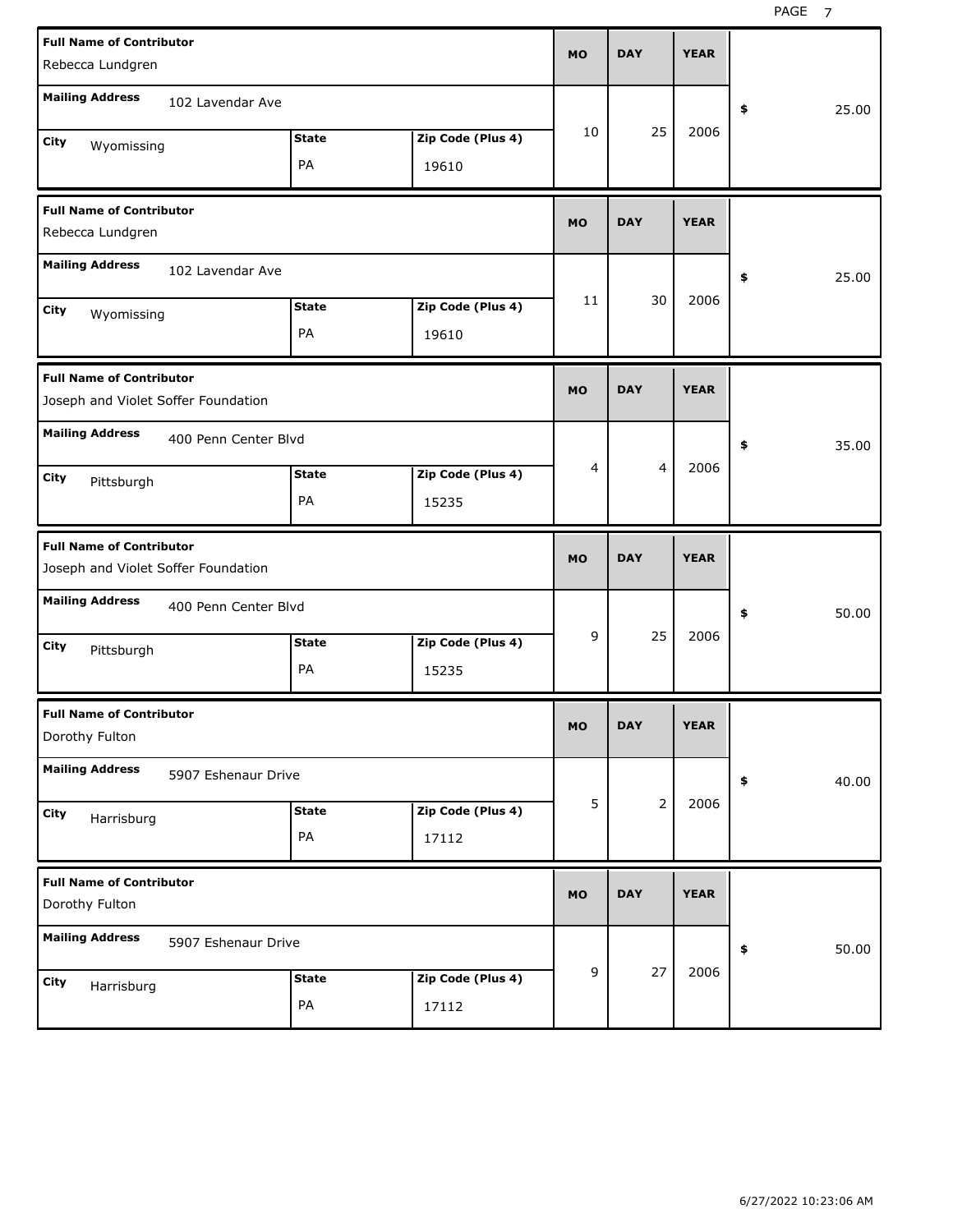| <b>Full Name of Contributor</b><br>Gail Meister        |                    |                            | <b>MO</b>   | <b>DAY</b>     | <b>YEAR</b> |              |
|--------------------------------------------------------|--------------------|----------------------------|-------------|----------------|-------------|--------------|
| <b>Mailing Address</b><br>204 Lexington Ave            |                    |                            |             |                |             | \$<br>100.00 |
| City<br>Merchantville                                  | <b>State</b><br>NJ | Zip Code (Plus 4)<br>8109  | 11          | 30             | 2006        |              |
| <b>Full Name of Contributor</b><br>John Hartman        |                    |                            | <b>MO</b>   | <b>DAY</b>     | <b>YEAR</b> |              |
| <b>Mailing Address</b><br>65 South Main Street         |                    |                            |             |                |             | \$<br>100.00 |
| City<br>Pennington                                     | <b>State</b><br>NJ | Zip Code (Plus 4)<br>8534  | 4           | $\overline{7}$ | 2006        |              |
| <b>Full Name of Contributor</b><br>Erika Fricke        |                    |                            | <b>MO</b>   | <b>DAY</b>     | <b>YEAR</b> |              |
| <b>Mailing Address</b><br>242 46th Street              |                    |                            |             |                |             | \$<br>100.00 |
| City<br>Pittsburgh                                     | <b>State</b><br>PA | Zip Code (Plus 4)<br>15201 | 9           | 27             | 2006        |              |
|                                                        |                    |                            |             |                |             |              |
| <b>Full Name of Contributor</b><br>Sarah Minard        |                    |                            | <b>MO</b>   | <b>DAY</b>     | <b>YEAR</b> |              |
| <b>Mailing Address</b><br>123 Beechmont Road           |                    |                            |             |                |             | \$<br>100.00 |
| City<br>Pittsburgh                                     | <b>State</b><br>PA | Zip Code (Plus 4)<br>15206 | 4           | 3              | 2006        |              |
| <b>Full Name of Contributor</b><br>Stephen Robinson    |                    |                            | <b>MO</b>   | <b>DAY</b>     | <b>YEAR</b> |              |
| <b>Mailing Address</b><br>6507 Wilkins Ave., Suite 201 |                    |                            |             |                |             | 50.00<br>\$  |
| City<br>Pittsburgh                                     | <b>State</b><br>PA | Zip Code (Plus 4)<br>15217 | 4           | $10\,$         | 2006        |              |
| <b>Full Name of Contributor</b><br>Stephen Robinson    |                    |                            | <b>MO</b>   | <b>DAY</b>     | <b>YEAR</b> |              |
| <b>Mailing Address</b><br>6507 Wilkins Ave., Suite 201 |                    |                            | $\mathsf g$ | 25             | 2006        | 50.00<br>\$  |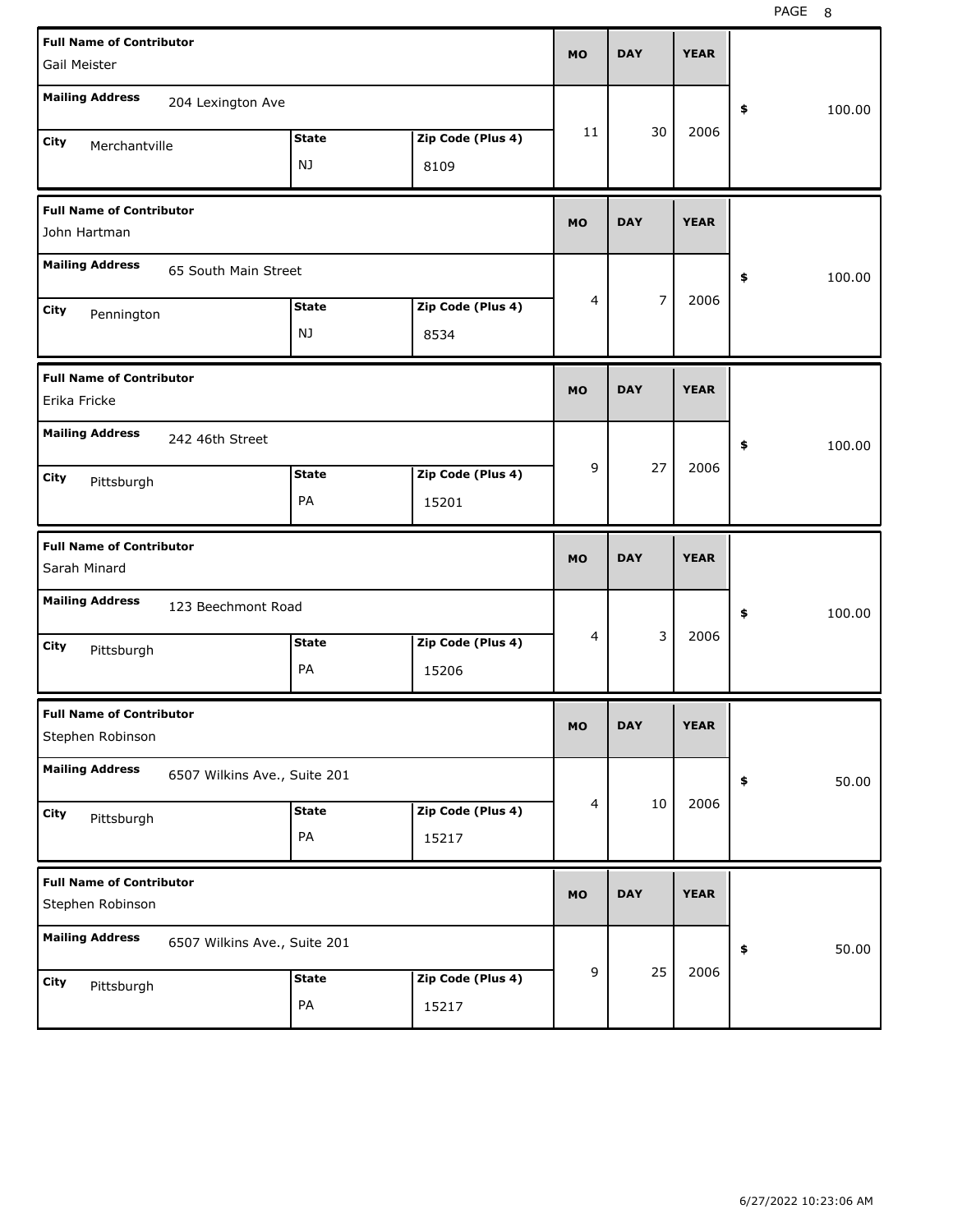| <b>Full Name of Contributor</b><br>Robert Weiner               |                            |                    |                   | <b>MO</b> | <b>DAY</b> | <b>YEAR</b> |              |
|----------------------------------------------------------------|----------------------------|--------------------|-------------------|-----------|------------|-------------|--------------|
| <b>Mailing Address</b>                                         | 1433 Denniston Ave         |                    |                   |           |            |             | \$<br>100.00 |
| City<br>Pittsburgh                                             |                            | <b>State</b><br>PA | Zip Code (Plus 4) | 5         | 13         | 2006        |              |
|                                                                |                            |                    | 15217             |           |            |             |              |
| <b>Full Name of Contributor</b><br>Elizabeth Weir Toor         |                            |                    |                   | <b>MO</b> | <b>DAY</b> | <b>YEAR</b> |              |
| <b>Mailing Address</b>                                         | 5369 Northumberland Street |                    |                   |           |            |             | \$<br>50.00  |
| City<br>Pittsburgh                                             |                            | <b>State</b>       | Zip Code (Plus 4) | 5         | 29         | 2006        |              |
|                                                                |                            | PA                 | 15217             |           |            |             |              |
| <b>Full Name of Contributor</b><br>Elizabeth Weir Toor         |                            |                    |                   | <b>MO</b> | <b>DAY</b> | <b>YEAR</b> |              |
| <b>Mailing Address</b>                                         | 5369 Northumberland Street |                    |                   |           |            |             | \$<br>50.00  |
| City<br>Pittsburgh                                             |                            | <b>State</b>       | Zip Code (Plus 4) | 10        | 27         | 2006        |              |
|                                                                |                            | PA                 | 15217             |           |            |             |              |
|                                                                |                            |                    |                   |           |            |             |              |
| <b>Full Name of Contributor</b><br><b>Betty Ginsburg</b>       |                            |                    |                   | <b>MO</b> | <b>DAY</b> | <b>YEAR</b> |              |
| <b>Mailing Address</b>                                         | 2280 Elmhill Road          |                    |                   |           |            |             | \$<br>100.00 |
| City                                                           |                            | <b>State</b>       | Zip Code (Plus 4) | 3         | 26         | 2006        |              |
| Pittsburgh                                                     |                            | PA                 | 15221             |           |            |             |              |
| <b>Full Name of Contributor</b><br>Lisa Michel & John Hushford |                            |                    |                   | MO        | <b>DAY</b> | <b>YEAR</b> |              |
| <b>Mailing Address</b>                                         | 926 Sherwood Road          |                    |                   |           |            |             | 100.00<br>\$ |
| City                                                           |                            | <b>State</b>       | Zip Code (Plus 4) | 10        | 5          | 2006        |              |
| Pittsburgh                                                     |                            | PA                 | 15221             |           |            |             |              |
| <b>Full Name of Contributor</b><br>William Robinson            |                            |                    |                   | <b>MO</b> | <b>DAY</b> | <b>YEAR</b> |              |
| <b>Mailing Address</b>                                         | 50 Woodland Road           |                    |                   |           |            |             | 100.00<br>\$ |
| City<br>Pittsburgh                                             |                            | <b>State</b>       | Zip Code (Plus 4) | 8         | 30         | 2006        |              |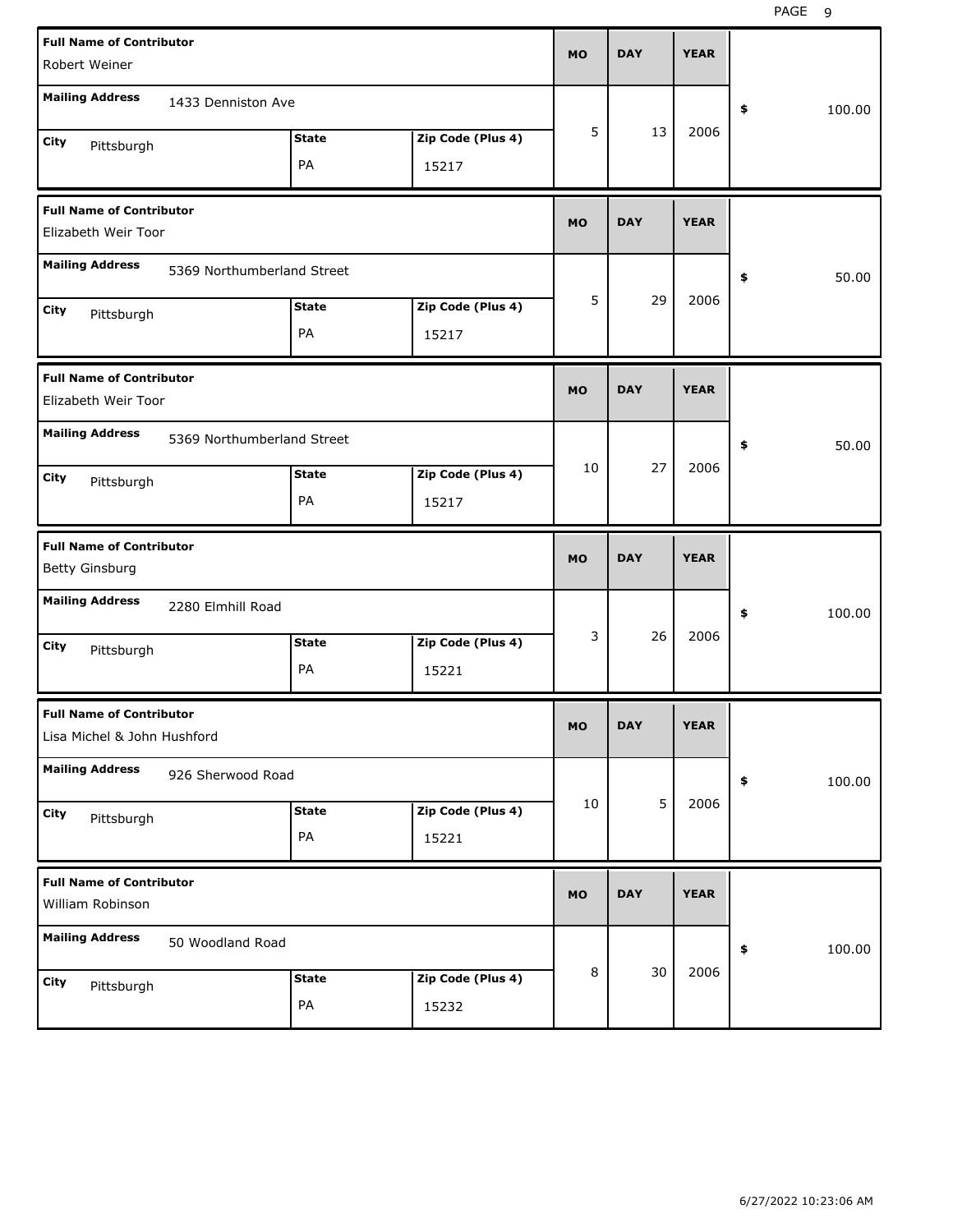| <b>Full Name of Contributor</b><br>Susanne Wean                |                       |                    |                            | <b>MO</b> | <b>DAY</b>     | <b>YEAR</b> |              |
|----------------------------------------------------------------|-----------------------|--------------------|----------------------------|-----------|----------------|-------------|--------------|
| <b>Mailing Address</b>                                         | 280 Millview Drive    |                    |                            |           |                |             | 100.00<br>\$ |
| City<br>Pittsburgh                                             |                       | <b>State</b><br>PA | Zip Code (Plus 4)<br>15237 | 10        | $\overline{2}$ | 2006        |              |
| <b>Full Name of Contributor</b><br>Drs Michael and Jane Barton |                       |                    |                            | <b>MO</b> | <b>DAY</b>     | <b>YEAR</b> |              |
| <b>Mailing Address</b>                                         | 400 North 25th Street |                    |                            |           |                |             | 100.00<br>\$ |
| City<br>Camp Hill                                              |                       | <b>State</b><br>PA | Zip Code (Plus 4)<br>17011 | 4         | 16             | 2006        |              |
| <b>Full Name of Contributor</b><br>Daniel & Joyce Gifford      |                       |                    |                            | <b>MO</b> | <b>DAY</b>     | <b>YEAR</b> |              |
| <b>Mailing Address</b>                                         | 18 Park Circle        |                    |                            |           |                |             | 100.00<br>\$ |
| City<br>Camp Hill                                              |                       | <b>State</b><br>PA | Zip Code (Plus 4)<br>17011 | 4         | 18             | 2006        |              |
|                                                                |                       |                    |                            |           |                |             |              |
| <b>Full Name of Contributor</b><br>Elizabeth Checchia          |                       |                    |                            | <b>MO</b> | <b>DAY</b>     | <b>YEAR</b> |              |
| <b>Mailing Address</b>                                         | 164 Richland Road     |                    |                            |           |                |             | 50.00<br>\$  |
| City<br>Carlisle                                               |                       | <b>State</b><br>PA | Zip Code (Plus 4)<br>17013 | 3         | 29             | 2006        |              |
| <b>Full Name of Contributor</b><br>Elizabeth Checchia          |                       |                    |                            | <b>MO</b> | <b>DAY</b>     | <b>YEAR</b> |              |
| <b>Mailing Address</b>                                         | 164 Richland Road     |                    |                            |           |                |             | 50.00<br>\$  |
| City<br>Carlisle                                               |                       | <b>State</b><br>PA | Zip Code (Plus 4)<br>17013 | 10        | 21             | 2006        |              |
| <b>Full Name of Contributor</b><br>Elizabeth Hrenda            |                       |                    |                            | <b>MO</b> | <b>DAY</b>     | <b>YEAR</b> |              |
| <b>Mailing Address</b>                                         | 2605 Birch Street     |                    |                            | 4         | $\overline{4}$ | 2006        | 100.00<br>\$ |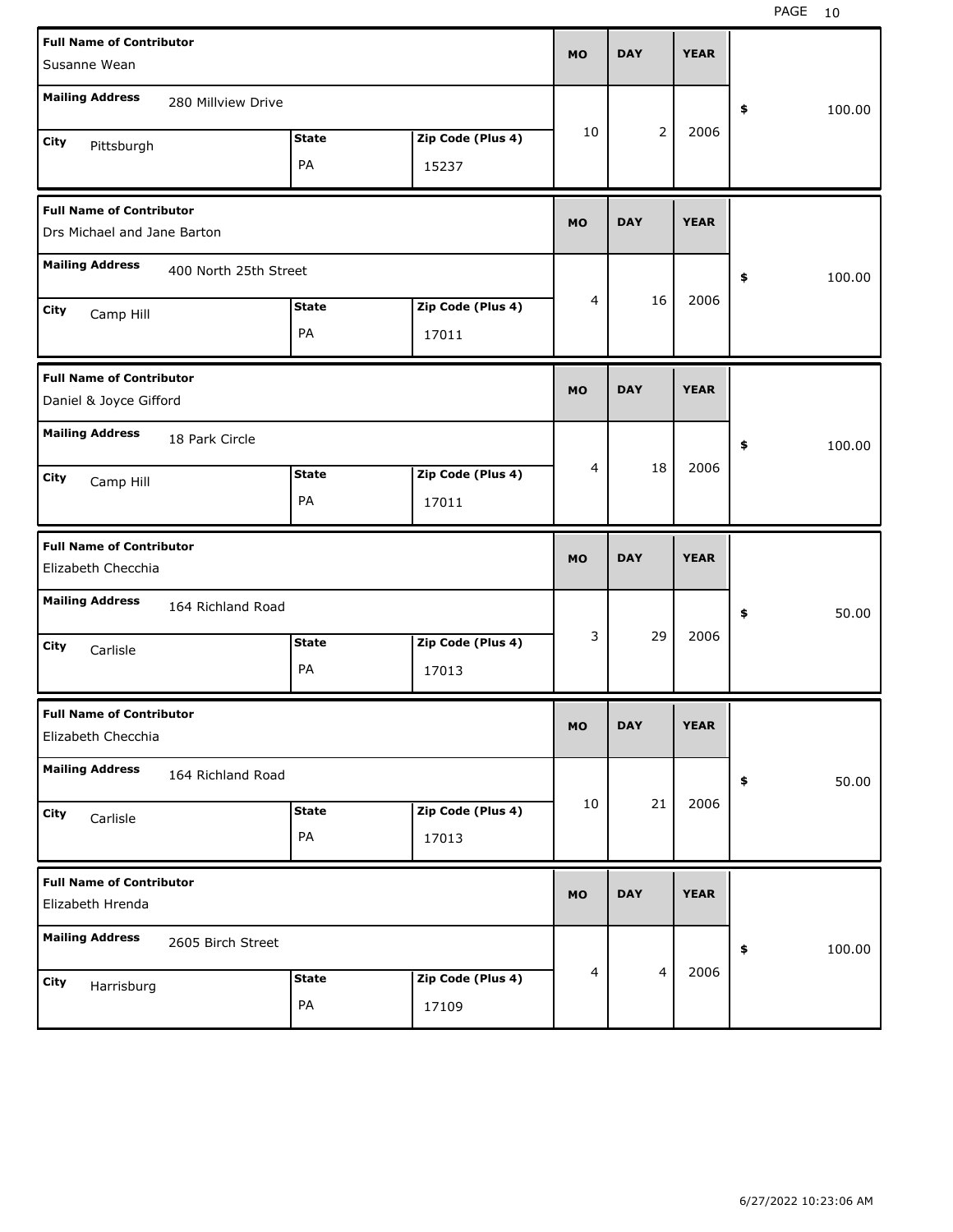| <b>Full Name of Contributor</b><br>Winifred Bradley                      | <b>MO</b> |   | <b>DAY</b>   | <b>YEAR</b> |              |
|--------------------------------------------------------------------------|-----------|---|--------------|-------------|--------------|
| <b>Mailing Address</b><br>3225 Honey Valley Road                         |           |   |              |             | \$<br>100.00 |
| <b>State</b><br>Zip Code (Plus 4)<br>City<br>Dallastown<br>PA<br>17313   |           | 3 | 23           | 2006        |              |
| <b>Full Name of Contributor</b><br>Dr. J. Robert Baum                    | <b>MO</b> |   | <b>DAY</b>   | <b>YEAR</b> |              |
| <b>Mailing Address</b><br>174 Springhouse Road                           |           |   |              |             | \$<br>100.00 |
| Zip Code (Plus 4)<br><b>State</b><br>City<br>Spring Grove<br>PA<br>17362 |           | 3 | 27           | 2006        |              |
| <b>Full Name of Contributor</b><br>Elizabeth Jaeger                      | <b>MO</b> |   | <b>DAY</b>   | <b>YEAR</b> |              |
| <b>Mailing Address</b><br>6163 Lincoln Highway                           |           |   |              |             | \$<br>100.00 |
| Zip Code (Plus 4)<br><b>State</b><br>City<br>Wrightsville<br>PA<br>17368 |           | 4 | 10           | 2006        |              |
|                                                                          |           |   |              |             |              |
| <b>Full Name of Contributor</b><br>Leader Heights Animal Hospital        | <b>MO</b> |   | <b>DAY</b>   | <b>YEAR</b> |              |
| <b>Mailing Address</b><br>199 Leader Heights Road                        |           |   |              |             | \$<br>100.00 |
| <b>State</b><br>Zip Code (Plus 4)<br>City<br>York<br>PA<br>17402         |           | 4 | 6            | 2006        |              |
| <b>Full Name of Contributor</b><br>Judith Blakey                         | МO        |   | <b>DAY</b>   | <b>YEAR</b> |              |
| <b>Mailing Address</b><br>1655 Grantley Road                             |           |   |              |             | \$<br>100.00 |
| Zip Code (Plus 4)<br><b>State</b><br>City<br>York<br>PA<br>17403         |           | 5 | 5            | 2006        |              |
| <b>Full Name of Contributor</b><br>Ross Long, DMD                        | <b>MO</b> |   | <b>DAY</b>   | <b>YEAR</b> |              |
| <b>Mailing Address</b><br>380 Kendig Road                                |           |   | $\mathbf{1}$ | 2006        | \$<br>100.00 |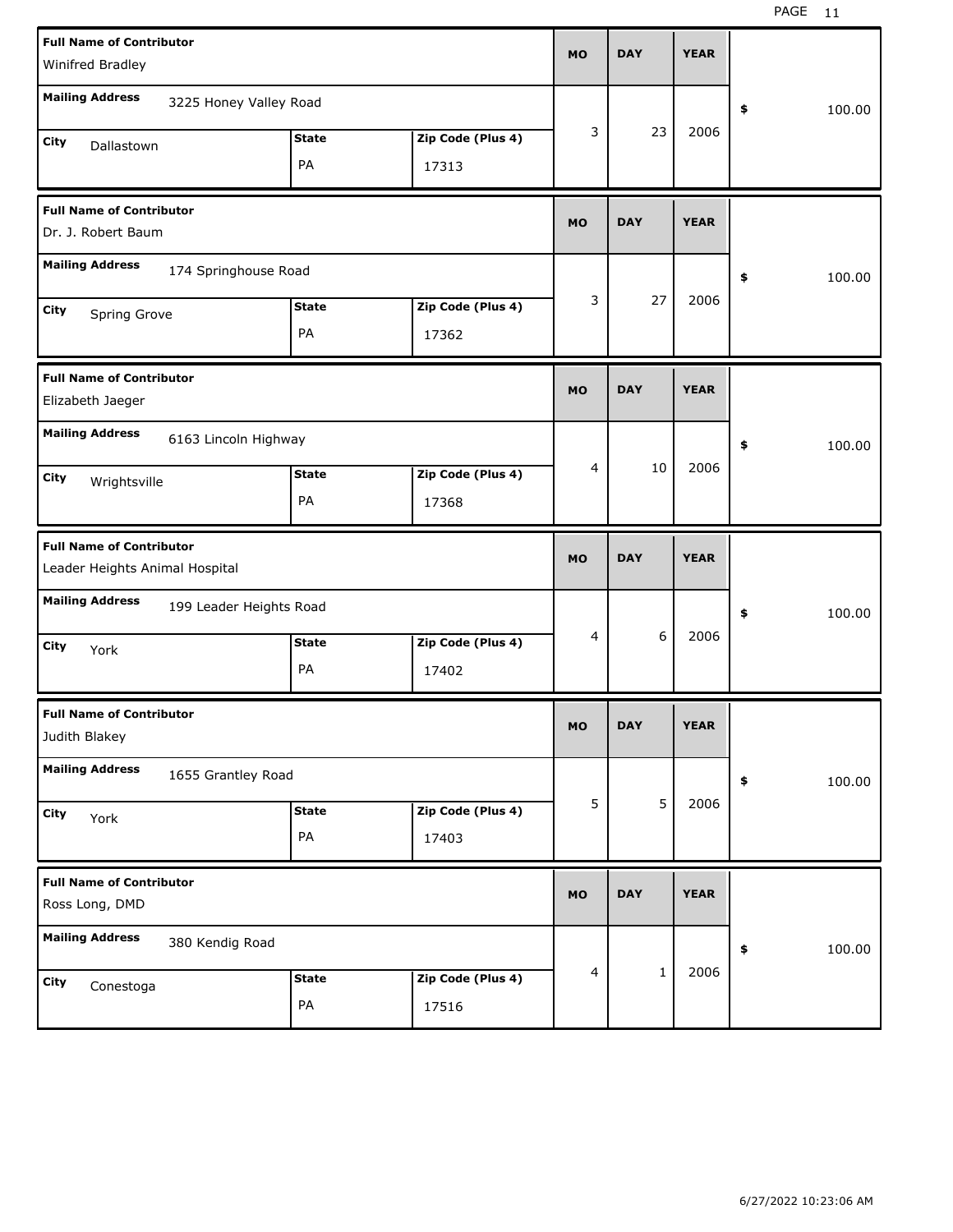| <b>Full Name of Contributor</b><br>Faye Gelhard                          | <b>MO</b> | <b>DAY</b> | <b>YEAR</b> |              |
|--------------------------------------------------------------------------|-----------|------------|-------------|--------------|
| <b>Mailing Address</b><br>1307 Edgewood Drive                            |           |            |             | \$<br>100.00 |
| Zip Code (Plus 4)<br><b>State</b><br>City<br>East Earl<br>PA<br>17519    | 3         | 28         | 2006        |              |
| <b>Full Name of Contributor</b><br>Catherine Rommell                     | <b>MO</b> | <b>DAY</b> | <b>YEAR</b> |              |
| <b>Mailing Address</b><br>541 Stonehenge Drive                           |           |            |             | 100.00<br>\$ |
| Zip Code (Plus 4)<br><b>State</b><br>City<br>Lititz<br>PA<br>17543       | 3         | 24         | 2006        |              |
| <b>Full Name of Contributor</b><br>Vernetta Wallander                    | <b>MO</b> | <b>DAY</b> | <b>YEAR</b> |              |
| <b>Mailing Address</b><br>9 N. River St PO Box 38                        |           |            |             | 100.00<br>\$ |
| Zip Code (Plus 4)<br><b>State</b><br>City<br>Maytown<br>PA<br>17550      | 3         | 25         | 2006        |              |
|                                                                          |           |            |             |              |
| <b>Full Name of Contributor</b><br>Donald & Marilyn Tyrrell              | <b>MO</b> | <b>DAY</b> | <b>YEAR</b> |              |
| <b>Mailing Address</b><br>109 Foxgate Court                              |           |            |             | 100.00<br>\$ |
| Zip Code (Plus 4)<br><b>State</b><br>City<br>Millersville<br>PA<br>17551 | 4         | 3          | 2006        |              |
| <b>Full Name of Contributor</b><br>Dorothy Shoemaker                     | <b>MO</b> | <b>DAY</b> | <b>YEAR</b> |              |
| <b>Mailing Address</b><br>1844 Northbrook Drive                          |           |            |             | \$<br>100.00 |
| Zip Code (Plus 4)<br><b>State</b><br>City<br>Lancaster<br>PA<br>17601    | 3         | 27         | 2006        |              |
| <b>Full Name of Contributor</b><br>Barbara Wank                          | <b>MO</b> | <b>DAY</b> | <b>YEAR</b> |              |
| <b>Mailing Address</b><br>941 West Walnut Street                         | 3         | 25         | 2006        | \$<br>100.00 |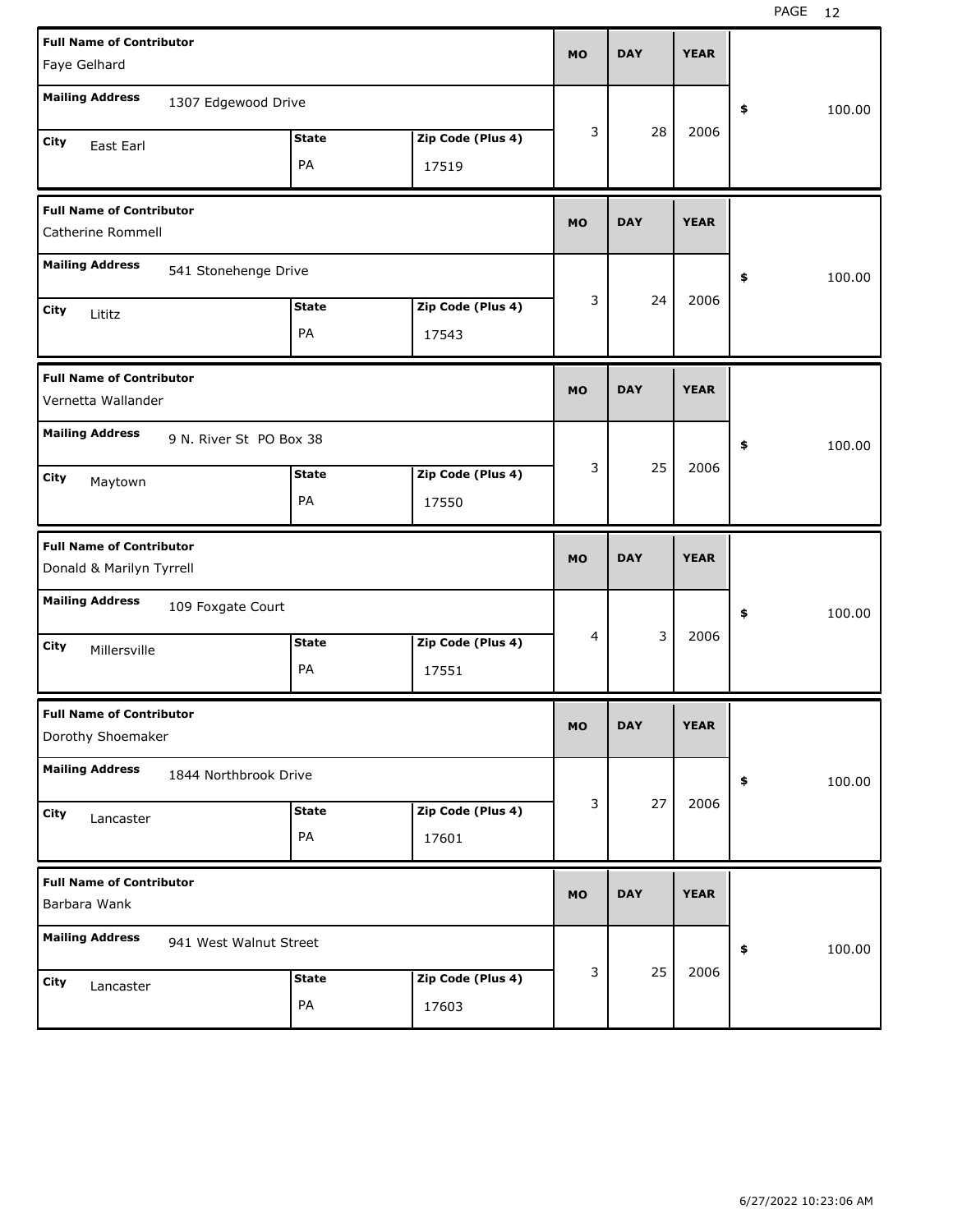| <b>Full Name of Contributor</b><br>Cathy Barrett     |                        |                    |                            | <b>MO</b> | <b>DAY</b>  | <b>YEAR</b> |             |        |
|------------------------------------------------------|------------------------|--------------------|----------------------------|-----------|-------------|-------------|-------------|--------|
| <b>Mailing Address</b>                               | 2143 Jennings Street   |                    |                            |           |             |             | \$          | 50.00  |
| City<br>Bethlehem                                    |                        | <b>State</b><br>PA | Zip Code (Plus 4)<br>18017 | 5         | 10          | 2006        |             |        |
| <b>Full Name of Contributor</b><br>Cathy Barrett     |                        |                    |                            | <b>MO</b> | <b>DAY</b>  | <b>YEAR</b> |             |        |
| <b>Mailing Address</b>                               | 2143 Jennings Street   |                    |                            |           |             |             | \$          | 50.00  |
| City<br>Bethlehem                                    |                        | <b>State</b><br>PA | Zip Code (Plus 4)<br>18017 | 11        | 16          | 2006        |             |        |
| <b>Full Name of Contributor</b><br>Margery Gottshall |                        |                    |                            | <b>MO</b> | <b>DAY</b>  | <b>YEAR</b> |             |        |
| <b>Mailing Address</b>                               | 1235 Raymond Avenue    |                    |                            |           |             |             | \$          | 100.00 |
| City<br>Bethlehem                                    |                        | <b>State</b><br>PA | Zip Code (Plus 4)<br>18018 | 5         | 15          | 2006        |             |        |
|                                                      |                        |                    |                            |           |             |             |             |        |
| <b>Full Name of Contributor</b><br>Marcia Lusardi    |                        |                    |                            | <b>MO</b> | <b>DAY</b>  | <b>YEAR</b> |             |        |
| <b>Mailing Address</b>                               | 224 West Pierce Street |                    |                            |           |             |             | \$          | 100.00 |
| City<br>Easton                                       |                        | <b>State</b><br>PA | Zip Code (Plus 4)<br>18042 | 3         | 28          | 2006        |             |        |
| <b>Full Name of Contributor</b><br>Barbara Cressman  |                        |                    |                            | <b>MO</b> | <b>DAY</b>  | <b>YEAR</b> |             |        |
| <b>Mailing Address</b>                               | 1985 Brook Court       |                    |                            |           |             |             | $\clubsuit$ | 100.00 |
| City<br>Whitehall                                    |                        | <b>State</b><br>PA | Zip Code (Plus 4)<br>18052 | 4         | $\mathbf 1$ | 2006        |             |        |
| <b>Full Name of Contributor</b><br>Penny Jean Holman |                        |                    |                            | <b>MO</b> | <b>DAY</b>  | <b>YEAR</b> |             |        |
| <b>Mailing Address</b>                               | 3848 Manchester Rd     |                    |                            |           | 4           | 2006        | \$          | 100.00 |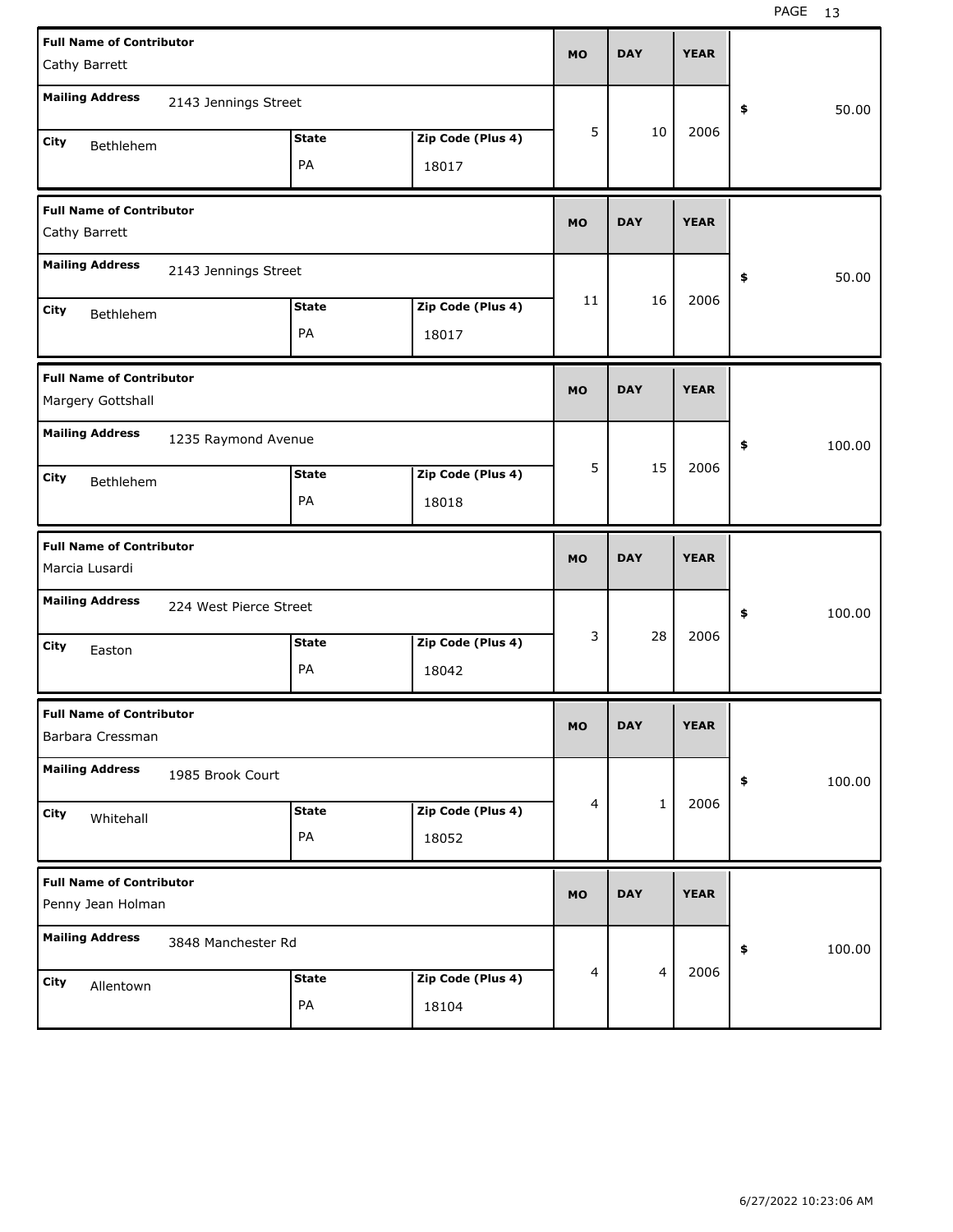| <b>Full Name of Contributor</b><br>Fred Knieriem                  |                                   |                            | <b>MO</b> | <b>DAY</b>   | <b>YEAR</b> |              |
|-------------------------------------------------------------------|-----------------------------------|----------------------------|-----------|--------------|-------------|--------------|
| <b>Mailing Address</b><br>1702 Sherwood Ct                        |                                   |                            |           |              |             | \$<br>100.00 |
| City<br>Allentown                                                 | <b>State</b><br>PA                | Zip Code (Plus 4)<br>18109 | 3         | 28           | 2006        |              |
| <b>Full Name of Contributor</b><br>Christopher Chandor            |                                   |                            | <b>MO</b> | <b>DAY</b>   | <b>YEAR</b> |              |
| <b>Mailing Address</b><br>PO Box 188                              |                                   |                            |           |              |             | \$<br>100.00 |
| City<br>Pineville                                                 | <b>State</b><br>PA                | Zip Code (Plus 4)<br>18946 | 3         | 27           | 2006        |              |
| <b>Full Name of Contributor</b><br>Lisa Butler                    |                                   |                            | <b>MO</b> | <b>DAY</b>   | <b>YEAR</b> |              |
| <b>Mailing Address</b><br>110 Hampton                             |                                   |                            |           |              |             | 100.00<br>\$ |
| City<br>Media                                                     | <b>State</b><br>PA                | Zip Code (Plus 4)<br>19063 | 1         | 15           | 2006        |              |
|                                                                   |                                   |                            |           |              |             |              |
| <b>Full Name of Contributor</b><br>Linda Hahn                     |                                   |                            | <b>MO</b> | <b>DAY</b>   | <b>YEAR</b> |              |
| <b>Mailing Address</b>                                            | 1815 John F Kennedy Blvd Apt 2008 |                            |           |              |             | \$<br>100.00 |
| City<br>Philadelphia                                              | <b>State</b><br>PA                | Zip Code (Plus 4)<br>19103 | 8         | 26           | 2006        |              |
| <b>Full Name of Contributor</b><br>Bob Wendelgass                 |                                   |                            | <b>MO</b> | <b>DAY</b>   | <b>YEAR</b> |              |
| <b>Mailing Address</b><br>33 E. Abington Ave                      |                                   |                            |           |              |             | 100.00<br>\$ |
| City<br>Philadelphia                                              | <b>State</b><br>PA                | Zip Code (Plus 4)<br>19118 | 10        | $\mathbf{1}$ | 2006        |              |
| <b>Full Name of Contributor</b><br>Rebecca Miller & Peter Hassler |                                   |                            | <b>MO</b> | <b>DAY</b>   | <b>YEAR</b> |              |
| <b>Mailing Address</b><br>502 Wadsworth Ave                       |                                   |                            | 9         | $\mathbf 1$  | 2006        | 100.00<br>\$ |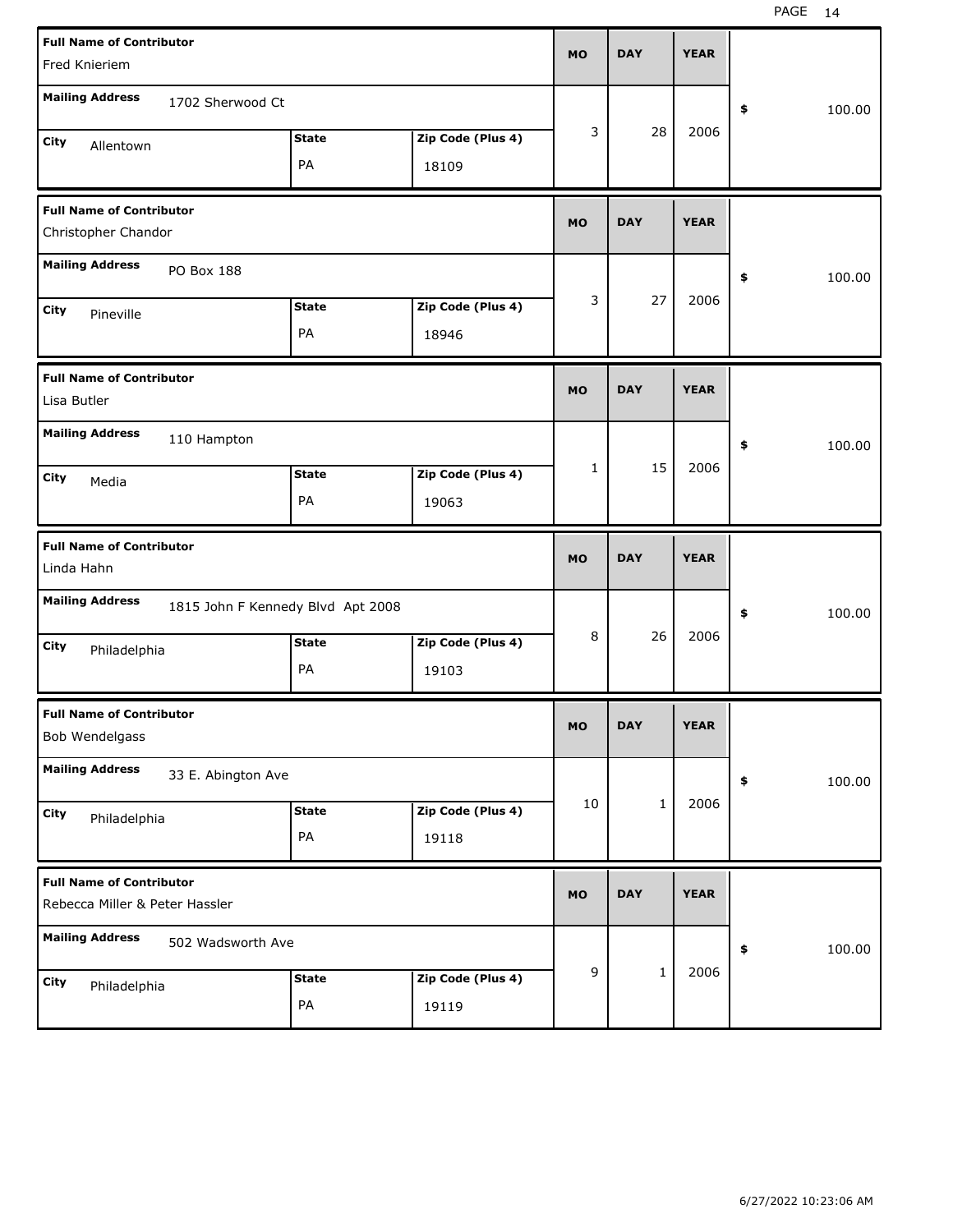| <b>Full Name of Contributor</b><br>Vernon & Lisa Campion Anastasio  |                    |                            | <b>MO</b>      | <b>DAY</b> | <b>YEAR</b> |              |
|---------------------------------------------------------------------|--------------------|----------------------------|----------------|------------|-------------|--------------|
| <b>Mailing Address</b><br>939 Montrose Street                       |                    |                            |                |            |             | 100.00<br>\$ |
| City<br>Philadelphia                                                | <b>State</b><br>PA | Zip Code (Plus 4)<br>19147 | 10             | 13         | 2006        |              |
| <b>Full Name of Contributor</b><br>Michelle Coats                   |                    |                            | <b>MO</b>      | <b>DAY</b> | <b>YEAR</b> |              |
| <b>Mailing Address</b><br>757 S. 10th St                            |                    |                            |                |            |             | \$<br>100.00 |
| City<br>Philadelphia                                                | <b>State</b><br>PA | Zip Code (Plus 4)<br>19147 | 9              | 25         | 2006        |              |
| <b>Full Name of Contributor</b><br>James Feeny & Cynthia Heininger  |                    |                            | <b>MO</b>      | <b>DAY</b> | <b>YEAR</b> |              |
| <b>Mailing Address</b><br>937 S. 6th Street<br>City<br>Philadelphia | <b>State</b><br>PA | Zip Code (Plus 4)<br>19147 | 9              | 25         | 2006        | \$<br>100.00 |
|                                                                     |                    |                            |                |            |             |              |
| <b>Full Name of Contributor</b><br>Susan Higginbotham               |                    |                            | <b>MO</b>      | <b>DAY</b> | <b>YEAR</b> |              |
| <b>Mailing Address</b><br>66 Berkley Road                           |                    |                            |                |            |             | \$<br>100.00 |
| City<br>Devon                                                       | <b>State</b><br>PA | Zip Code (Plus 4)<br>19333 | 9              | 12         | 2006        |              |
| <b>Full Name of Contributor</b><br>Colleen Dwyer                    |                    |                            | MO             | <b>DAY</b> | <b>YEAR</b> |              |
| <b>Mailing Address</b><br>781 McCardle Drive                        |                    |                            |                |            |             | 100.00<br>\$ |
| City<br>West Chester                                                | <b>State</b><br>PA | Zip Code (Plus 4)<br>19380 | 10             | 10         | 2007        |              |
| <b>Full Name of Contributor</b><br>Deborah Hodies                   |                    |                            | <b>MO</b>      | <b>DAY</b> | <b>YEAR</b> |              |
| <b>Mailing Address</b><br>105 Battle Drive                          |                    |                            | $\overline{9}$ | $6\,$      | 2006        | 100.00<br>\$ |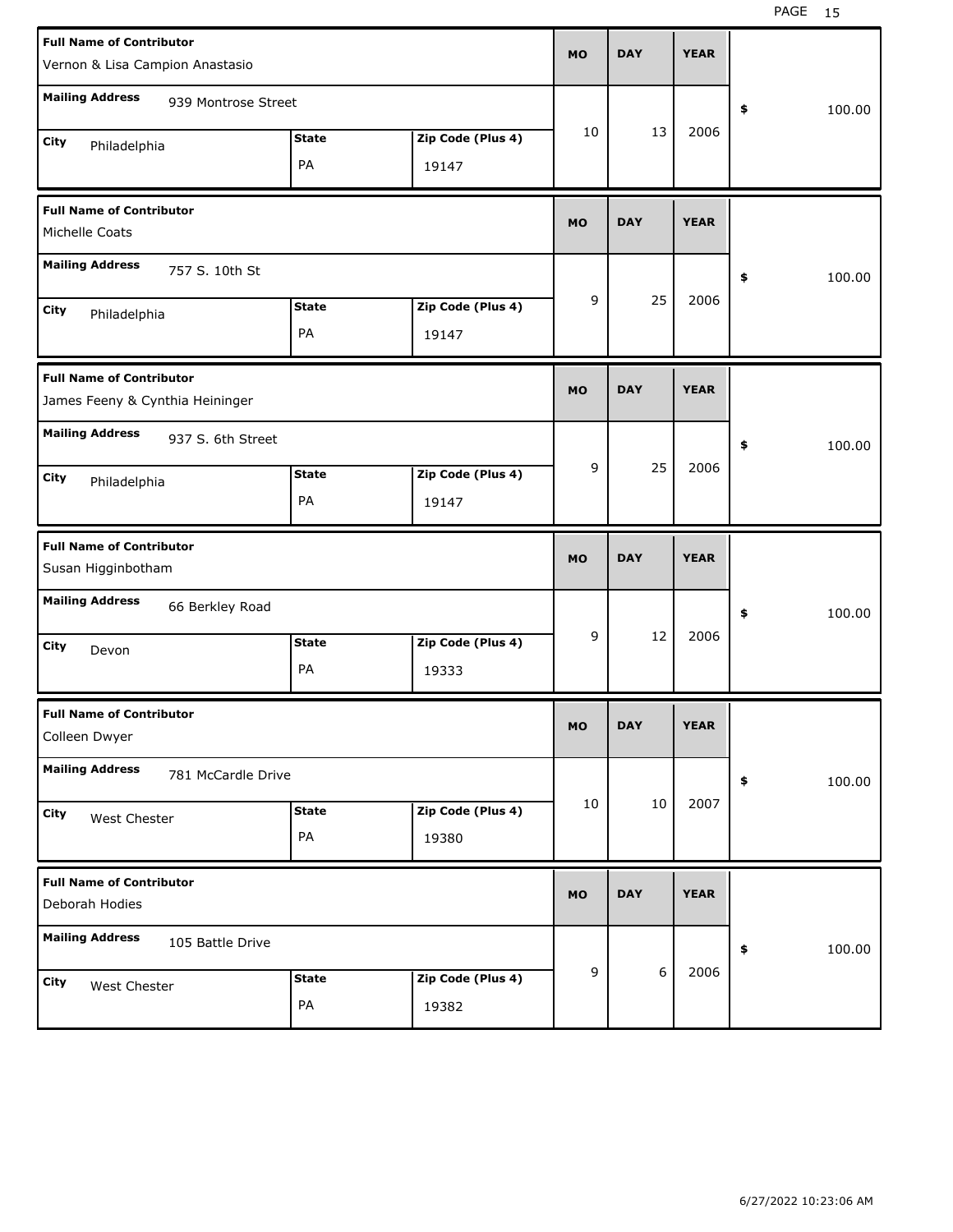| <b>Full Name of Contributor</b><br>Lawrence Gould     |                    |                            | <b>MO</b>      | <b>DAY</b>   | <b>YEAR</b> |              |
|-------------------------------------------------------|--------------------|----------------------------|----------------|--------------|-------------|--------------|
| <b>Mailing Address</b><br>904 Gay Street              |                    |                            |                |              |             | \$<br>100.00 |
| City<br>Phoenixville                                  | <b>State</b><br>PA | Zip Code (Plus 4)<br>19460 | 10             | 31           | 2006        |              |
| <b>Full Name of Contributor</b><br>Karin Sergel       |                    |                            | <b>MO</b>      | <b>DAY</b>   | <b>YEAR</b> |              |
| <b>Mailing Address</b><br>145 Hummels Hill Road       |                    |                            |                |              |             | \$<br>100.00 |
| City<br>Kutztown                                      | <b>State</b><br>PA | Zip Code (Plus 4)<br>19530 | 9              | 25           | 2006        |              |
| <b>Full Name of Contributor</b><br>Mimi Kolb          |                    |                            | <b>MO</b>      | <b>DAY</b>   | <b>YEAR</b> |              |
| <b>Mailing Address</b><br>39-2 Mint Tier Court        |                    |                            |                |              |             | \$<br>100.00 |
| <b>City</b><br>Reading                                | <b>State</b><br>PA | Zip Code (Plus 4)<br>19606 | $\overline{4}$ | $\mathbf{1}$ | 2006        |              |
|                                                       |                    |                            |                |              |             |              |
| <b>Full Name of Contributor</b><br>Delite Hawk        |                    |                            | <b>MO</b>      | <b>DAY</b>   | <b>YEAR</b> |              |
| <b>Mailing Address</b><br>1963 Meadow Lane            |                    |                            |                |              |             | \$<br>100.00 |
| City<br>Wyomissing                                    | <b>State</b><br>PA | Zip Code (Plus 4)<br>19610 | 3              | 27           | 2006        |              |
| <b>Full Name of Contributor</b><br>Constance Leinbach |                    |                            | <b>MO</b>      | <b>DAY</b>   | YEAR        |              |
| <b>Mailing Address</b><br>1319 Girard Avenue          |                    |                            |                |              |             | 100.00<br>\$ |
| City<br>Wyomissing                                    | <b>State</b><br>PA | Zip Code (Plus 4)<br>19610 | 4              | 5            | 2006        |              |
| <b>Full Name of Contributor</b><br>Lauren Lambrugo    |                    |                            | <b>MO</b>      | <b>DAY</b>   | <b>YEAR</b> |              |
| <b>Mailing Address</b><br>834 Chestnut Street Apt 705 |                    |                            | $\mathsf g$    | 12           | 2006        | 100.00<br>\$ |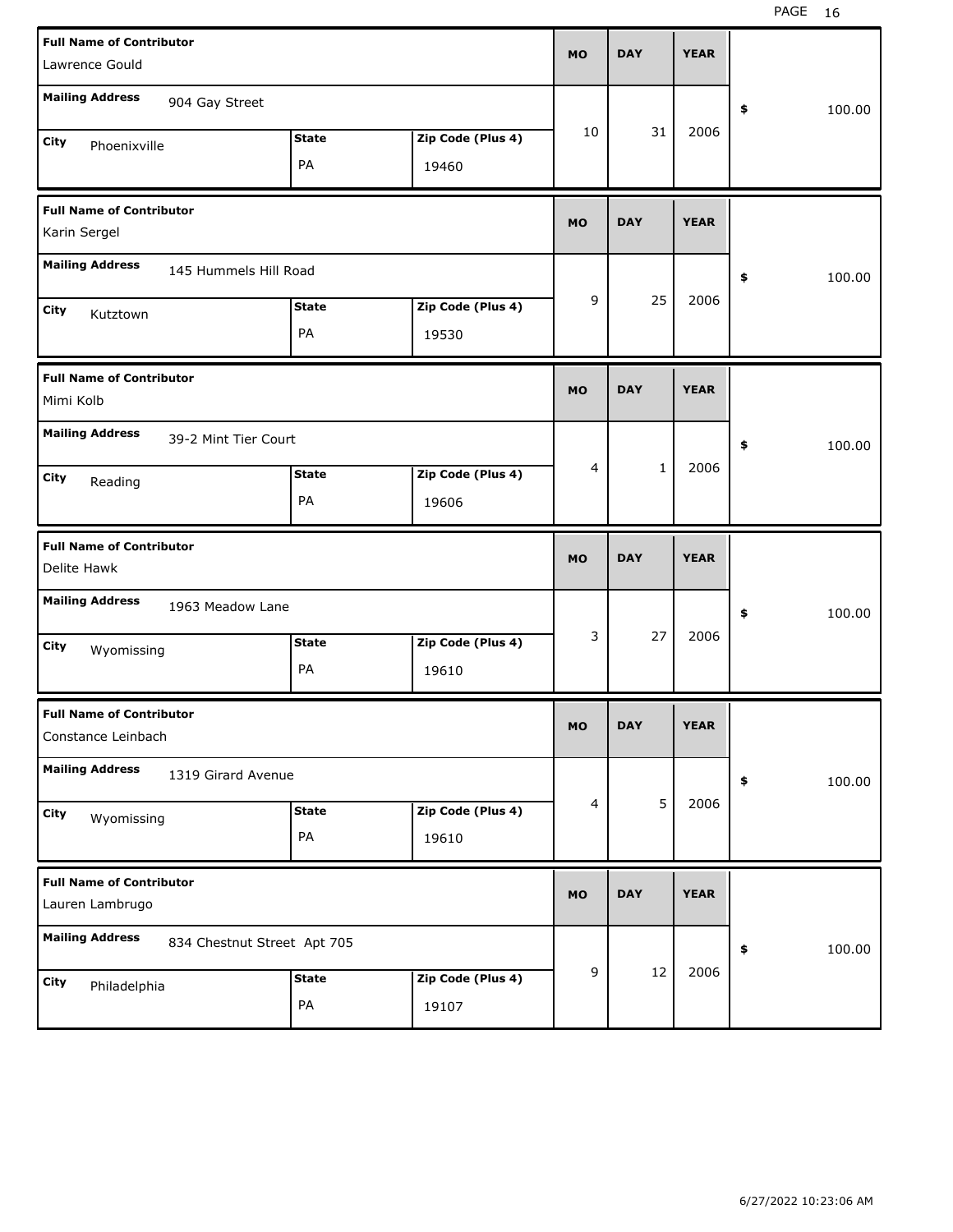| <b>Full Name of Contributor</b><br>Carrie Leana         |                            | <b>MO</b> | <b>DAY</b> | <b>YEAR</b> |              |
|---------------------------------------------------------|----------------------------|-----------|------------|-------------|--------------|
| <b>Mailing Address</b><br>1541 Asbury Place             |                            |           |            |             | 100.00<br>\$ |
| <b>State</b><br>City<br>Pittsburgh<br>PA                | Zip Code (Plus 4)<br>15217 | 10        | 5          | 2006        |              |
| <b>Full Name of Contributor</b><br>Joann Bradley Jones  |                            | <b>MO</b> | <b>DAY</b> | <b>YEAR</b> |              |
| <b>Mailing Address</b><br>5321 Knox Street              |                            |           |            |             | 100.00<br>\$ |
| <b>State</b><br>City<br>Philadelphia<br>PA              | Zip Code (Plus 4)<br>19144 | 10        | 31         | 2006        |              |
| <b>Full Name of Contributor</b><br>Daylin Leach         |                            | <b>MO</b> | <b>DAY</b> | <b>YEAR</b> |              |
| <b>Mailing Address</b><br>421 Alderbrook Drive          |                            |           |            |             | 100.00<br>\$ |
| <b>State</b><br>City<br>Wayne<br>PA                     | Zip Code (Plus 4)<br>19087 | 1         | 15         | 2006        |              |
|                                                         |                            |           |            |             |              |
| <b>Full Name of Contributor</b><br>Bayard Thayer Storey |                            | <b>MO</b> | <b>DAY</b> | <b>YEAR</b> |              |
| <b>Mailing Address</b><br>1919 Brandywine Street        |                            |           |            |             | 100.00<br>\$ |
| <b>State</b><br>City<br>Philadelphia<br>PA              | Zip Code (Plus 4)<br>19130 | 5         | 16         | 2006        |              |
| <b>Full Name of Contributor</b><br>George Kelley, Jr    |                            | MO        | <b>DAY</b> | <b>YEAR</b> |              |
| <b>Mailing Address</b><br>46 Franklin Ave               |                            |           |            |             | 100.00<br>\$ |
| <b>State</b><br>City<br>Bryn Mawr<br>PA                 | Zip Code (Plus 4)<br>19101 | 1         | 15         | 2006        |              |
| <b>Full Name of Contributor</b><br>William Ewing        |                            | <b>MO</b> | <b>DAY</b> | <b>YEAR</b> |              |
| <b>Mailing Address</b><br>510 E Mount Pleasant Ave      |                            |           | 15         | 2006        | 100.00<br>\$ |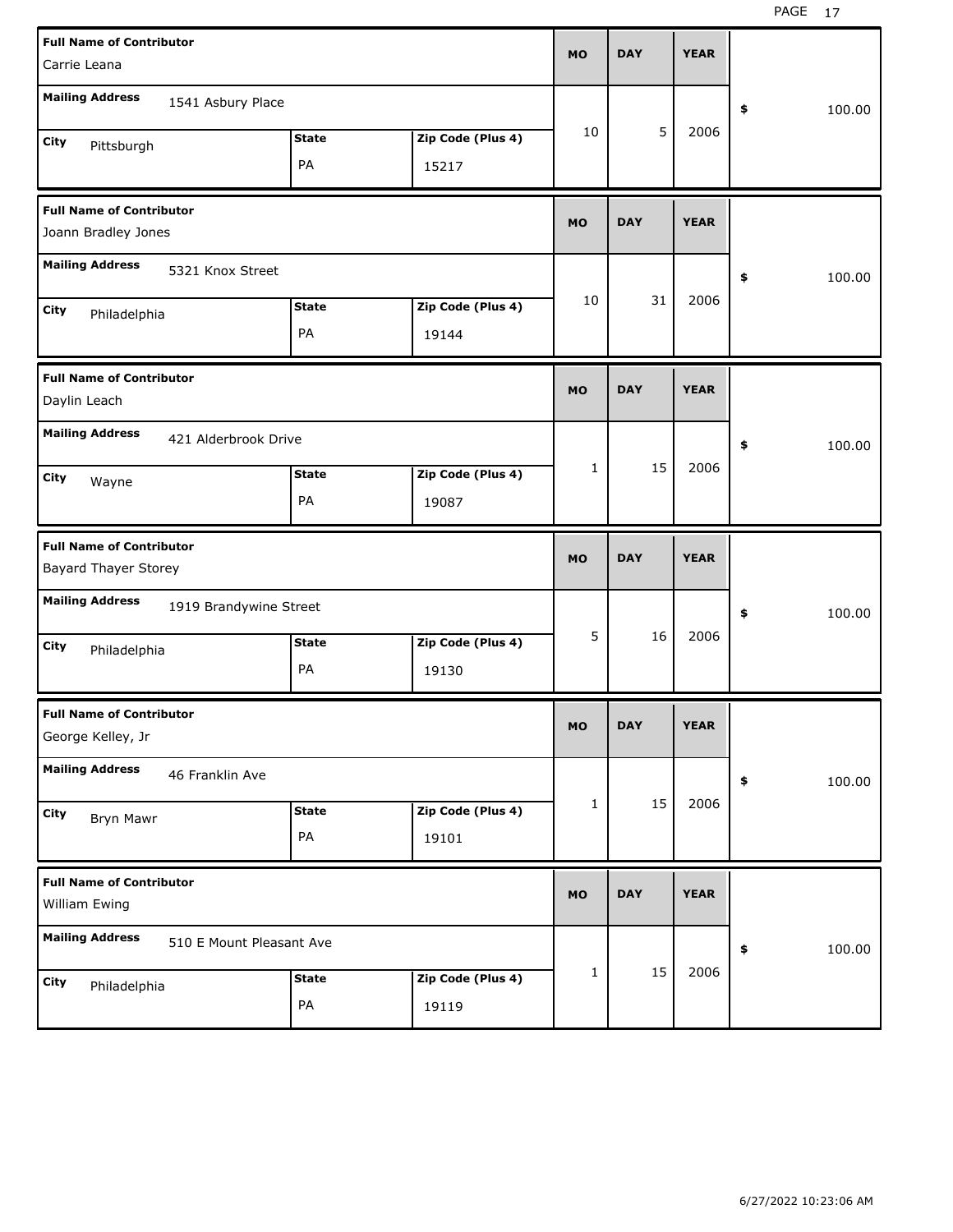| <b>Full Name of Contributor</b><br>Anna Roberts        |                           |              |                   | <b>MO</b> | <b>DAY</b> | <b>YEAR</b> |              |
|--------------------------------------------------------|---------------------------|--------------|-------------------|-----------|------------|-------------|--------------|
|                                                        |                           |              |                   |           |            |             |              |
| <b>Mailing Address</b>                                 | 20 Pond Lane              |              |                   |           |            |             | \$<br>100.00 |
| City<br>Bryn Mawr                                      |                           | <b>State</b> | Zip Code (Plus 4) | 1         | 15         | 2006        |              |
|                                                        |                           | PA           | 19010             |           |            |             |              |
| <b>Full Name of Contributor</b><br>Wendy Carolyn Wolf  |                           |              |                   | <b>MO</b> | <b>DAY</b> | <b>YEAR</b> |              |
| <b>Mailing Address</b>                                 | 105 Laurier Place         |              |                   |           |            |             | \$<br>100.00 |
| City<br>Bryn Mawr                                      |                           | <b>State</b> | Zip Code (Plus 4) | 1         | 15         | 2006        |              |
|                                                        |                           | PA           | 19010             |           |            |             |              |
| <b>Full Name of Contributor</b><br>Harriette Behringer |                           |              |                   | <b>MO</b> | <b>DAY</b> | <b>YEAR</b> |              |
| <b>Mailing Address</b>                                 | 2020 Walnut Street Apt 4H |              |                   |           |            |             | \$<br>100.00 |
| City<br>Philadelphia                                   |                           | <b>State</b> | Zip Code (Plus 4) | 1         | 15         | 2006        |              |
|                                                        |                           | PA           | 19103             |           |            |             |              |
|                                                        |                           |              |                   |           |            |             |              |
| <b>Full Name of Contributor</b><br>Suzanne Naples      |                           |              |                   | <b>MO</b> | <b>DAY</b> | <b>YEAR</b> |              |
| <b>Mailing Address</b>                                 | 411 Wister Road           |              |                   |           |            |             | \$<br>100.00 |
| City                                                   |                           | <b>State</b> | Zip Code (Plus 4) | 1         | 15         | 2006        |              |
| Wynnewood                                              |                           | PA           | 19096             |           |            |             |              |
| <b>Full Name of Contributor</b><br>Debra Barol         |                           |              |                   | <b>MO</b> | <b>DAY</b> | <b>YEAR</b> |              |
| <b>Mailing Address</b>                                 | 219 East Athens Avenue    |              |                   |           |            |             | \$<br>100.00 |
| City                                                   |                           | <b>State</b> | Zip Code (Plus 4) | 1         | 15         | 2006        |              |
| Ardmore                                                |                           | PA           | 19003             |           |            |             |              |
| <b>Full Name of Contributor</b><br>Kathy Manderino     |                           |              |                   | MO        | <b>DAY</b> | <b>YEAR</b> |              |
| <b>Mailing Address</b>                                 | PO Box 26048              |              |                   |           |            |             | \$<br>100.00 |
| City<br>Philadelphia                                   |                           | <b>State</b> | Zip Code (Plus 4) | 1         | 15         | 2006        |              |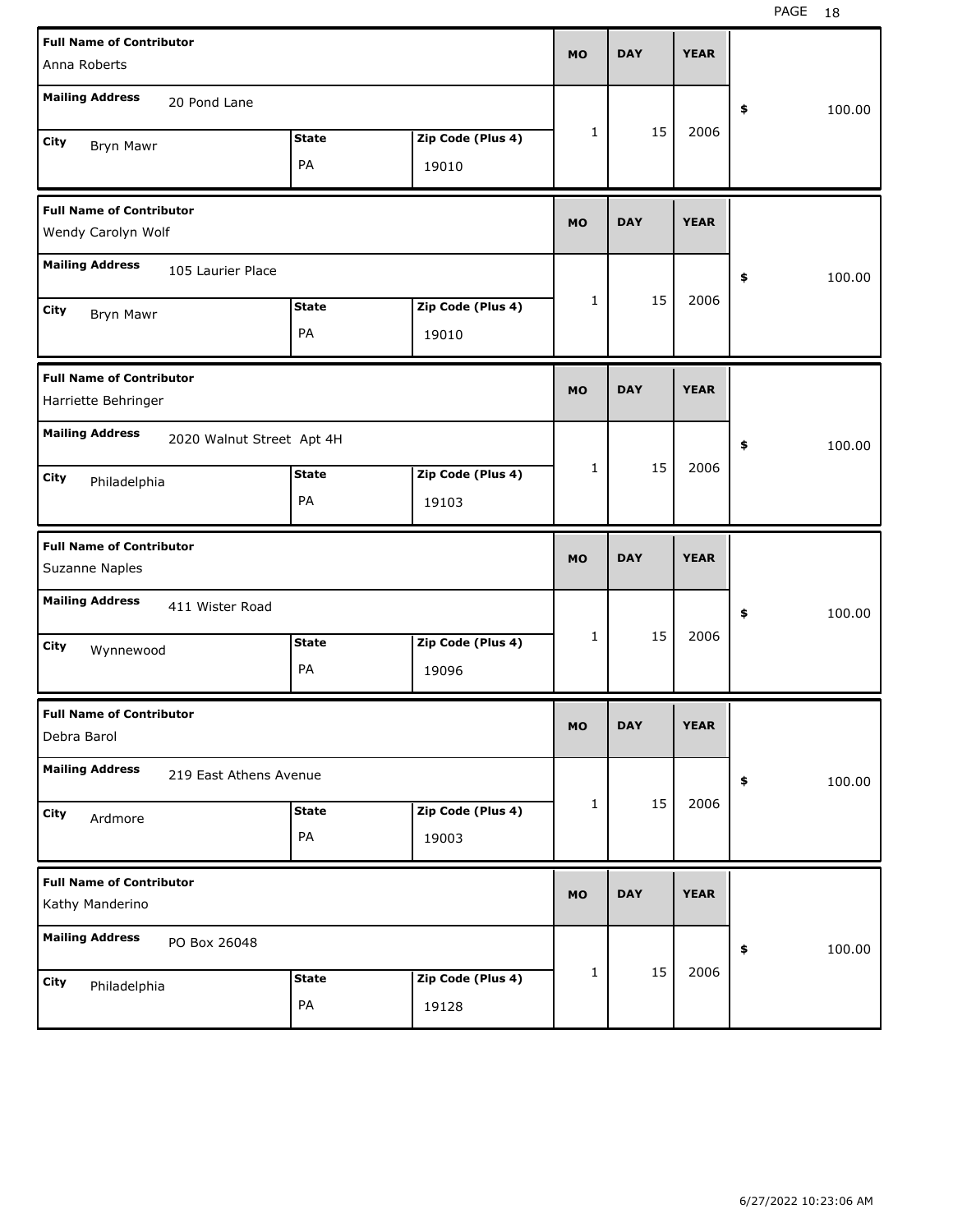| <b>Full Name of Contributor</b><br>Denise Joy Smyler         |              |                   | <b>MO</b> | <b>DAY</b> | <b>YEAR</b> |              |
|--------------------------------------------------------------|--------------|-------------------|-----------|------------|-------------|--------------|
|                                                              |              |                   |           |            |             |              |
| <b>Mailing Address</b><br>109 South 22nd St                  |              |                   |           |            |             | \$<br>100.00 |
| City<br>Philadelphia                                         | <b>State</b> | Zip Code (Plus 4) | 1         | 15         | 2006        |              |
|                                                              | PA           | 19103             |           |            |             |              |
| <b>Full Name of Contributor</b>                              |              |                   | <b>MO</b> | <b>DAY</b> | <b>YEAR</b> |              |
| Ellen Fischer, Esquire                                       |              |                   |           |            |             |              |
| <b>Mailing Address</b><br>306 Easton Road 2nd Floor          |              |                   |           |            |             | \$<br>100.00 |
| City<br><b>Willow Grove</b>                                  | <b>State</b> | Zip Code (Plus 4) | 1         | 15         | 2006        |              |
|                                                              | PA           | 19090             |           |            |             |              |
| <b>Full Name of Contributor</b>                              |              |                   | <b>MO</b> | <b>DAY</b> | <b>YEAR</b> |              |
| Nancy Harris                                                 |              |                   |           |            |             |              |
| <b>Mailing Address</b><br>412 South Ithan Avenue             |              |                   |           |            |             | \$<br>100.00 |
| City<br>Villanova                                            | <b>State</b> | Zip Code (Plus 4) | 1         | 15         | 2006        |              |
|                                                              | PA           | 19085             |           |            |             |              |
|                                                              |              |                   |           |            |             |              |
| <b>Full Name of Contributor</b><br>Sally Bleznak             |              |                   | <b>MO</b> | <b>DAY</b> | <b>YEAR</b> |              |
| <b>Mailing Address</b><br>1002 Broadmoor Road                |              |                   |           |            |             | \$<br>100.00 |
| City                                                         | <b>State</b> | Zip Code (Plus 4) | 1         | 15         | 2006        |              |
| Bryn Mawr                                                    | PA           | 19010             |           |            |             |              |
| <b>Full Name of Contributor</b><br>Antionette Farrar Seymour |              |                   | МO        | <b>DAY</b> | <b>YEAR</b> |              |
| <b>Mailing Address</b><br>805 Wolcott Drive                  |              |                   |           |            |             | \$<br>100.00 |
| City                                                         | <b>State</b> | Zip Code (Plus 4) | 5         | 16         | 2006        |              |
| Philadelphia                                                 | PA           | 19118             |           |            |             |              |
| <b>Full Name of Contributor</b><br>V. Scott Zelov            |              |                   | <b>MO</b> | <b>DAY</b> | <b>YEAR</b> |              |
| <b>Mailing Address</b><br>220 Rose Lane                      |              |                   |           |            |             | \$<br>100.00 |
| City<br>Haverford                                            | <b>State</b> | Zip Code (Plus 4) | 1         | 15         | 2006        |              |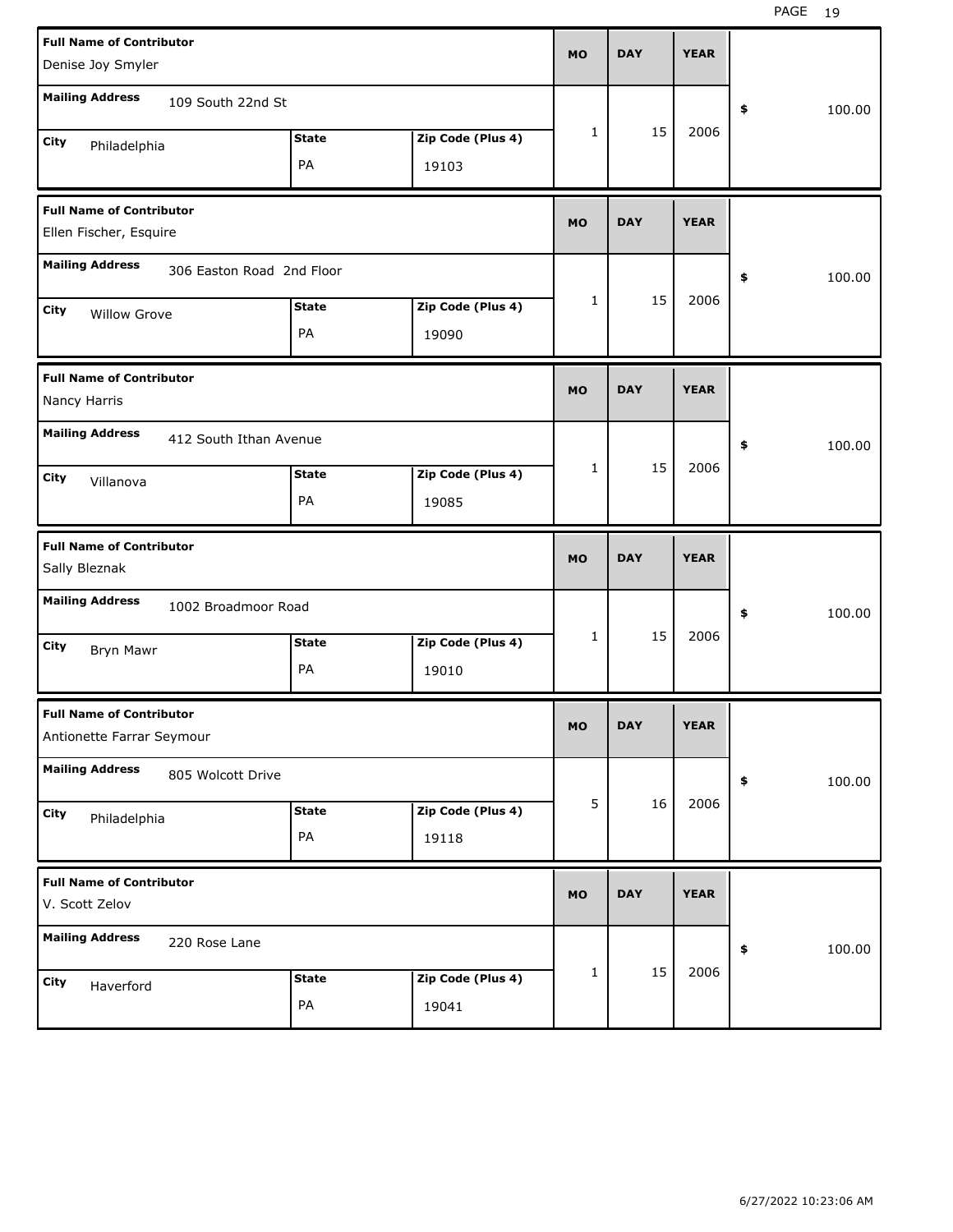| <b>Full Name of Contributor</b>                  |                         |              |                   |           | <b>DAY</b> | <b>YEAR</b> |              |
|--------------------------------------------------|-------------------------|--------------|-------------------|-----------|------------|-------------|--------------|
| Gale Woodruff                                    |                         |              |                   | <b>MO</b> |            |             |              |
| <b>Mailing Address</b>                           | 1901 Lawrence Road      |              |                   |           |            |             | \$<br>100.00 |
| City<br>Havertown                                |                         | <b>State</b> | Zip Code (Plus 4) | 5         | 16         | 2006        |              |
|                                                  |                         | PA           | 19083             |           |            |             |              |
| <b>Full Name of Contributor</b><br>Enid Corkran  |                         |              |                   | <b>MO</b> | <b>DAY</b> | <b>YEAR</b> |              |
| <b>Mailing Address</b>                           | 405 Edison-Furlong Road |              |                   |           |            |             | \$<br>100.00 |
| City<br>Doylestown                               |                         | <b>State</b> | Zip Code (Plus 4) | 1         | 15         | 2006        |              |
|                                                  |                         | PA           | 18901             |           |            |             |              |
| <b>Full Name of Contributor</b><br>Karen Ritter  |                         |              |                   | <b>MO</b> | <b>DAY</b> | <b>YEAR</b> |              |
| <b>Mailing Address</b>                           | 1810 Franklin Way       |              |                   |           |            |             | \$<br>100.00 |
| City<br>Quakertown                               |                         | <b>State</b> | Zip Code (Plus 4) | 1         | 15         | 2006        |              |
|                                                  |                         | PA           | 18951             |           |            |             |              |
|                                                  |                         |              |                   |           |            |             |              |
| <b>Full Name of Contributor</b><br>Susan Kressly |                         |              |                   | <b>MO</b> | <b>DAY</b> | <b>YEAR</b> |              |
| <b>Mailing Address</b>                           | 529 Caddy Drive         |              |                   |           |            |             | \$<br>100.00 |
| City<br>Doylestown                               |                         | <b>State</b> | Zip Code (Plus 4) | 1         | 15         | 2006        |              |
|                                                  |                         | PA           | 18901             |           |            |             |              |
| <b>Full Name of Contributor</b><br>Judith Algeo  |                         |              |                   | MO        | <b>DAY</b> | <b>YEAR</b> |              |
| <b>Mailing Address</b>                           | 1061 Creek Road         |              |                   |           |            |             | \$<br>100.00 |
| City<br>Hartsville                               |                         | <b>State</b> | Zip Code (Plus 4) | 1         | 15         | 2006        |              |
|                                                  |                         | PA           | 18974             |           |            |             |              |
| <b>Full Name of Contributor</b><br>Charles Bowes |                         |              |                   | <b>MO</b> | <b>DAY</b> | <b>YEAR</b> |              |
| <b>Mailing Address</b>                           | 2257 Georgetown Drive   |              |                   |           |            |             | \$<br>100.00 |
| City<br>Malvern                                  |                         | <b>State</b> | Zip Code (Plus 4) | 1         | 15         | 2006        |              |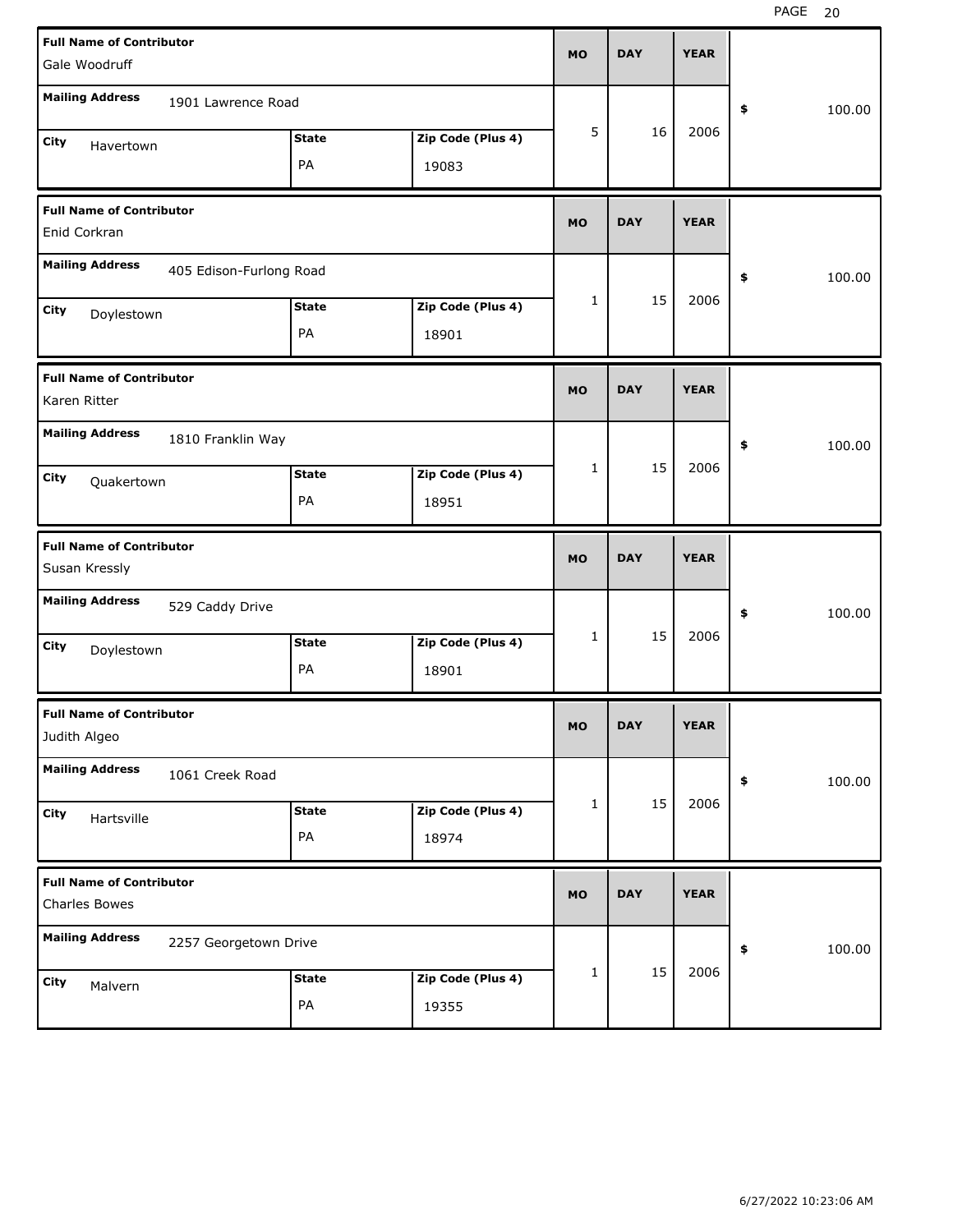| <b>Full Name of Contributor</b><br>Donna Brennan         |                            | <b>MO</b> | <b>DAY</b> | <b>YEAR</b> |              |
|----------------------------------------------------------|----------------------------|-----------|------------|-------------|--------------|
| <b>Mailing Address</b><br>1433 Birchrun Road             |                            |           |            |             | \$<br>100.00 |
| <b>State</b><br>City<br>Chester Springs<br>PA            | Zip Code (Plus 4)<br>19425 | 1         | 15         | 2006        |              |
| <b>Full Name of Contributor</b><br>Eileen Engle          |                            | <b>MO</b> | <b>DAY</b> | <b>YEAR</b> |              |
| <b>Mailing Address</b><br>58 Woodard Ct                  |                            |           |            |             | \$<br>100.00 |
| <b>State</b><br>City<br>Doylestown<br>PA                 | Zip Code (Plus 4)<br>18901 | 1         | 15         | 2006        |              |
| <b>Full Name of Contributor</b><br>Ellen Faulkner        |                            | <b>MO</b> | <b>DAY</b> | <b>YEAR</b> |              |
| <b>Mailing Address</b><br>58 Lynnwood Drive              |                            |           |            |             | \$<br>100.00 |
| <b>State</b><br>City<br>Chalfont<br>PA                   | Zip Code (Plus 4)<br>18914 | 1         | 15         | 2006        |              |
|                                                          |                            |           |            |             |              |
| <b>Full Name of Contributor</b><br><b>Betty Gottlieb</b> |                            | <b>MO</b> | <b>DAY</b> | <b>YEAR</b> |              |
| <b>Mailing Address</b><br>6714 Wissahickon Ave           |                            |           |            |             | \$<br>100.00 |
| <b>State</b><br>City<br>Philadelphia<br>PA               | Zip Code (Plus 4)<br>19119 | 1         | 15         | 2006        |              |
| <b>Full Name of Contributor</b><br>Anne Hearn            |                            | <b>MO</b> | <b>DAY</b> | <b>YEAR</b> |              |
| <b>Mailing Address</b><br>3908 Coventryville Rd          |                            |           |            |             | 100.00<br>\$ |
| <b>State</b><br>City<br>Pottstown<br>PA                  | Zip Code (Plus 4)<br>19465 | 1         | 15         | 2006        |              |
| <b>Full Name of Contributor</b><br>Dorothy Mann          |                            | <b>MO</b> | <b>DAY</b> | <b>YEAR</b> |              |
| <b>Mailing Address</b><br>604 Pine Street                |                            |           | 15         | 2006        | 100.00<br>\$ |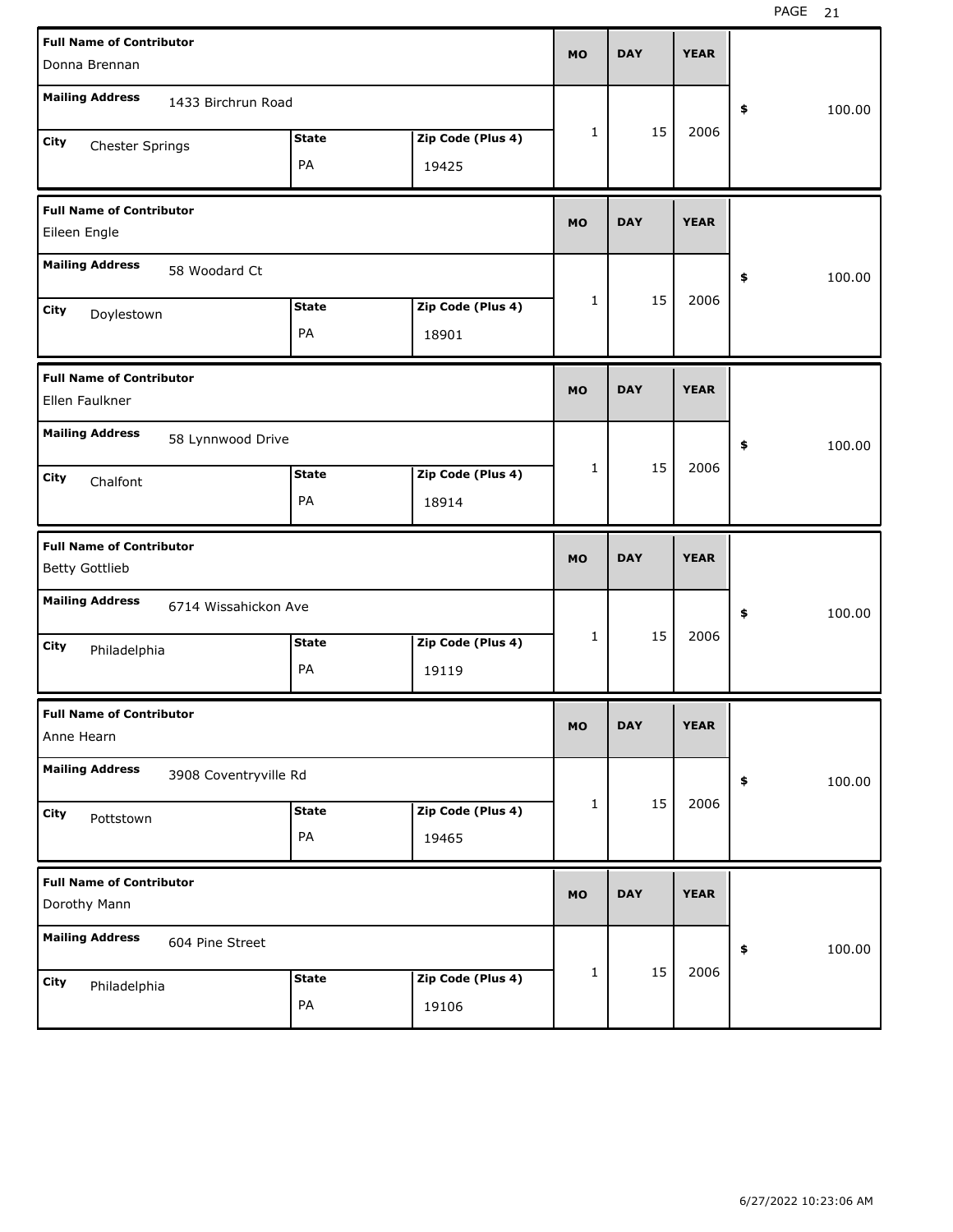| <b>Full Name of Contributor</b><br>Carol Petraitis      |                            | <b>MO</b> | <b>DAY</b> | <b>YEAR</b> |              |
|---------------------------------------------------------|----------------------------|-----------|------------|-------------|--------------|
| <b>Mailing Address</b><br>10 E. Sylvan Ave              |                            |           |            |             | \$<br>100.00 |
| <b>State</b><br>City<br>Rutledge<br>PA                  | Zip Code (Plus 4)<br>19070 | 1         | 15         | 2006        |              |
| <b>Full Name of Contributor</b><br>Deborah McKinley     |                            | <b>MO</b> | <b>DAY</b> | <b>YEAR</b> |              |
| <b>Mailing Address</b><br>428 Pine Street               |                            |           |            |             | \$<br>100.00 |
| <b>State</b><br>City<br>Philadelphia<br>PA              | Zip Code (Plus 4)<br>19106 | 1         | 15         | 2006        |              |
| <b>Full Name of Contributor</b><br>George and Sally Pew |                            | <b>MO</b> | <b>DAY</b> | <b>YEAR</b> |              |
| <b>Mailing Address</b><br>569 Conestoga Rd              |                            |           |            |             | \$<br>100.00 |
| <b>State</b><br>City<br>Villanova<br>PA                 | Zip Code (Plus 4)<br>19085 | 1         | 15         | 2006        |              |
|                                                         |                            |           |            |             |              |
| <b>Full Name of Contributor</b><br>David Rich           |                            | <b>MO</b> | <b>DAY</b> | <b>YEAR</b> |              |
| <b>Mailing Address</b><br>428 Pine Street               |                            |           |            |             | \$<br>100.00 |
| <b>State</b><br>City<br>Philadelphia<br>PA              | Zip Code (Plus 4)<br>19106 | 1         | 15         | 2006        |              |
| <b>Full Name of Contributor</b><br>Patricia Schultz     |                            | <b>MO</b> | <b>DAY</b> | <b>YEAR</b> |              |
| <b>Mailing Address</b><br>1305 Murdock Drive            |                            |           |            |             | 100.00<br>\$ |
| <b>State</b><br>City<br>Malvern<br>PA                   | Zip Code (Plus 4)<br>19355 | 1         | 15         | 2006        |              |
| <b>Full Name of Contributor</b><br>Annette Seidenglanz  |                            | <b>MO</b> | <b>DAY</b> | <b>YEAR</b> |              |
| <b>Mailing Address</b><br>2257 Georgetown Drive         |                            |           | 15         | 2006        | 100.00<br>\$ |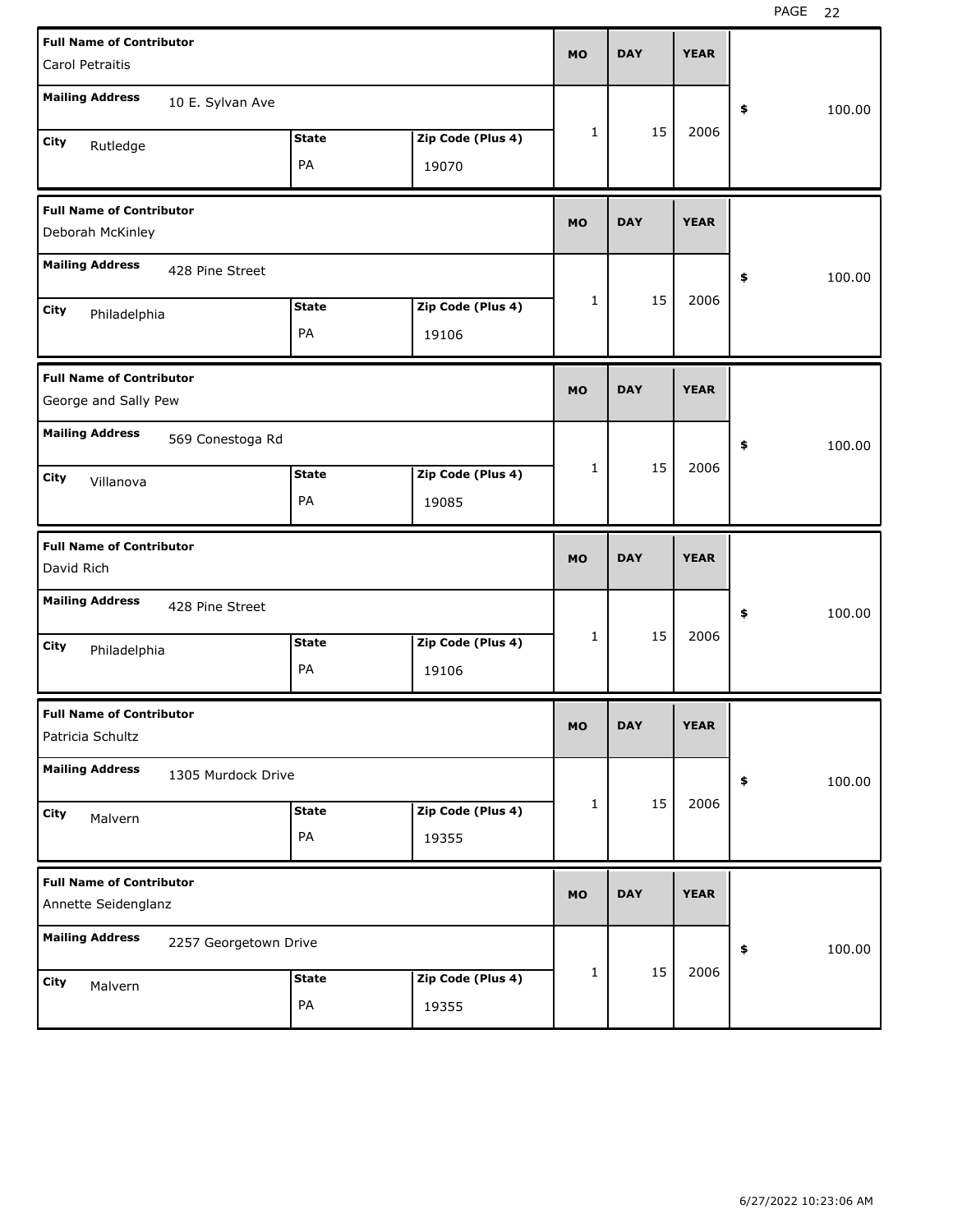| <b>Full Name of Contributor</b><br>Ron Strouse                           | <b>MO</b>    | <b>DAY</b> | <b>YEAR</b> |              |
|--------------------------------------------------------------------------|--------------|------------|-------------|--------------|
| <b>Mailing Address</b><br>10 Darmes Court                                |              |            |             | \$<br>100.00 |
| Zip Code (Plus 4)<br><b>State</b><br>City<br>Doylestown<br>PA<br>18901   | 1            | 15         | 2006        |              |
| <b>Full Name of Contributor</b><br>Elizabeth Shipley                     | <b>MO</b>    | <b>DAY</b> | <b>YEAR</b> |              |
| <b>Mailing Address</b><br>804 Hagys Ford Rd                              |              |            |             | \$<br>100.00 |
| Zip Code (Plus 4)<br><b>State</b><br>City<br>Narberth<br>PA<br>19072     | 1            | 15         | 2006        |              |
| <b>Full Name of Contributor</b><br>Richard & Carolyn Veith               | <b>MO</b>    | <b>DAY</b> | <b>YEAR</b> |              |
| <b>Mailing Address</b><br>436 Timber Lane                                |              |            |             | \$<br>100.00 |
| Zip Code (Plus 4)<br><b>State</b><br>City<br>Devon<br>PA<br>19333        | $\mathbf{1}$ | 15         | 2006        |              |
|                                                                          |              |            |             |              |
| <b>Full Name of Contributor</b><br>Jesse Walters                         | <b>MO</b>    | <b>DAY</b> | <b>YEAR</b> |              |
| <b>Mailing Address</b><br>8720 Stenton St                                |              |            |             | \$<br>100.00 |
| Zip Code (Plus 4)<br><b>State</b><br>City<br>Philadelphia<br>PA<br>19118 | $\mathbf{1}$ | 15         | 2006        |              |
| <b>Full Name of Contributor</b><br>Maria Wigglesworth                    | <b>MO</b>    | <b>DAY</b> | <b>YEAR</b> |              |
| <b>Mailing Address</b><br>818 North Taney St                             |              |            |             | 100.00<br>\$ |
| Zip Code (Plus 4)<br><b>State</b><br>City<br>Philadelphia<br>PA<br>19130 | 1            | 15         | 2006        |              |
| <b>Full Name of Contributor</b><br>Carol Williams                        | <b>MO</b>    | <b>DAY</b> | <b>YEAR</b> |              |
| <b>Mailing Address</b><br>108 Catharine St                               |              | 15         | 2006        | 100.00<br>\$ |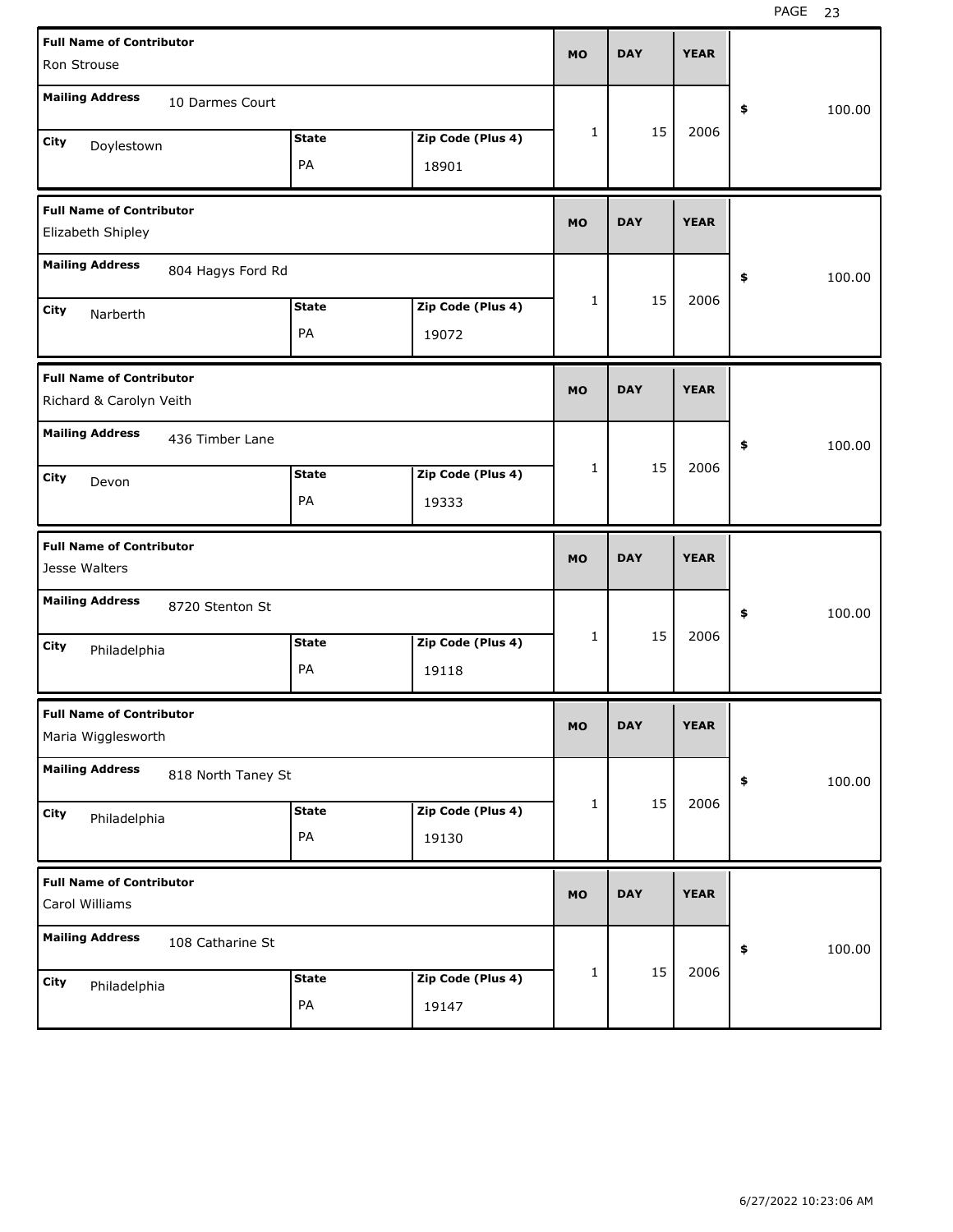| <b>Full Name of Contributor</b>                                   |                                     |              |                   | <b>MO</b> | <b>DAY</b> | <b>YEAR</b> |              |
|-------------------------------------------------------------------|-------------------------------------|--------------|-------------------|-----------|------------|-------------|--------------|
| Debbie Zug                                                        |                                     |              |                   |           |            |             |              |
| <b>Mailing Address</b>                                            | 1164 St Andrews Rd                  |              |                   |           |            |             | \$<br>100.00 |
| City<br>Bryn Mawr                                                 |                                     | <b>State</b> | Zip Code (Plus 4) | 1         | 15         | 2006        |              |
|                                                                   |                                     | PA           |                   |           |            |             |              |
| <b>Full Name of Contributor</b><br>William Stayton and Associates |                                     |              |                   | <b>MO</b> | <b>DAY</b> | <b>YEAR</b> |              |
| <b>Mailing Address</b>                                            |                                     |              |                   |           |            |             |              |
|                                                                   | 987 Eagle Road Suite 719            |              |                   |           |            |             | \$<br>100.00 |
| City<br>Wayne                                                     |                                     | <b>State</b> | Zip Code (Plus 4) | 1         | 15         | 2006        |              |
|                                                                   |                                     | PA           | 19087             |           |            |             |              |
| <b>Full Name of Contributor</b><br>Diane Myer                     |                                     |              |                   | <b>MO</b> | <b>DAY</b> | <b>YEAR</b> |              |
| <b>Mailing Address</b>                                            | 201 Wyndom Lane                     |              |                   |           |            |             | \$<br>100.00 |
| City<br>Radnor                                                    |                                     | <b>State</b> | Zip Code (Plus 4) | 1         | 15         | 2006        |              |
|                                                                   |                                     | PA           | 19087             |           |            |             |              |
|                                                                   |                                     |              |                   |           |            |             |              |
| <b>Full Name of Contributor</b><br>Beverly Vaughn                 |                                     |              |                   | <b>MO</b> | <b>DAY</b> | <b>YEAR</b> |              |
| <b>Mailing Address</b>                                            | 100 Lancaster Avenue Suite 353 East |              |                   |           |            |             | \$<br>100.00 |
| City                                                              |                                     | <b>State</b> | Zip Code (Plus 4) | 1         | 15         | 2006        |              |
| Wynnewood                                                         |                                     | PA           | 19096             |           |            |             |              |
| <b>Full Name of Contributor</b><br>Virginia McIntosh              |                                     |              |                   | <b>MO</b> | <b>DAY</b> | <b>YEAR</b> |              |
| <b>Mailing Address</b>                                            | 616 West Cliveden Street            |              |                   |           |            |             | \$<br>100.00 |
|                                                                   |                                     | <b>State</b> | Zip Code (Plus 4) | 1         | 15         | 2006        |              |
| City<br>Philadelphia                                              |                                     | PA           | 19119             |           |            |             |              |
| <b>Full Name of Contributor</b><br>Susan Gretz                    |                                     |              |                   | <b>MO</b> | <b>DAY</b> | <b>YEAR</b> |              |
| <b>Mailing Address</b>                                            | 847 Lesly Road                      |              |                   |           |            |             | \$<br>100.00 |
|                                                                   |                                     | <b>State</b> | Zip Code (Plus 4) | 1         | 15         | 2006        |              |
| City<br>Villanova                                                 |                                     | PA           | 19085             |           |            |             |              |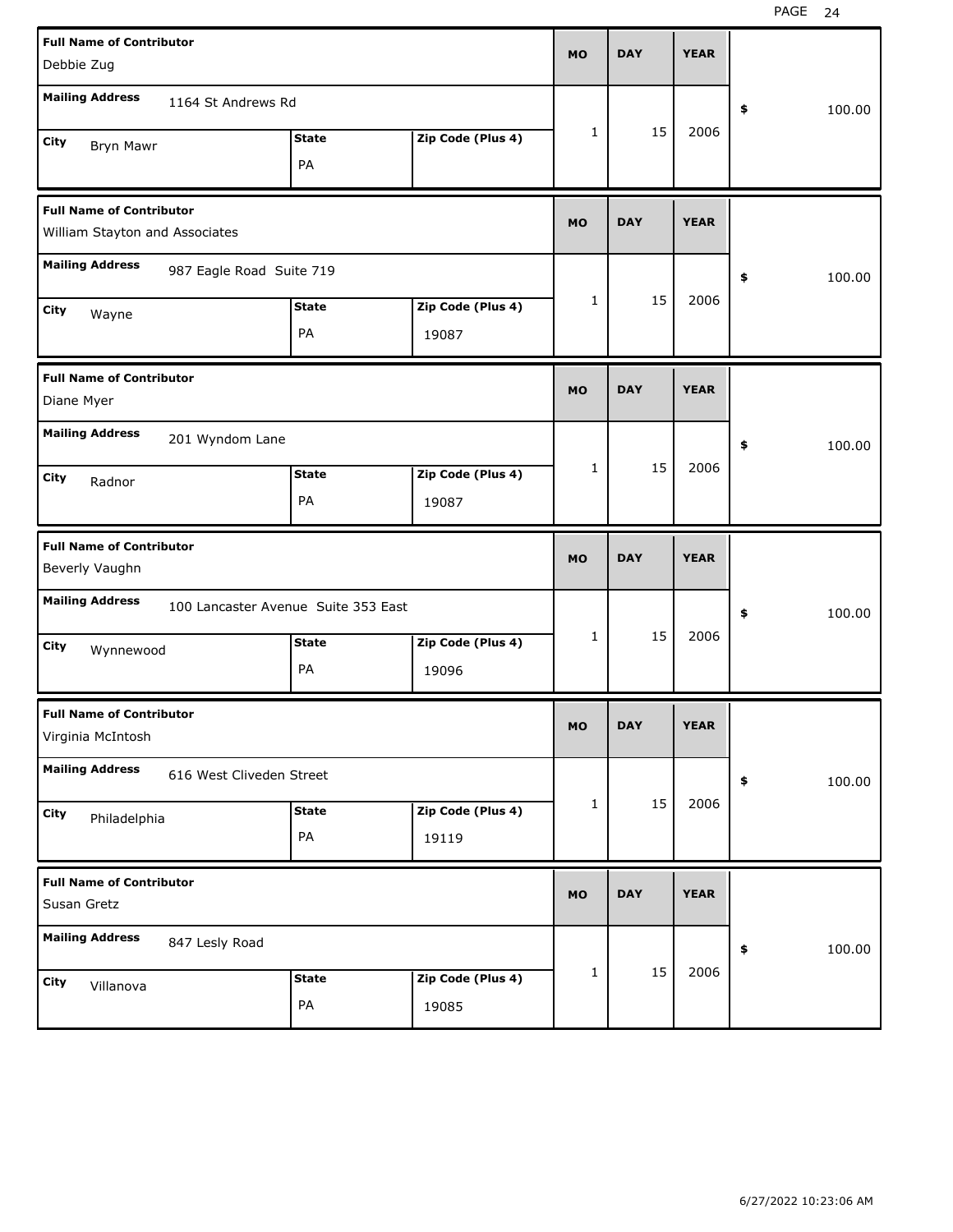| <b>Full Name of Contributor</b>                             |                              |              |                   | <b>MO</b> | <b>DAY</b> | <b>YEAR</b> |              |
|-------------------------------------------------------------|------------------------------|--------------|-------------------|-----------|------------|-------------|--------------|
| Kathy Ivens                                                 |                              |              |                   |           |            |             |              |
| <b>Mailing Address</b>                                      | 620 W. Cliveden St           |              |                   |           |            |             | \$<br>100.00 |
| City<br>Philadelphia                                        |                              | <b>State</b> | Zip Code (Plus 4) | 1         | 15         | 2006        |              |
|                                                             |                              | PA           | 19119             |           |            |             |              |
| <b>Full Name of Contributor</b><br>Leslie Hayes             |                              |              |                   | <b>MO</b> | <b>DAY</b> | <b>YEAR</b> |              |
| <b>Mailing Address</b>                                      | 227 Hawthorne Ave            |              |                   |           |            |             | \$<br>100.00 |
| City<br>Haddonfield                                         |                              | <b>State</b> | Zip Code (Plus 4) | 1         | 15         | 2006        |              |
|                                                             |                              | PA           | 18033             |           |            |             |              |
| <b>Full Name of Contributor</b><br>Roger & Ruth Dunning     |                              |              |                   | <b>MO</b> | <b>DAY</b> | <b>YEAR</b> |              |
| <b>Mailing Address</b>                                      | 117 Kirkland Village Cir     |              |                   |           |            |             | \$<br>100.00 |
| City<br>Bethlehem                                           |                              | <b>State</b> | Zip Code (Plus 4) | 1         | 15         | 2006        |              |
|                                                             |                              | PA           | 18017             |           |            |             |              |
|                                                             |                              |              |                   |           |            |             |              |
| <b>Full Name of Contributor</b><br>Betsy and Stephen Magley |                              |              |                   | <b>MO</b> | <b>DAY</b> | <b>YEAR</b> |              |
| <b>Mailing Address</b>                                      | 7135 Reynolds St             |              |                   |           |            |             | \$<br>100.00 |
| City                                                        |                              | <b>State</b> | Zip Code (Plus 4) | 9         | 25         | 2006        |              |
| Pittsburgh                                                  |                              | PA           | 15208             |           |            |             |              |
| <b>Full Name of Contributor</b><br>Amy Stevenson            |                              |              |                   | MO        | <b>DAY</b> | <b>YEAR</b> |              |
| <b>Mailing Address</b>                                      | 7522 Carriage Lane           |              |                   |           |            |             | \$<br>100.00 |
| City<br>Pittsburgh                                          |                              | <b>State</b> | Zip Code (Plus 4) | 9         | 25         | 2006        |              |
|                                                             |                              | PA           | 15221             |           |            |             |              |
| <b>Full Name of Contributor</b><br>Robert Schnure           |                              |              |                   | <b>MO</b> | <b>DAY</b> | <b>YEAR</b> |              |
| <b>Mailing Address</b>                                      | 1212 Kirkland Village Circle |              |                   |           |            |             | \$<br>60.00  |
| City<br>Bethlehem                                           |                              | <b>State</b> | Zip Code (Plus 4) | 3         | 27         | 2006        |              |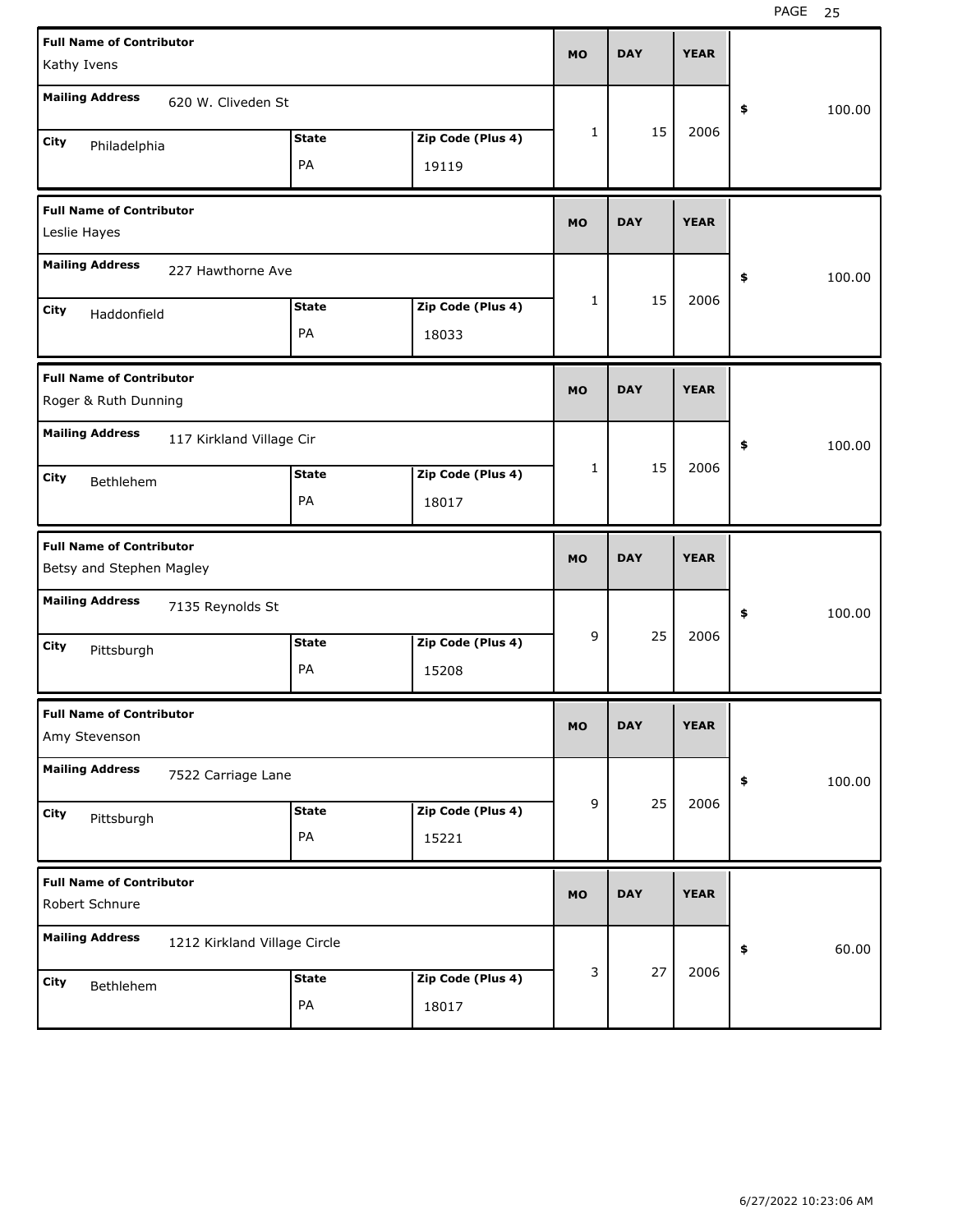| <b>Full Name of Contributor</b>                  |                              |              |                   | <b>MO</b> | <b>DAY</b>     | <b>YEAR</b> |              |
|--------------------------------------------------|------------------------------|--------------|-------------------|-----------|----------------|-------------|--------------|
| Robert Schnure                                   |                              |              |                   |           |                |             |              |
| <b>Mailing Address</b>                           | 1212 Kirkland Village Circle |              |                   |           |                |             | \$<br>50.00  |
| City<br>Bethlehem                                |                              | <b>State</b> | Zip Code (Plus 4) | 10        | 31             | 2006        |              |
|                                                  |                              | PA           | 18017             |           |                |             |              |
| <b>Full Name of Contributor</b><br>Eliese Cutler |                              |              |                   | <b>MO</b> | <b>DAY</b>     | <b>YEAR</b> |              |
| <b>Mailing Address</b>                           | 210 S. Dallas Ave            |              |                   |           |                |             | \$<br>50.00  |
| City<br>Pittsburgh                               |                              | <b>State</b> | Zip Code (Plus 4) | 4         | $\mathbf{1}$   | 2006        |              |
|                                                  |                              | PA           | 15208             |           |                |             |              |
| <b>Full Name of Contributor</b><br>Eliese Cutler |                              |              |                   | <b>MO</b> | <b>DAY</b>     | <b>YEAR</b> |              |
| <b>Mailing Address</b>                           | 210 S. Dallas Ave            |              |                   |           |                |             | \$<br>50.00  |
| City<br>Pittsburgh                               |                              | <b>State</b> | Zip Code (Plus 4) | 9         | 21             | 2006        |              |
|                                                  |                              | PA           | 15208             |           |                |             |              |
|                                                  |                              |              |                   |           |                |             |              |
| <b>Full Name of Contributor</b><br>Eliese Cutler |                              |              |                   | <b>MO</b> | <b>DAY</b>     | <b>YEAR</b> |              |
| <b>Mailing Address</b>                           | 210 S. Dallas Ave            |              |                   |           |                |             | \$<br>50.00  |
| City                                             |                              | <b>State</b> | Zip Code (Plus 4) | 11        | $\overline{2}$ | 2006        |              |
| Pittsburgh                                       |                              | PA           | 15208             |           |                |             |              |
| <b>Full Name of Contributor</b><br>Jodi Hirsh    |                              |              |                   | МO        | <b>DAY</b>     | <b>YEAR</b> |              |
| <b>Mailing Address</b>                           | 428 Lamar Ave                |              |                   |           |                |             | \$<br>100.00 |
| City                                             |                              | <b>State</b> | Zip Code (Plus 4) | 10        | 31             | 2006        |              |
| Pittsburgh                                       |                              | PA           | 15221             |           |                |             |              |
| <b>Full Name of Contributor</b><br>Jodi Hirsh    |                              |              |                   | <b>MO</b> | <b>DAY</b>     | <b>YEAR</b> |              |
| <b>Mailing Address</b>                           | 428 Lamar Ave                |              |                   |           |                |             | \$<br>50.00  |
| City<br>Pittsburgh                               |                              | <b>State</b> | Zip Code (Plus 4) | 9         | 12             | 2006        |              |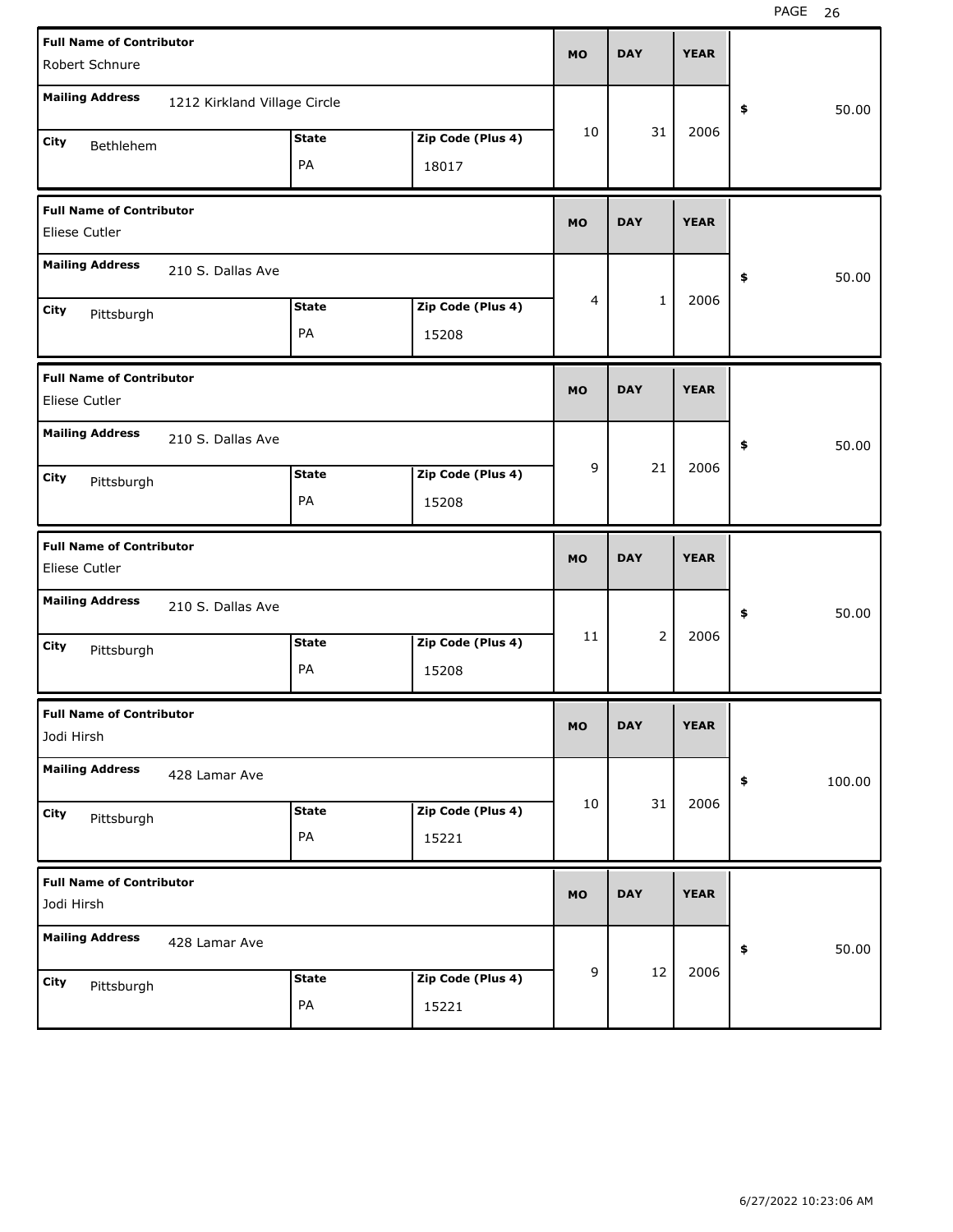| <b>Full Name of Contributor</b>                    |                              |              |                   | <b>MO</b> | <b>DAY</b> | <b>YEAR</b> |              |
|----------------------------------------------------|------------------------------|--------------|-------------------|-----------|------------|-------------|--------------|
| Melissa Plotkin                                    |                              |              |                   |           |            |             |              |
| <b>Mailing Address</b>                             | 1533 First Avenue            |              |                   |           |            |             | \$<br>100.00 |
| City<br>York                                       |                              | <b>State</b> | Zip Code (Plus 4) | 9         | 26         | 2006        |              |
|                                                    |                              | PA           | 17403             |           |            |             |              |
| <b>Full Name of Contributor</b>                    |                              |              |                   | <b>MO</b> | <b>DAY</b> | <b>YEAR</b> |              |
| Melissa Plotkin                                    |                              |              |                   |           |            |             |              |
| <b>Mailing Address</b>                             | 1533 First Avenue            |              |                   |           |            |             | \$<br>50.00  |
| City<br>York                                       |                              | <b>State</b> | Zip Code (Plus 4) | 7         | 20         | 2006        |              |
|                                                    |                              | PA           | 17403             |           |            |             |              |
| <b>Full Name of Contributor</b>                    |                              |              |                   | <b>MO</b> | <b>DAY</b> | <b>YEAR</b> |              |
| Suellen Craig                                      |                              |              |                   |           |            |             |              |
| <b>Mailing Address</b>                             | 5 Braeburn Ct                |              |                   |           |            |             | \$<br>150.00 |
| City<br>York                                       |                              | <b>State</b> | Zip Code (Plus 4) | 9         | 12         | 2006        |              |
|                                                    |                              | PA           | 17404             |           |            |             |              |
|                                                    |                              |              |                   |           |            |             |              |
| <b>Full Name of Contributor</b>                    |                              |              |                   | <b>MO</b> | <b>DAY</b> | <b>YEAR</b> |              |
| <b>Edward Daniels</b>                              |                              |              |                   |           |            |             |              |
| <b>Mailing Address</b>                             | 113 Emerald Avenue, Pennside |              |                   |           |            |             | \$<br>100.00 |
| City<br>Reading                                    |                              | <b>State</b> | Zip Code (Plus 4) | 4         | 6          | 2006        |              |
|                                                    |                              | PA           | 19606             |           |            |             |              |
| <b>Full Name of Contributor</b>                    |                              |              |                   | <b>MO</b> | <b>DAY</b> | <b>YEAR</b> |              |
| <b>Edward Daniels</b>                              |                              |              |                   |           |            |             |              |
| <b>Mailing Address</b>                             | 113 Emerald Avenue, Pennside |              |                   |           |            |             | 50.00<br>\$  |
| City<br>Reading                                    |                              | <b>State</b> | Zip Code (Plus 4) | 10        | 26         | 2006        |              |
|                                                    |                              | PA           | 19606             |           |            |             |              |
| <b>Full Name of Contributor</b><br>Dayle Steinberg |                              |              |                   | <b>MO</b> | <b>DAY</b> | <b>YEAR</b> |              |
| <b>Mailing Address</b>                             | c/o PPSP 1144 Locust Street  |              |                   |           |            |             | 151.00<br>\$ |
| City<br>Philadelphia                               |                              | <b>State</b> | Zip Code (Plus 4) | 11        | 30         | 2006        |              |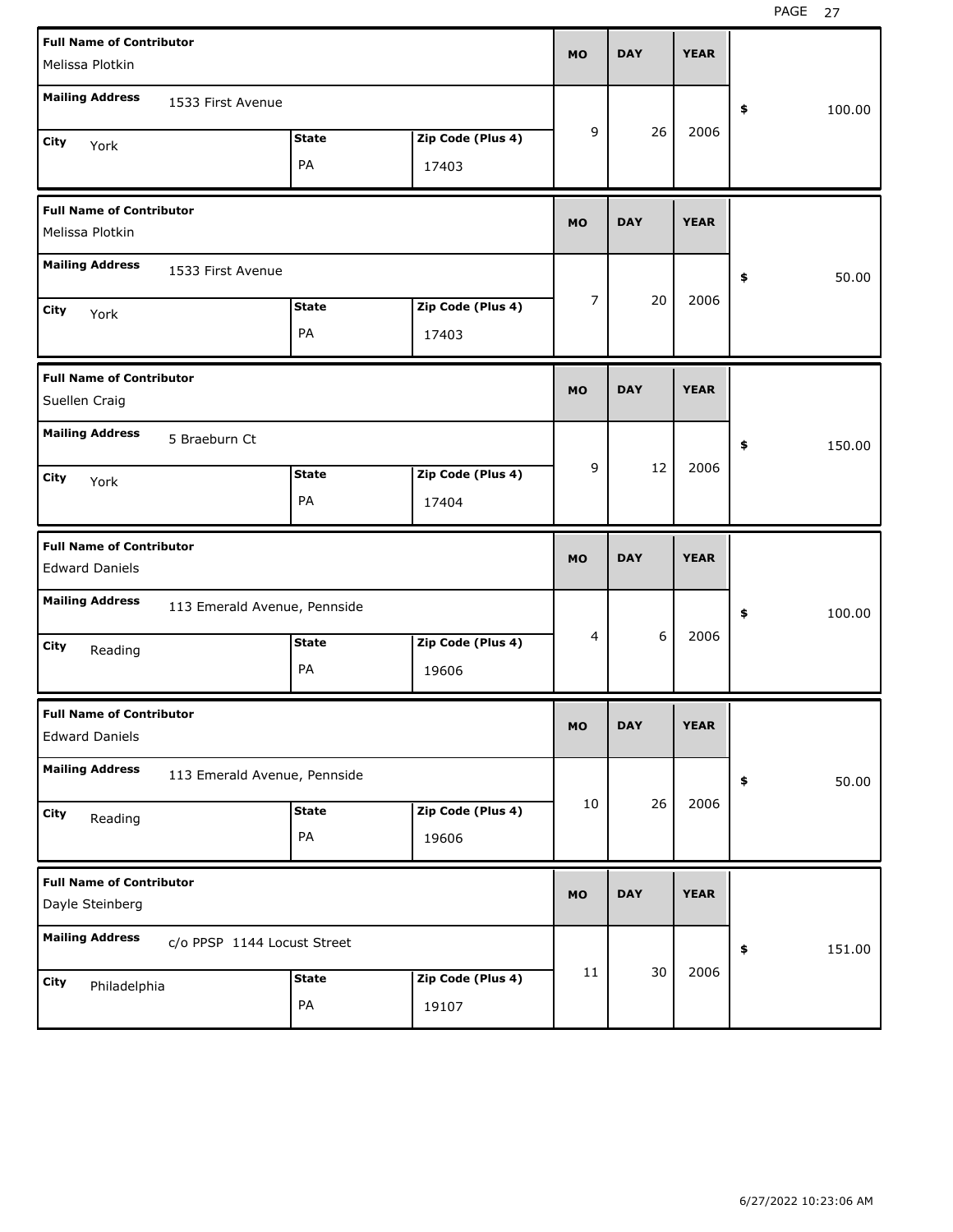| <b>Full Name of Contributor</b><br>Cynthia Price Heckscher |                          |                            | <b>MO</b>      | <b>DAY</b>  | <b>YEAR</b> |              |
|------------------------------------------------------------|--------------------------|----------------------------|----------------|-------------|-------------|--------------|
| <b>Mailing Address</b>                                     | 1014 West Horter Street  |                            |                |             |             | \$<br>150.00 |
| City<br>Philadelphia                                       | <b>State</b><br>PA       | Zip Code (Plus 4)<br>19119 | $\mathbf{1}$   | 15          | 2006        |              |
| <b>Full Name of Contributor</b><br>Leon Sunstein           |                          |                            | <b>MO</b>      | <b>DAY</b>  | <b>YEAR</b> |              |
| <b>Mailing Address</b>                                     | 237 S 18th Street Apt 9A |                            |                |             |             | \$<br>150.00 |
| City<br>Philadelphia                                       | <b>State</b><br>PA       | Zip Code (Plus 4)<br>19103 | $\mathbf{1}$   | 15          | 2006        |              |
| <b>Full Name of Contributor</b><br>David Palmer            |                          |                            | <b>MO</b>      | <b>DAY</b>  | <b>YEAR</b> |              |
| <b>Mailing Address</b>                                     | 210 Biddulph Road        |                            |                |             |             | 200.00<br>\$ |
| <b>City</b><br>Radnor                                      | <b>State</b><br>PA       | Zip Code (Plus 4)<br>19087 | 5              | 16          | 2006        |              |
|                                                            |                          |                            |                |             |             |              |
| <b>Full Name of Contributor</b><br>Margaret Sordoni        |                          |                            | <b>MO</b>      | <b>DAY</b>  | <b>YEAR</b> |              |
| <b>Mailing Address</b>                                     | 4070 Primrose Drive      |                            |                |             |             | \$<br>100.00 |
| City<br>Allentown                                          | <b>State</b><br>PA       | Zip Code (Plus 4)<br>18104 | 4              | 5           | 2006        |              |
| <b>Full Name of Contributor</b><br>Margaret Sordoni        |                          |                            | <b>MO</b>      | <b>DAY</b>  | YEAR        |              |
| <b>Mailing Address</b>                                     | 4070 Primrose Drive      |                            |                |             |             | \$<br>100.00 |
| City<br>Allentown                                          | <b>State</b><br>PA       | Zip Code (Plus 4)<br>18104 | 11             | 15          | 2006        |              |
| <b>Full Name of Contributor</b><br>Elizabeth Zampogna      |                          |                            | <b>MO</b>      | <b>DAY</b>  | <b>YEAR</b> |              |
| <b>Mailing Address</b>                                     | 214 Cumberland Street    |                            | $\overline{4}$ | $\mathbf 1$ | 2006        | 100.00<br>\$ |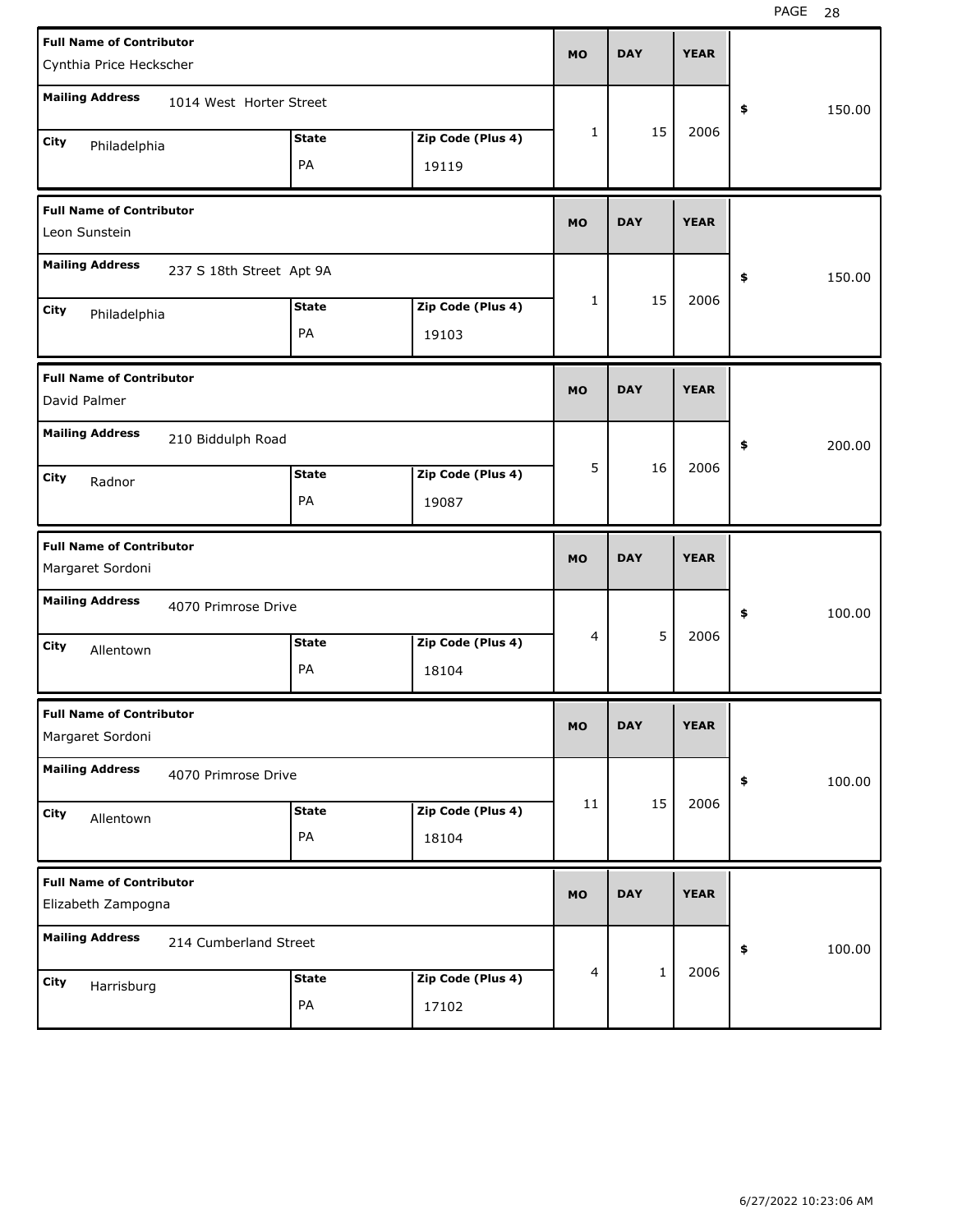| <b>Full Name of Contributor</b>                 |                       |              |                   | <b>MO</b> | <b>DAY</b>   | <b>YEAR</b> |            |        |
|-------------------------------------------------|-----------------------|--------------|-------------------|-----------|--------------|-------------|------------|--------|
| Elizabeth Zampogna                              |                       |              |                   |           |              |             |            |        |
| <b>Mailing Address</b>                          | 214 Cumberland Street |              |                   |           |              |             | \$         | 100.00 |
| City<br>Harrisburg                              |                       | <b>State</b> | Zip Code (Plus 4) | 5         | 16           | 2006        |            |        |
|                                                 |                       | PA           | 17102             |           |              |             |            |        |
| <b>Full Name of Contributor</b><br>Kim Custer   |                       |              |                   | <b>MO</b> | <b>DAY</b>   | <b>YEAR</b> |            |        |
| <b>Mailing Address</b>                          | 3440 Lehigh Street    |              |                   |           |              |             | \$         | 100.00 |
| City<br>Allentown                               |                       | <b>State</b> | Zip Code (Plus 4) | 7         | 17           | 2006        |            |        |
|                                                 |                       | PA           | 18103             |           |              |             |            |        |
| <b>Full Name of Contributor</b><br>Kim Custer   |                       |              |                   | <b>MO</b> | <b>DAY</b>   | <b>YEAR</b> |            |        |
| <b>Mailing Address</b>                          | 3440 Lehigh Street    |              |                   |           |              |             | \$         | 100.00 |
| City<br>Allentown                               |                       | <b>State</b> | Zip Code (Plus 4) | 8         | 30           | 2006        |            |        |
|                                                 |                       | PA           | 18103             |           |              |             |            |        |
|                                                 |                       |              |                   |           |              |             |            |        |
| <b>Full Name of Contributor</b><br>Kim Evert    |                       |              |                   | <b>MO</b> | <b>DAY</b>   | <b>YEAR</b> |            |        |
| <b>Mailing Address</b>                          | 8301 Post Road        |              |                   |           |              |             | \$         | 200.00 |
| City<br>Allison Park                            |                       | <b>State</b> | Zip Code (Plus 4) | 9         | 17           | 2006        |            |        |
|                                                 |                       | PA           | 15101             |           |              |             |            |        |
| <b>Full Name of Contributor</b><br>Ellem Amshel |                       |              |                   | <b>MO</b> | <b>DAY</b>   | <b>YEAR</b> |            |        |
| <b>Mailing Address</b>                          | 220 Conover Road      |              |                   |           |              |             | $\pmb{\$}$ | 100.00 |
| City                                            |                       | <b>State</b> | Zip Code (Plus 4) | 4         | $\mathbf{1}$ | 2006        |            |        |
| Pittsburgh                                      |                       | PA           | 15208             |           |              |             |            |        |
| <b>Full Name of Contributor</b><br>Ellem Amshel |                       |              |                   | <b>MO</b> | <b>DAY</b>   | <b>YEAR</b> |            |        |
| <b>Mailing Address</b>                          | 220 Conover Road      |              |                   |           |              |             | \$         | 100.00 |
| City<br>Pittsburgh                              |                       | <b>State</b> | Zip Code (Plus 4) | 10        | 26           | 2006        |            |        |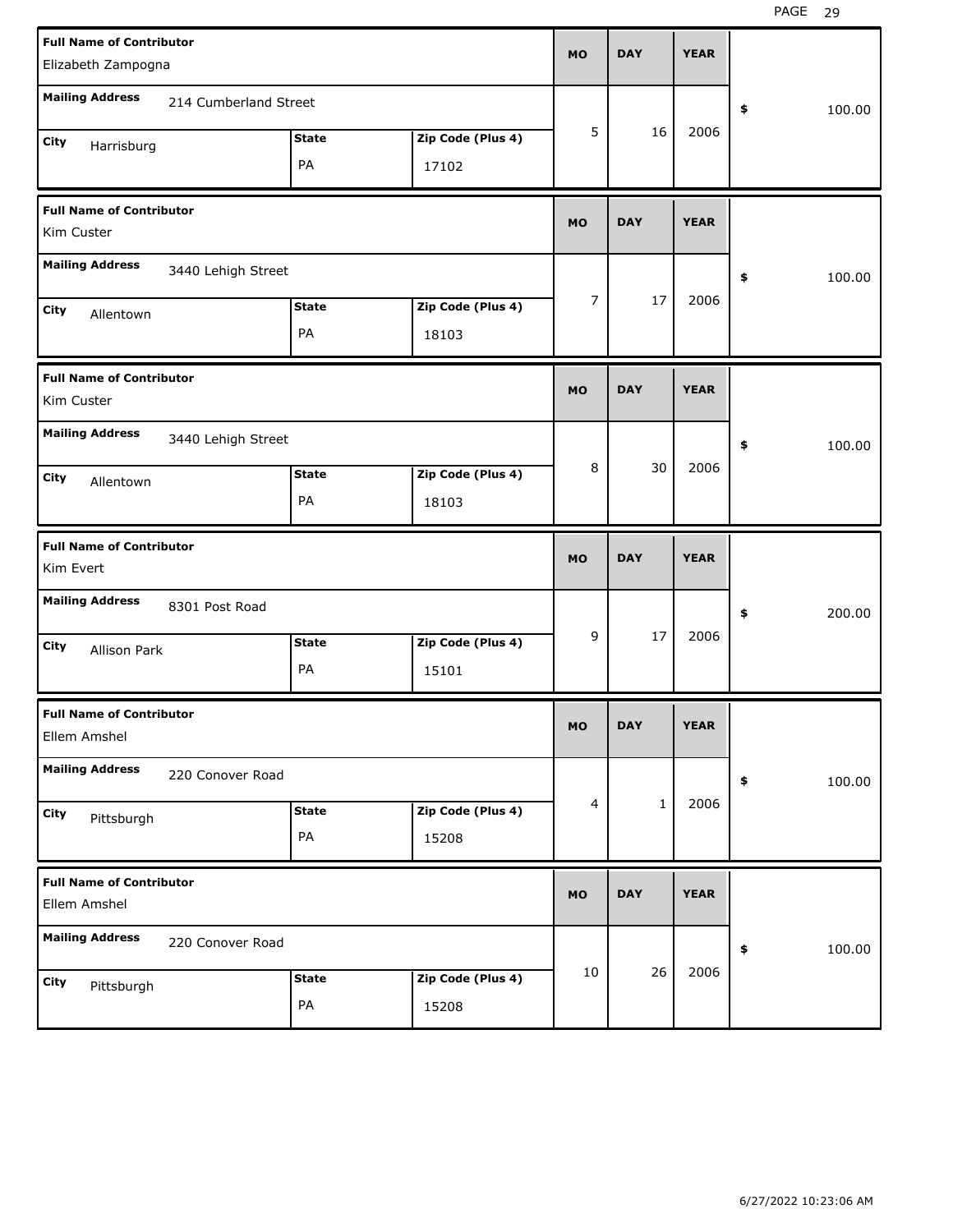| <b>Full Name of Contributor</b><br>Elizabeth Blank        |                    |                            | <b>MO</b> | <b>DAY</b> | <b>YEAR</b> |              |
|-----------------------------------------------------------|--------------------|----------------------------|-----------|------------|-------------|--------------|
| <b>Mailing Address</b><br>107 Buckingham Rd               |                    |                            |           |            |             | 200.00<br>\$ |
| City<br>Pittsburgh                                        | <b>State</b><br>PA | Zip Code (Plus 4)<br>15215 | 3         | 27         | 2006        |              |
| <b>Full Name of Contributor</b><br>Caroline Terenzini     |                    |                            | <b>MO</b> | <b>DAY</b> | <b>YEAR</b> |              |
| <b>Mailing Address</b><br>1622 Cherry Hill Road N         |                    |                            |           |            |             | \$<br>100.00 |
| City<br>State College                                     | <b>State</b><br>PA | Zip Code (Plus 4)<br>16803 | 3         | 25         | 2006        |              |
| <b>Full Name of Contributor</b><br>Caroline Terenzini     |                    |                            | <b>MO</b> | <b>DAY</b> | <b>YEAR</b> |              |
| <b>Mailing Address</b><br>1622 Cherry Hill Road N         |                    |                            |           |            |             | 100.00<br>\$ |
| City<br>State College                                     | <b>State</b><br>PA | Zip Code (Plus 4)<br>16803 | 11        | 20         | 2006        |              |
|                                                           |                    |                            |           |            |             |              |
| <b>Full Name of Contributor</b><br>Mary Jane Holmes Dague |                    |                            | <b>MO</b> | <b>DAY</b> | <b>YEAR</b> |              |
| <b>Mailing Address</b><br>732 West South Street           |                    |                            |           |            |             | \$<br>100.00 |
| City<br>Carlisle                                          | <b>State</b><br>PA | Zip Code (Plus 4)<br>17013 | 3         | 25         | 2006        |              |
| <b>Full Name of Contributor</b><br>Mary Jane Holmes Dague |                    |                            | <b>MO</b> | <b>DAY</b> | <b>YEAR</b> |              |
| <b>Mailing Address</b><br>732 West South Street           |                    |                            |           |            |             | 100.00<br>\$ |
| City<br>Carlisle                                          | <b>State</b><br>PA | Zip Code (Plus 4)<br>17013 | 11        | 20         | 2006        |              |
| <b>Full Name of Contributor</b><br>Suzanne Kranz          |                    |                            | <b>MO</b> | <b>DAY</b> | <b>YEAR</b> |              |
| <b>Mailing Address</b><br>301 S. College Street           |                    |                            |           | $10\,$     | 2006        | 100.00<br>\$ |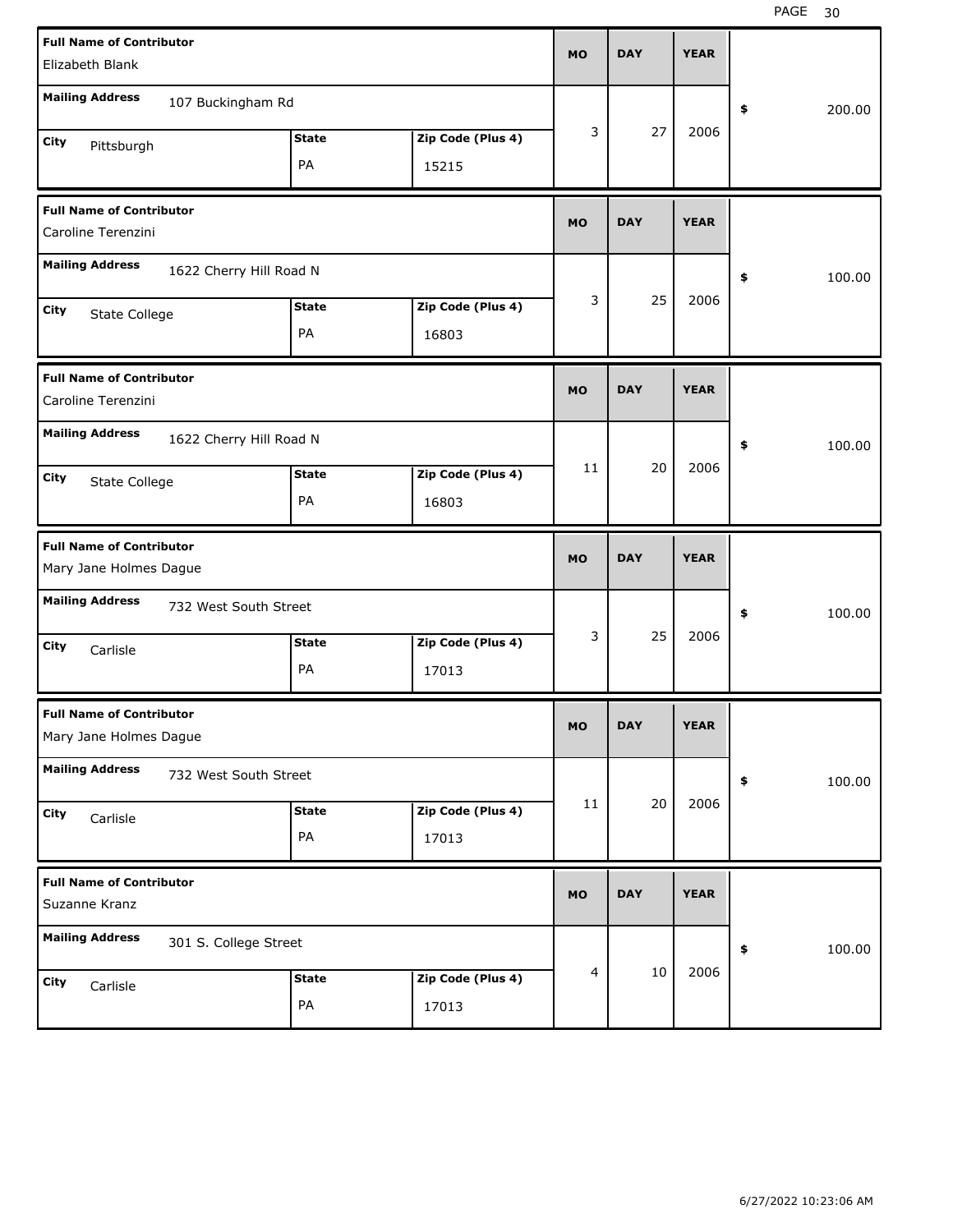| <b>Full Name of Contributor</b>                 |                       |              |                   | <b>MO</b> | <b>DAY</b>   | <b>YEAR</b> |              |
|-------------------------------------------------|-----------------------|--------------|-------------------|-----------|--------------|-------------|--------------|
| Suzanne Kranz                                   |                       |              |                   |           |              |             |              |
| <b>Mailing Address</b>                          | 301 S. College Street |              |                   |           |              |             | \$<br>100.00 |
| City<br>Carlisle                                |                       | <b>State</b> | Zip Code (Plus 4) | 9         | $\mathbf{1}$ | 2006        |              |
|                                                 |                       | PA           | 17013             |           |              |             |              |
| <b>Full Name of Contributor</b>                 |                       |              |                   | <b>MO</b> | <b>DAY</b>   | <b>YEAR</b> |              |
| Edwin Higgins                                   |                       |              |                   |           |              |             |              |
| <b>Mailing Address</b>                          | 2027 Sauers Road      |              |                   |           |              |             | \$<br>200.00 |
| City<br>Harrisburg                              |                       | <b>State</b> | Zip Code (Plus 4) | 3         | 28           | 2006        |              |
|                                                 |                       | PA           | 17110             |           |              |             |              |
| <b>Full Name of Contributor</b>                 |                       |              |                   | <b>MO</b> | <b>DAY</b>   | <b>YEAR</b> |              |
| Robert Brown                                    |                       |              |                   |           |              |             |              |
| <b>Mailing Address</b>                          | 1677 Woodfield Drive  |              |                   |           |              |             | \$<br>200.00 |
| City<br>Bethlehem                               |                       | <b>State</b> | Zip Code (Plus 4) | 3         | 31           | 2006        |              |
|                                                 |                       | PA           | 18015             |           |              |             |              |
|                                                 |                       |              |                   |           |              |             |              |
| <b>Full Name of Contributor</b><br>Judith Brown |                       |              |                   | <b>MO</b> | <b>DAY</b>   | <b>YEAR</b> |              |
| <b>Mailing Address</b>                          | 1805 Wallace Street   |              |                   |           |              |             | \$<br>100.00 |
| City                                            |                       | <b>State</b> | Zip Code (Plus 4) | 4         | 15           | 2006        |              |
| Stroudsburg                                     |                       | PA           | 18360             |           |              |             |              |
| <b>Full Name of Contributor</b><br>Judith Brown |                       |              |                   | МO        | <b>DAY</b>   | <b>YEAR</b> |              |
| <b>Mailing Address</b>                          | 1805 Wallace Street   |              |                   |           |              |             | \$<br>100.00 |
| City                                            |                       | <b>State</b> | Zip Code (Plus 4) | $\,8\,$   | 10           | 2006        |              |
| Stroudsburg                                     |                       | PA           | 18360             |           |              |             |              |
| <b>Full Name of Contributor</b><br>Joan Morgan  |                       |              |                   | <b>MO</b> | <b>DAY</b>   | <b>YEAR</b> |              |
| <b>Mailing Address</b>                          | 108 Polo Drive        |              |                   |           |              |             | \$<br>100.00 |
| City<br>North Wales                             |                       | <b>State</b> | Zip Code (Plus 4) | 5         | 16           | 2006        |              |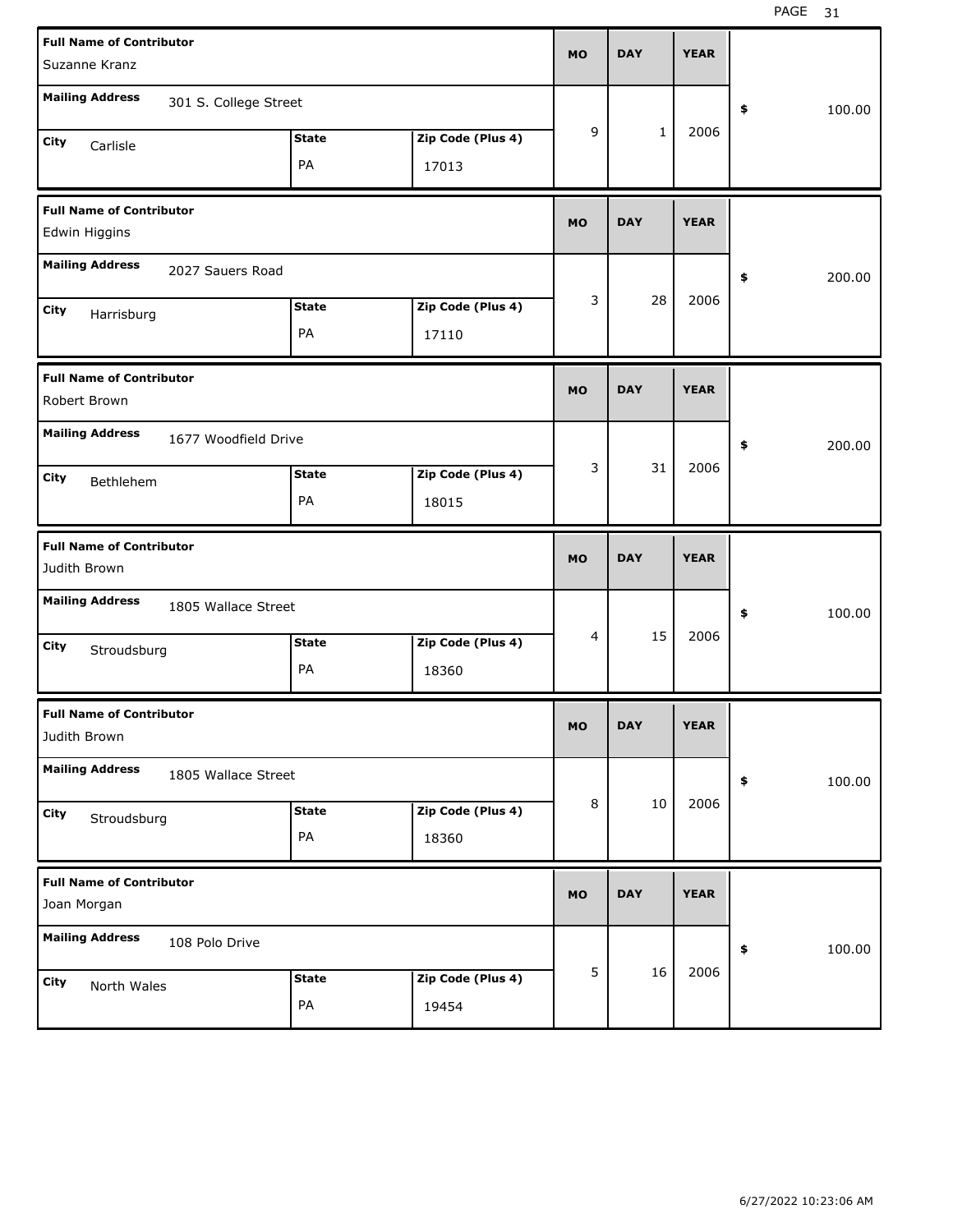| <b>Full Name of Contributor</b><br>Joan Morgan                   |                           |                            | <b>MO</b> | <b>DAY</b> | <b>YEAR</b> |              |
|------------------------------------------------------------------|---------------------------|----------------------------|-----------|------------|-------------|--------------|
| <b>Mailing Address</b><br>108 Polo Drive                         |                           |                            |           |            |             | \$<br>100.00 |
| City<br>North Wales                                              | <b>State</b><br>PA        | Zip Code (Plus 4)<br>19454 | 10        | 31         | 2006        |              |
| <b>Full Name of Contributor</b><br><b>Frances Markle</b>         |                           |                            | <b>MO</b> | <b>DAY</b> | <b>YEAR</b> |              |
| <b>Mailing Address</b><br>72 Pasture Lane B112                   |                           |                            |           |            |             | \$<br>200.00 |
| City<br>Bryn Mawr                                                | <b>State</b><br>PA        | Zip Code (Plus 4)<br>19010 | 1         | 15         | 2006        |              |
| <b>Full Name of Contributor</b><br>Helen Bosley                  |                           |                            | <b>MO</b> | <b>DAY</b> | <b>YEAR</b> |              |
| <b>Mailing Address</b><br>546 Palmer Farm Dr                     |                           |                            |           |            |             | \$<br>200.00 |
| City<br>Yardley                                                  | <b>State</b><br>PA        | Zip Code (Plus 4)<br>19067 | 1         | 15         | 2006        |              |
|                                                                  |                           |                            |           |            |             |              |
| <b>Full Name of Contributor</b><br>Edward & Dorothea             |                           |                            | <b>MO</b> | <b>DAY</b> | <b>YEAR</b> |              |
| <b>Mailing Address</b><br>38 Oak Knoll Road                      |                           |                            |           |            |             | \$<br>200.00 |
| City<br>Berwyn                                                   | <b>State</b><br>PA        | Zip Code (Plus 4)<br>19312 | 1         | 15         | 2006        |              |
| <b>Full Name of Contributor</b><br>Helen & Leonard Evelev        |                           |                            | MO        | <b>DAY</b> | <b>YEAR</b> |              |
| <b>Mailing Address</b><br>241 S. 6th St #2504                    |                           |                            |           |            |             | \$<br>200.00 |
| City<br>Philadelphia                                             | <b>State</b><br>PA        | Zip Code (Plus 4)<br>19106 | 1         | 15         | 2006        |              |
| <b>Full Name of Contributor</b><br>William & Anne Constant Ewing |                           |                            | <b>MO</b> | <b>DAY</b> | <b>YEAR</b> |              |
| <b>Mailing Address</b>                                           | 510 E. Mount Pleasant Ave |                            | 1         | 15         | 2006        | \$<br>200.00 |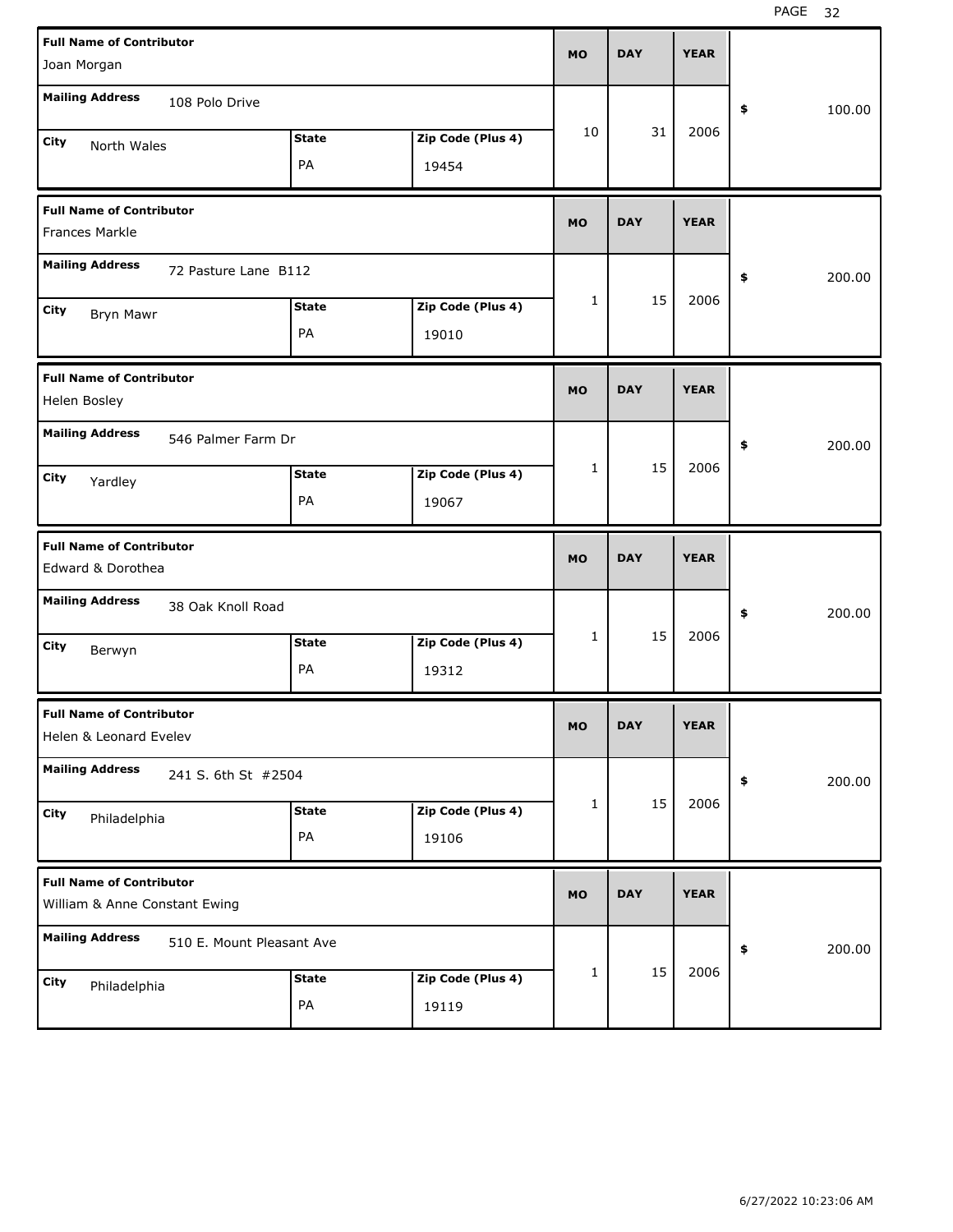| <b>Full Name of Contributor</b><br>Linda & David Glickstein |                        |                    |                            | <b>MO</b>    | <b>DAY</b> | <b>YEAR</b> |              |
|-------------------------------------------------------------|------------------------|--------------------|----------------------------|--------------|------------|-------------|--------------|
| <b>Mailing Address</b>                                      | 504 West Mermain Lane  |                    |                            |              |            |             | \$<br>200.00 |
| City<br>Philadelphia                                        |                        | <b>State</b><br>PA | Zip Code (Plus 4)<br>19118 | 1            | 15         | 2006        |              |
| <b>Full Name of Contributor</b><br>Ellen Magen              |                        |                    |                            | <b>MO</b>    | <b>DAY</b> | <b>YEAR</b> |              |
| <b>Mailing Address</b>                                      | 99 E. Bells Mill Road  |                    |                            |              |            |             | \$<br>200.00 |
| City<br>Philadelphia                                        |                        | <b>State</b><br>PA | Zip Code (Plus 4)<br>19118 | $\mathbf{1}$ | 15         | 2006        |              |
| <b>Full Name of Contributor</b><br>Henrietta Marshall       |                        |                    |                            | <b>MO</b>    | <b>DAY</b> | <b>YEAR</b> |              |
| <b>Mailing Address</b>                                      | 3300 Darby Rd Apt 7217 |                    |                            |              |            |             | \$<br>200.00 |
| City<br>Haverford                                           |                        | <b>State</b><br>PA | Zip Code (Plus 4)<br>19041 | 1            | 15         | 2006        |              |
|                                                             |                        |                    |                            |              |            |             |              |
| <b>Full Name of Contributor</b><br>Amy Nislow               |                        |                    |                            | <b>MO</b>    | <b>DAY</b> | <b>YEAR</b> |              |
| <b>Mailing Address</b>                                      | 231 Laurel Lane        |                    |                            |              |            |             | \$<br>200.00 |
| City<br>Haverford                                           |                        | <b>State</b><br>PA | Zip Code (Plus 4)<br>19041 | 1            | 15         | 2006        |              |
| <b>Full Name of Contributor</b><br>Edwin & Mary Robb        |                        |                    |                            | <b>MO</b>    | <b>DAY</b> | <b>YEAR</b> |              |
| <b>Mailing Address</b>                                      | 45 Rosemont Ave        |                    |                            |              |            |             | \$<br>200.00 |
| City<br>Rosemont                                            |                        | <b>State</b><br>PA | Zip Code (Plus 4)<br>19010 | $\mathbf{1}$ | 15         | 2006        |              |
| <b>Full Name of Contributor</b><br>Sandra Teel Trainer      |                        |                    |                            | <b>MO</b>    | <b>DAY</b> | <b>YEAR</b> |              |
| <b>Mailing Address</b>                                      | 100 Garden Alley #7    |                    |                            | $\mathbf{1}$ | 15         | 2006        | \$<br>200.00 |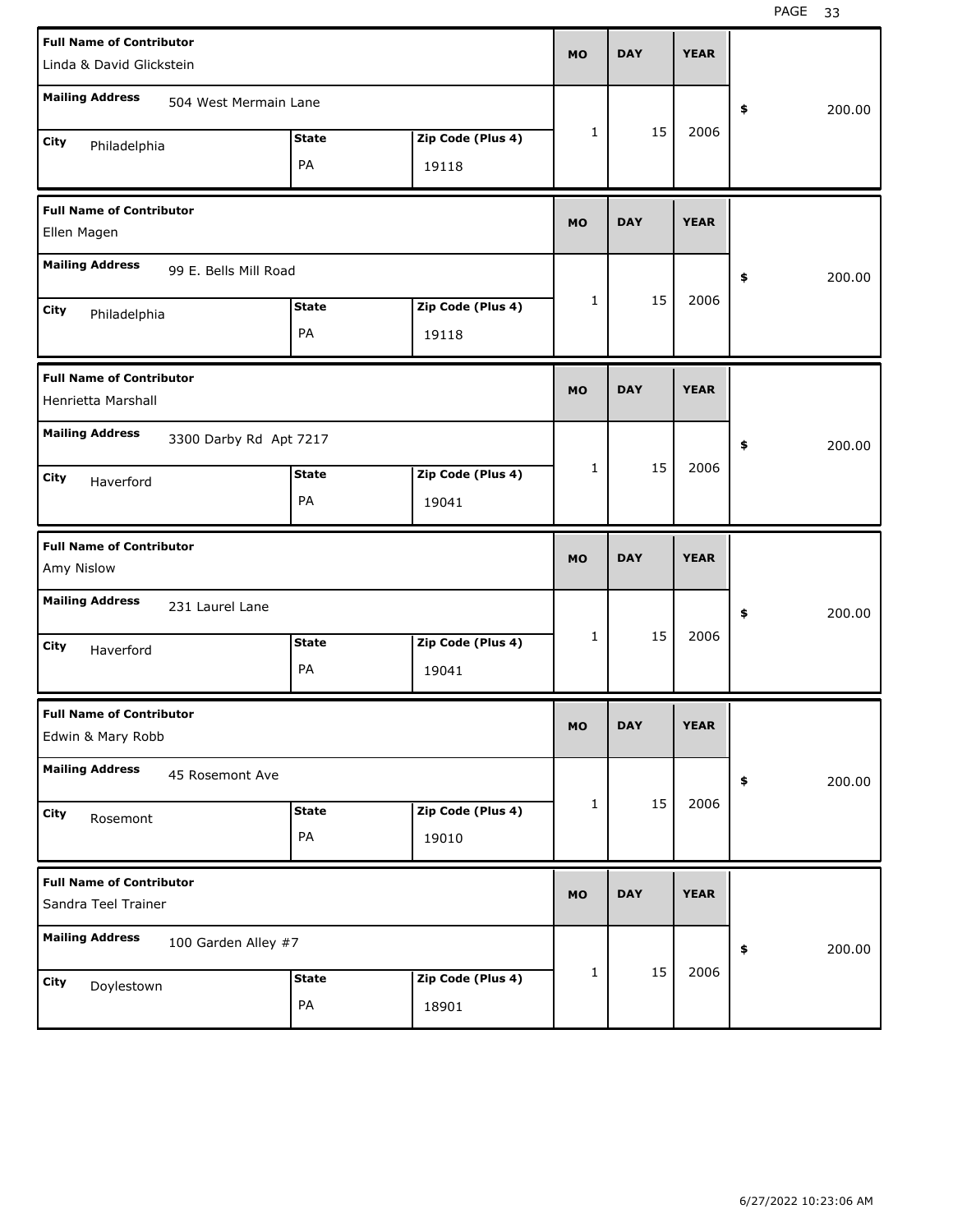| <b>Full Name of Contributor</b><br>Leo Model Foundation               |                                                   |                   | <b>MO</b> | <b>DAY</b>   | <b>YEAR</b> |              |
|-----------------------------------------------------------------------|---------------------------------------------------|-------------------|-----------|--------------|-------------|--------------|
| <b>Mailing Address</b>                                                |                                                   |                   |           |              |             |              |
|                                                                       | c/o Model Entities 1500 Walnut Street, Suite 1300 |                   |           |              |             | \$<br>200.00 |
| City<br>Philadelphia                                                  | <b>State</b>                                      | Zip Code (Plus 4) | 5         | 10           | 2006        |              |
|                                                                       | PA                                                | 19102             |           |              |             |              |
| <b>Full Name of Contributor</b><br>Maggie Groff                       |                                                   |                   | <b>MO</b> | <b>DAY</b>   | <b>YEAR</b> |              |
| <b>Mailing Address</b><br>4023 Spring Valley Rd                       |                                                   |                   |           |              |             | \$<br>104.00 |
| City<br>Doylestown                                                    | <b>State</b>                                      | Zip Code (Plus 4) | 7         | 13           | 2006        |              |
|                                                                       | PA                                                | 18901             |           |              |             |              |
| <b>Full Name of Contributor</b><br>Maggie Groff                       |                                                   |                   | <b>MO</b> | <b>DAY</b>   | <b>YEAR</b> |              |
| <b>Mailing Address</b><br>4023 Spring Valley Rd                       |                                                   |                   |           |              |             | \$<br>100.00 |
| City<br>Doylestown                                                    | <b>State</b>                                      | Zip Code (Plus 4) | 8         | 30           | 2006        |              |
|                                                                       | PA                                                | 18901             |           |              |             |              |
|                                                                       |                                                   |                   |           |              |             |              |
| <b>Full Name of Contributor</b><br>Planned Parenthood of Southeast PA |                                                   |                   | <b>MO</b> | <b>DAY</b>   | <b>YEAR</b> |              |
| <b>Mailing Address</b><br>1144 Locust Street                          |                                                   |                   |           |              |             | \$<br>220.00 |
| City<br>Philadelphia                                                  | <b>State</b>                                      | Zip Code (Plus 4) | 3         | 14           | 2006        |              |
|                                                                       | PA                                                | 19107             |           |              |             |              |
| <b>Full Name of Contributor</b><br>Bob & Peggy Brown                  |                                                   |                   | <b>MO</b> | <b>DAY</b>   | <b>YEAR</b> |              |
| <b>Mailing Address</b><br>1121 Oregon Hollow Road                     |                                                   |                   |           |              |             | \$<br>100.00 |
| City<br>Holtwood                                                      | <b>State</b>                                      | Zip Code (Plus 4) | 5         | $\mathbf{1}$ | 2006        |              |
|                                                                       | PA                                                | 17532             |           |              |             |              |
| <b>Full Name of Contributor</b><br>Bob & Peggy Brown                  |                                                   |                   | <b>MO</b> | <b>DAY</b>   | <b>YEAR</b> |              |
| <b>Mailing Address</b><br>1121 Oregon Hollow Road                     |                                                   |                   |           |              |             | \$<br>150.00 |
| City<br>Holtwood                                                      | <b>State</b>                                      | Zip Code (Plus 4) | 9         | 27           | 2006        |              |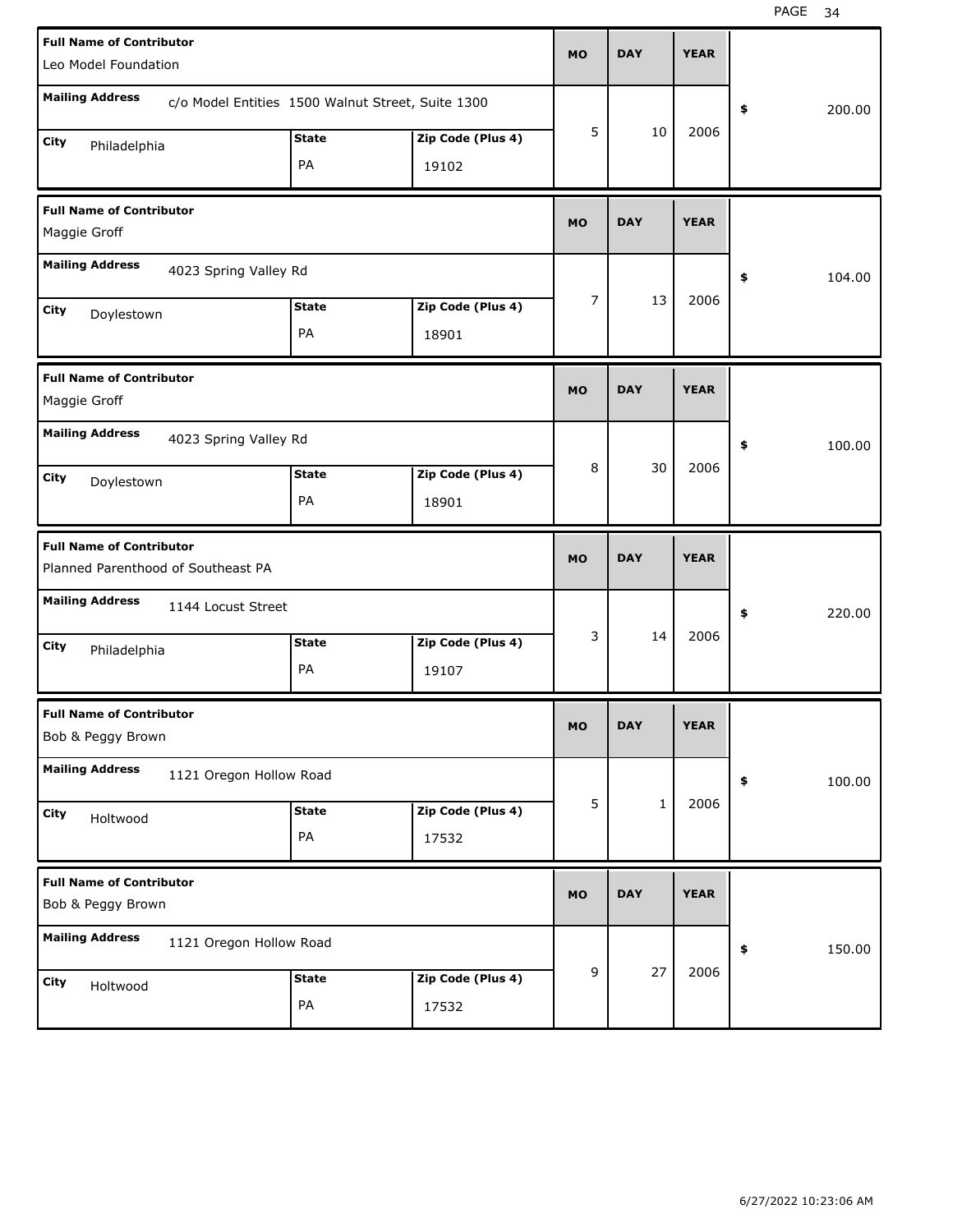| <b>Full Name of Contributor</b><br>Caroline Griesemer  |                    |                            | <b>MO</b>    | <b>DAY</b> | <b>YEAR</b> |              |
|--------------------------------------------------------|--------------------|----------------------------|--------------|------------|-------------|--------------|
| <b>Mailing Address</b><br>1060 Westwood Drive          |                    |                            |              |            |             | \$<br>250.00 |
| City<br>West Chester                                   | <b>State</b><br>PA | Zip Code (Plus 4)<br>19382 | 10           | 26         | 2006        |              |
| <b>Full Name of Contributor</b><br>Francie Lynn Baxter |                    |                            | <b>MO</b>    | <b>DAY</b> | <b>YEAR</b> |              |
| <b>Mailing Address</b><br>742 Clovelly Lane            |                    |                            |              |            |             | \$<br>250.00 |
| City<br>Devon                                          | <b>State</b><br>PA | Zip Code (Plus 4)<br>19333 | $\mathbf{1}$ | 15         | 2006        |              |
| <b>Full Name of Contributor</b><br>Louis & Jane Levy   |                    |                            | <b>MO</b>    | <b>DAY</b> | <b>YEAR</b> |              |
| <b>Mailing Address</b><br>1017 West Hortter Street     |                    |                            |              |            |             | \$<br>100.00 |
| City<br>Philadelphia                                   | <b>State</b><br>PA | Zip Code (Plus 4)<br>19119 | 1            | 11         | 2006        |              |
|                                                        |                    |                            |              |            |             |              |
| <b>Full Name of Contributor</b><br>Louis & Jane Levy   |                    |                            | <b>MO</b>    | <b>DAY</b> | <b>YEAR</b> |              |
| <b>Mailing Address</b><br>1017 West Hortter Street     |                    |                            |              |            |             | \$<br>200.00 |
| City<br>Philadelphia                                   | <b>State</b><br>PA | Zip Code (Plus 4)<br>19119 | 5            | 16         | 2006        |              |
| <b>Full Name of Contributor</b><br>TJ & Susan Gobreski |                    |                            | МO           | <b>DAY</b> | <b>YEAR</b> |              |
| <b>Mailing Address</b><br>934 S. 6th Street            |                    |                            |              |            |             | \$<br>100.00 |
| City<br>Philadelphia                                   | <b>State</b><br>PA | Zip Code (Plus 4)<br>19147 | $\mathsf g$  | 25         | 2006        |              |
| <b>Full Name of Contributor</b><br>TJ & Susan Gobreski |                    |                            | <b>MO</b>    | <b>DAY</b> | <b>YEAR</b> |              |
| <b>Mailing Address</b><br>934 S. 6th Street            |                    |                            |              | 30         | 2006        | \$<br>200.00 |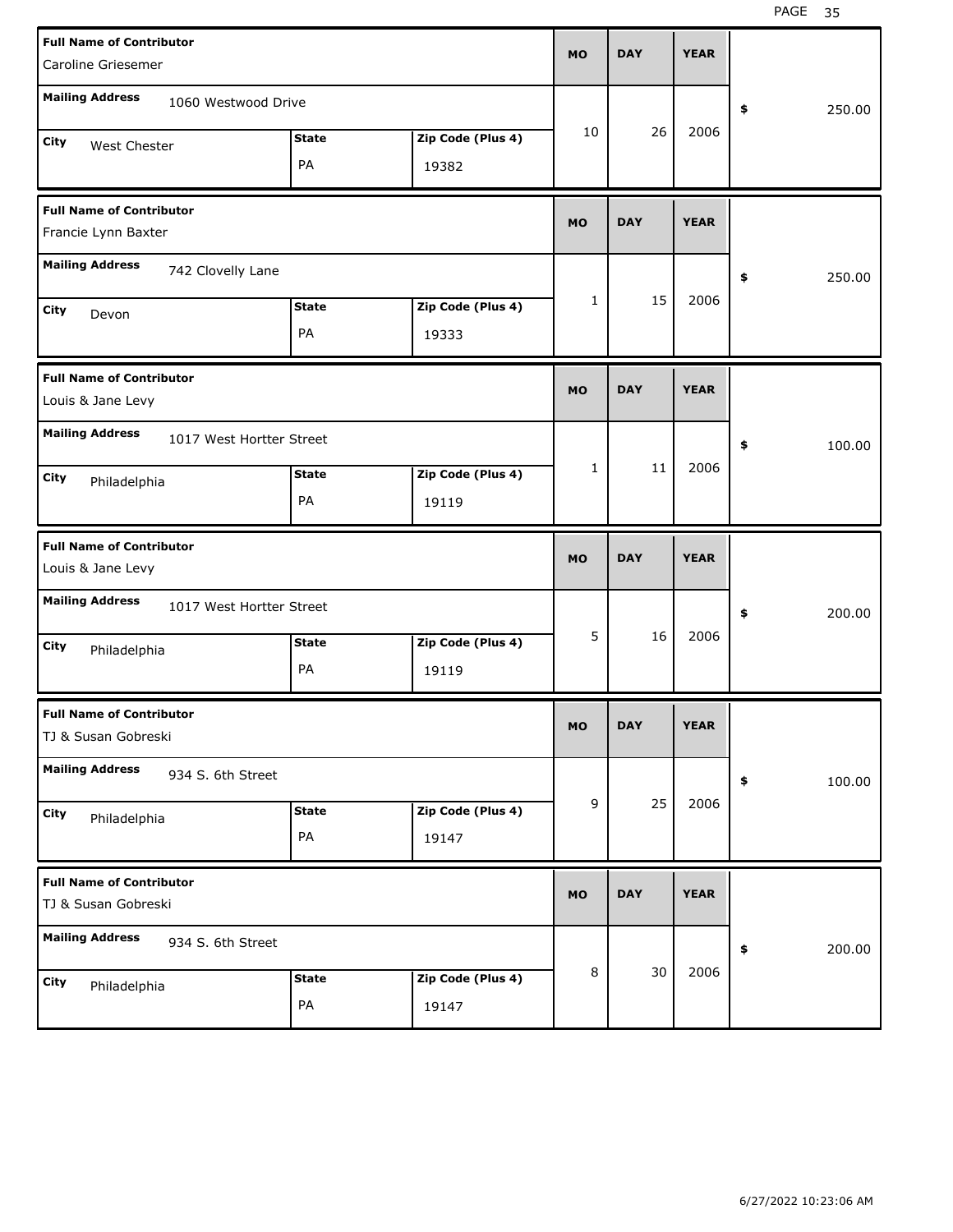| <b>Full Name of Contributor</b>                |                      |              |                   | <b>MO</b> | <b>DAY</b>   | <b>YEAR</b> |              |
|------------------------------------------------|----------------------|--------------|-------------------|-----------|--------------|-------------|--------------|
| Melissa McSwigan                               |                      |              |                   |           |              |             |              |
| <b>Mailing Address</b>                         | 4131 Bigelow Blvd    |              |                   |           |              |             | \$<br>240.00 |
| City<br>Pittsburgh                             |                      | <b>State</b> | Zip Code (Plus 4) | 4         | 16           | 2006        |              |
|                                                |                      | PA           | 15213             |           |              |             |              |
| <b>Full Name of Contributor</b>                |                      |              |                   | <b>MO</b> | <b>DAY</b>   | <b>YEAR</b> |              |
| Melissa McSwigan                               |                      |              |                   |           |              |             |              |
| <b>Mailing Address</b>                         | 4131 Bigelow Blvd    |              |                   |           |              |             | \$<br>50.00  |
| City<br>Pittsburgh                             |                      | <b>State</b> | Zip Code (Plus 4) | 10        | 9            | 2006        |              |
|                                                |                      | PA           | 15213             |           |              |             |              |
| <b>Full Name of Contributor</b>                |                      |              |                   | <b>MO</b> | <b>DAY</b>   | <b>YEAR</b> |              |
| Melissa McSwigan                               |                      |              |                   |           |              |             |              |
| <b>Mailing Address</b>                         | 4131 Bigelow Blvd    |              |                   |           |              |             | \$<br>50.00  |
| City<br>Pittsburgh                             |                      | <b>State</b> | Zip Code (Plus 4) | 10        | 31           | 2006        |              |
|                                                |                      | PA           | 15213             |           |              |             |              |
|                                                |                      |              |                   |           |              |             |              |
| <b>Full Name of Contributor</b>                |                      |              |                   |           |              |             |              |
| Ellen Kight                                    |                      |              |                   | <b>MO</b> | <b>DAY</b>   | <b>YEAR</b> |              |
| <b>Mailing Address</b>                         | 100 Rawlins Run road |              |                   |           |              |             | \$<br>200.00 |
| City                                           |                      | <b>State</b> | Zip Code (Plus 4) | 4         | $\mathbf{1}$ | 2006        |              |
| Pittsburgh                                     |                      | PA           | 15238             |           |              |             |              |
| <b>Full Name of Contributor</b>                |                      |              |                   | MO        | <b>DAY</b>   | <b>YEAR</b> |              |
| Ellen Kight                                    |                      |              |                   |           |              |             |              |
| <b>Mailing Address</b>                         | 100 Rawlins Run road |              |                   |           |              |             | \$<br>100.00 |
| City<br>Pittsburgh                             |                      | <b>State</b> | Zip Code (Plus 4) | 6         | 12           | 2006        |              |
|                                                |                      | PA           | 15238             |           |              |             |              |
| <b>Full Name of Contributor</b><br>Ellen Kight |                      |              |                   | <b>MO</b> | <b>DAY</b>   | <b>YEAR</b> |              |
| <b>Mailing Address</b>                         | 100 Rawlins Run road |              |                   |           |              |             | \$<br>50.00  |
| City<br>Pittsburgh                             |                      | <b>State</b> | Zip Code (Plus 4) | 10        | $\mathbf{1}$ | 2006        |              |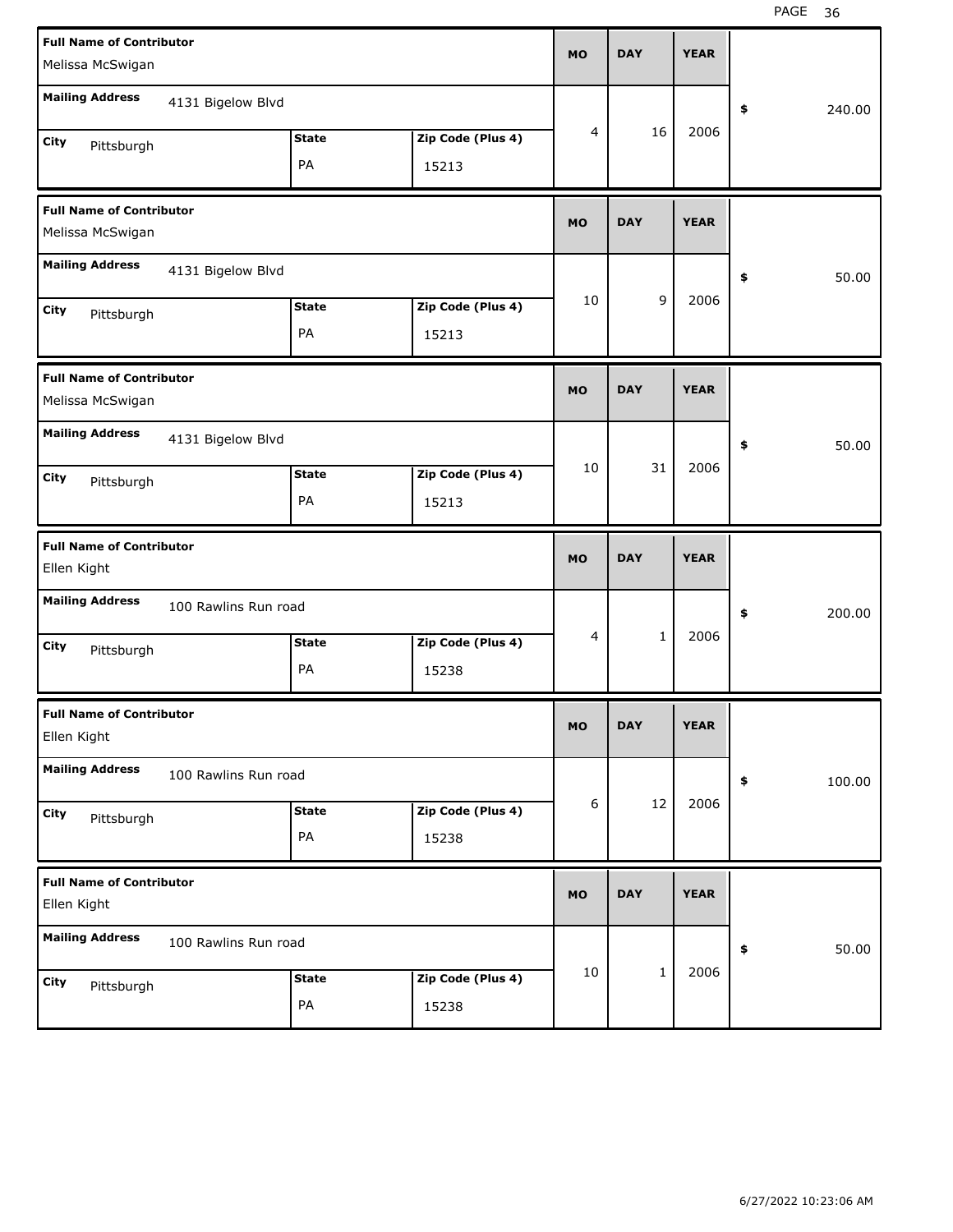| <b>Full Name of Contributor</b><br>Cynthia Jiminez                           |                    |                            | <b>MO</b> | <b>DAY</b> | <b>YEAR</b> |                   |
|------------------------------------------------------------------------------|--------------------|----------------------------|-----------|------------|-------------|-------------------|
| <b>Mailing Address</b><br>932 Franklin Street                                |                    |                            |           |            |             | \$<br>250.00      |
| City<br>Wyomissin                                                            | <b>State</b><br>PA | Zip Code (Plus 4)<br>19610 | 3         | 28         | 2006        |                   |
| <b>Full Name of Contributor</b><br>Cynthia Jiminez                           |                    |                            | <b>MO</b> | <b>DAY</b> | <b>YEAR</b> |                   |
| <b>Mailing Address</b><br>932 Franklin Street<br>City<br>Wyomissin           | <b>State</b><br>PA | Zip Code (Plus 4)<br>19610 | 11        | 15         | 2006        | \$<br>200.00      |
| <b>Full Name of Contributor</b><br>Barbara Reily                             |                    |                            | <b>MO</b> | <b>DAY</b> | <b>YEAR</b> |                   |
| <b>Mailing Address</b><br>5225 Wilson Lane Apt 4111                          |                    |                            |           |            |             | \$<br>200.00      |
| City<br>Mechanicsburg                                                        | <b>State</b><br>PA | Zip Code (Plus 4)<br>17055 | 10        | 29         | 2006        |                   |
| <b>Full Name of Contributor</b><br>Morgan Plant                              |                    |                            | <b>MO</b> | <b>DAY</b> | <b>YEAR</b> |                   |
| <b>Mailing Address</b><br>322 South West Street                              |                    |                            |           |            |             | \$<br>100.00      |
| City<br>Carlisle                                                             | <b>State</b><br>PA | Zip Code (Plus 4)<br>17013 | 9         | 12         | 2006        |                   |
| <b>Full Name of Contributor</b><br>Jamini Davies                             |                    |                            | <b>MO</b> | <b>DAY</b> | <b>YEAR</b> |                   |
| <b>Mailing Address</b><br>127 Sycamore Street                                |                    |                            |           |            |             | \$<br>100.00      |
| City<br>Pittsburgh                                                           | <b>State</b><br>PA | Zip Code (Plus 4)<br>15221 | 10        | 6          | 2006        |                   |
|                                                                              |                    |                            |           |            |             | <b>PAGE TOTAL</b> |
| Enter Grand Total of Part A on Schedule I, Detailed Summary Page, Section 2. |                    |                            |           |            |             | \$<br>21,150.00   |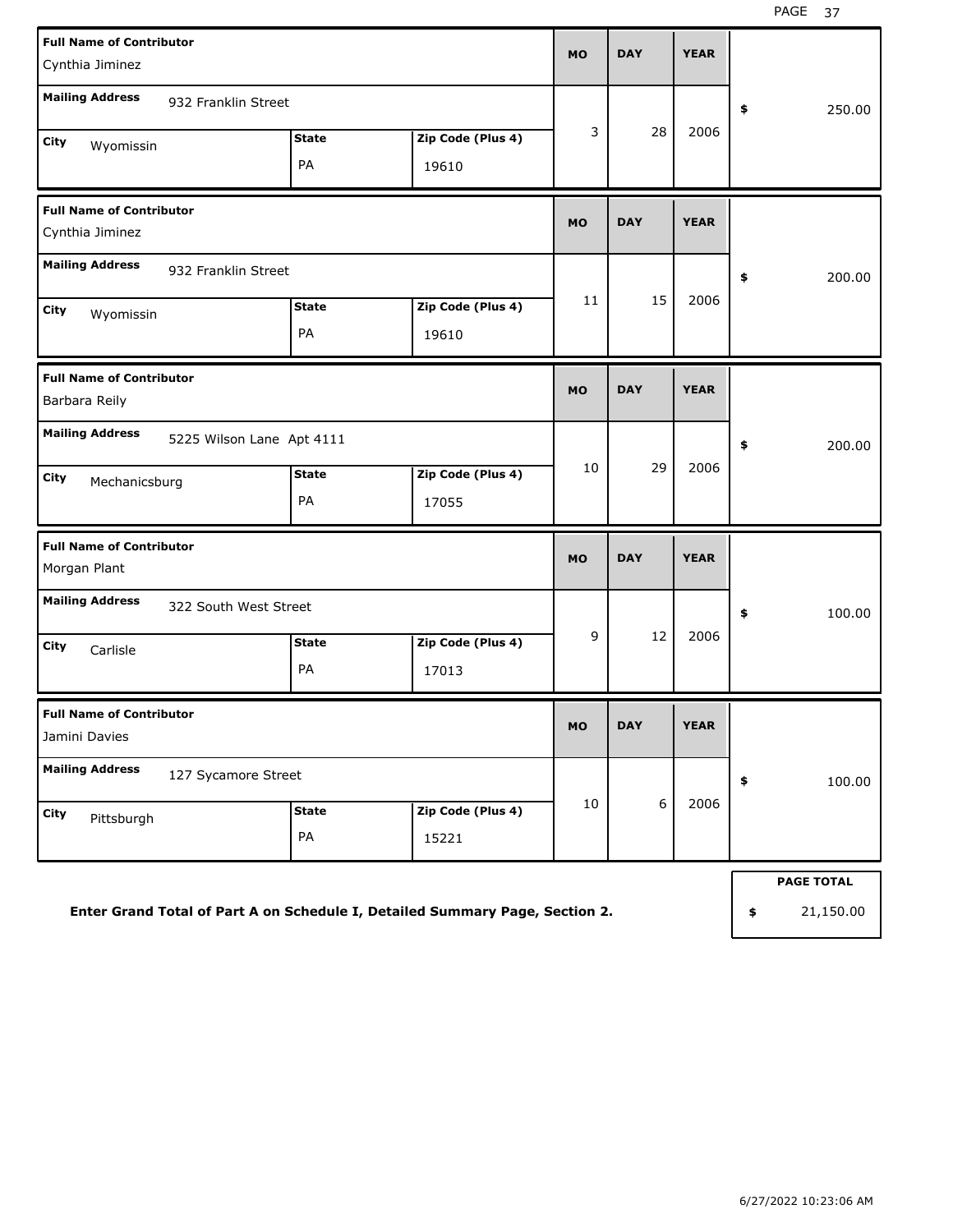## **PART C Contributions Received From Political Committees**

**OVER \$250.00**

 **Use this Part to itemize only contributions received from Political committees with an aggregate value from Over \$250.00 in the reporting period.**

| Name of Filing Committee or Candidate                                        |              | <b>Reporting Period</b> |           |             |             |                   |
|------------------------------------------------------------------------------|--------------|-------------------------|-----------|-------------|-------------|-------------------|
|                                                                              |              | From:                   |           |             | To:         |                   |
|                                                                              |              |                         |           | <b>DATE</b> |             | <b>AMOUNT</b>     |
| <b>Full Name of Contributing Committee</b>                                   |              |                         | <b>MO</b> | <b>DAY</b>  | <b>YEAR</b> |                   |
| <b>Mailing Address</b>                                                       |              |                         |           |             |             | \$<br>0.00        |
| City                                                                         | <b>State</b> | Zip Code (Plus 4)       |           |             |             |                   |
|                                                                              |              |                         |           |             |             | <b>PAGE TOTAL</b> |
| Enter Grand Total of Part C on Schedule I, Detailed Summary Page, Section 3. |              |                         |           |             |             | \$<br>0.00        |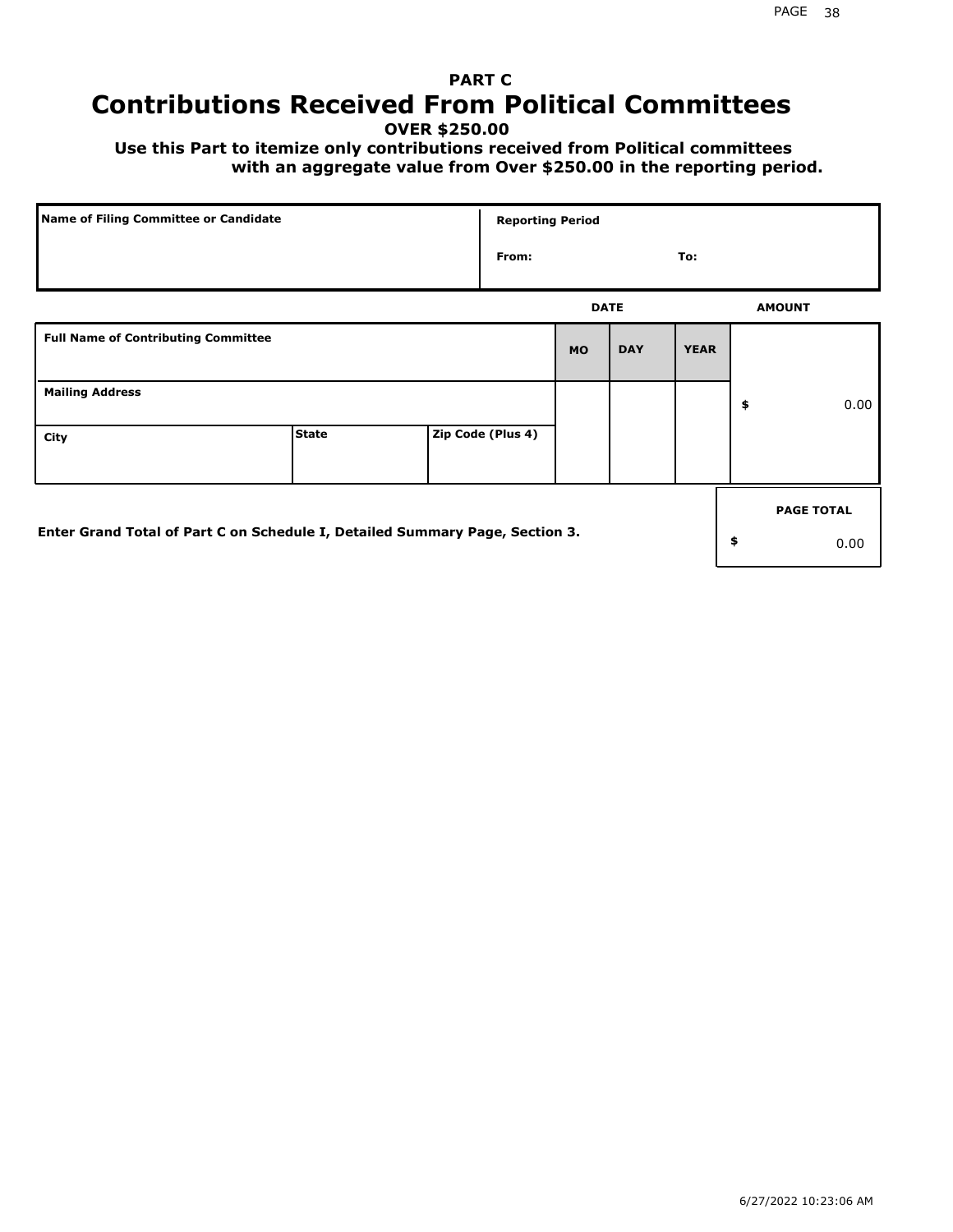## **PART D ALL OTHER CONTRIBUTIONS**

### **OVER \$250.00**

### **Use this Part to itemize all other contributions with an aggregate value of**

 **over \$250.00 in the reporting period.**

 **(Exclude contributions from political committees reported in Part C.)** 

| <b>Name of Filing Committee or Candidate</b>                          |              |  |                   |           | <b>Reporting Period</b> |              |             |                   |  |  |
|-----------------------------------------------------------------------|--------------|--|-------------------|-----------|-------------------------|--------------|-------------|-------------------|--|--|
| Planned Parenthood PA Advocates                                       |              |  |                   | From:     |                         |              | To:         | 12/31/2006        |  |  |
|                                                                       |              |  |                   |           |                         | <b>DATE</b>  |             | <b>AMOUNT</b>     |  |  |
| <b>Full Name of Contributor</b><br>Susanne Wean                       |              |  |                   |           | <b>MO</b>               | <b>DAY</b>   | <b>YEAR</b> |                   |  |  |
| <b>Mailing</b><br>280 Millview Drive<br><b>Address</b>                |              |  |                   |           |                         |              |             | 500.00<br>\$      |  |  |
| City<br>Pittsburgh                                                    | <b>State</b> |  | Zip Code (Plus 4) |           | 6                       | 7            | 2006        |                   |  |  |
|                                                                       | PA           |  | 15237             |           |                         |              |             |                   |  |  |
| <b>Employer Name</b><br>Unknown                                       |              |  |                   |           | <b>Occupation</b>       |              | Unknown     |                   |  |  |
| <b>Employer Mailing Address/Principal Place of</b><br><b>Business</b> |              |  | City              |           |                         | <b>State</b> |             | Zip Code (Plus 4) |  |  |
|                                                                       |              |  |                   |           |                         | PA           |             |                   |  |  |
| <b>Full Name of Contributor</b><br>Planned Parenthood of Southeast PA |              |  |                   | <b>MO</b> | <b>DAY</b>              | <b>YEAR</b>  |             |                   |  |  |
| <b>Mailing</b><br>1144 Locust Street<br><b>Address</b>                |              |  |                   |           |                         |              |             | \$<br>375.00      |  |  |
| City<br>Philadelphia                                                  | <b>State</b> |  | Zip Code (Plus 4) |           | 3                       | 29           | 2006        |                   |  |  |
|                                                                       | PA           |  | 19107             |           |                         |              |             |                   |  |  |
| <b>Employer Name</b><br>PPSP                                          |              |  |                   |           | <b>Occupation</b>       |              | Self        |                   |  |  |
| <b>Employer Mailing Address/Principal Place of</b><br><b>Business</b> |              |  | City              |           |                         | <b>State</b> |             | Zip Code (Plus 4) |  |  |
| 1144 Locust Street                                                    |              |  | Philadelphia      |           |                         | PA           |             | 19107             |  |  |
| <b>Full Name of Contributor</b><br>Planned Parenthood of Southeast PA |              |  |                   |           | <b>MO</b>               | <b>DAY</b>   | <b>YEAR</b> |                   |  |  |
| <b>Mailing</b><br>1144 Locust Street<br><b>Address</b>                |              |  |                   |           |                         |              |             | 5,879.00<br>\$    |  |  |
| City<br>Philadelphia                                                  | <b>State</b> |  | Zip Code (Plus 4) |           | 10                      | 27           | 2006        |                   |  |  |
|                                                                       | PA           |  | 19107             |           |                         |              |             |                   |  |  |
| <b>Employer Name</b><br>PPSP                                          |              |  |                   |           | <b>Occupation</b>       |              | Self        |                   |  |  |
| <b>Employer Mailing Address/Principal Place of</b><br><b>Business</b> |              |  | City              |           |                         | <b>State</b> |             | Zip Code (Plus 4) |  |  |
| 1144 Locust Street                                                    |              |  | Philadelphia      |           |                         | PA           |             | 19107             |  |  |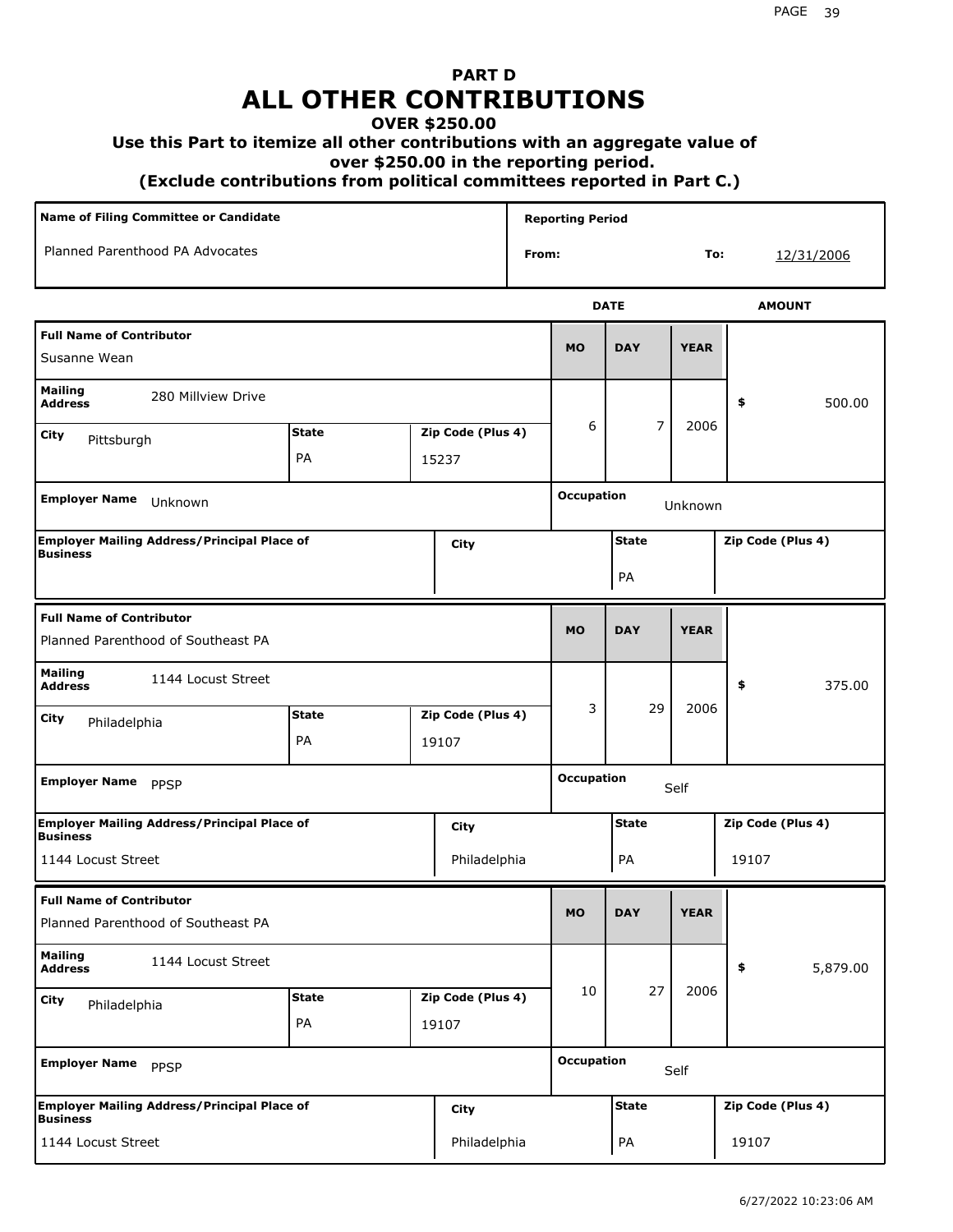| <b>Full Name of Contributor</b>                 |                                                            |              |  |                   |                              |              |                   |                   |  |  |
|-------------------------------------------------|------------------------------------------------------------|--------------|--|-------------------|------------------------------|--------------|-------------------|-------------------|--|--|
| Sarah Holt                                      |                                                            |              |  |                   | <b>MO</b>                    | <b>DAY</b>   | <b>YEAR</b>       |                   |  |  |
| <b>Mailing</b><br><b>Address</b>                | 430 Valley Road                                            |              |  |                   |                              |              |                   | \$<br>300.00      |  |  |
| City<br>Lancaster                               |                                                            | <b>State</b> |  | Zip Code (Plus 4) | 9                            | 15           | 2006              |                   |  |  |
|                                                 |                                                            | PA           |  | 17601             |                              |              |                   |                   |  |  |
|                                                 |                                                            |              |  |                   |                              |              |                   |                   |  |  |
| <b>Employer Name</b>                            | Lancaster Regional Medical Center                          |              |  |                   | <b>Occupation</b>            |              | Unknown           |                   |  |  |
| <b>Business</b>                                 | <b>Employer Mailing Address/Principal Place of</b>         |              |  | City              |                              | <b>State</b> |                   | Zip Code (Plus 4) |  |  |
|                                                 |                                                            |              |  |                   |                              | PA           |                   |                   |  |  |
| <b>Full Name of Contributor</b>                 |                                                            |              |  |                   |                              |              |                   |                   |  |  |
| Neighbors for Ellen Fisher                      |                                                            |              |  |                   | <b>MO</b>                    | <b>DAY</b>   | <b>YEAR</b>       |                   |  |  |
| <b>Mailing</b><br><b>Address</b>                | 117 N. Concord Ave                                         |              |  |                   |                              |              |                   | \$<br>350.00      |  |  |
| City<br>Havertown                               |                                                            | <b>State</b> |  | Zip Code (Plus 4) | 2                            | 24           | 2006              |                   |  |  |
|                                                 |                                                            | PA           |  | 19083             |                              |              |                   |                   |  |  |
|                                                 |                                                            |              |  |                   |                              |              |                   |                   |  |  |
| <b>Employer Name</b>                            | Unknown                                                    |              |  |                   | <b>Occupation</b><br>Unknown |              |                   |                   |  |  |
| <b>Business</b>                                 | <b>Employer Mailing Address/Principal Place of</b><br>City |              |  |                   | <b>State</b>                 |              | Zip Code (Plus 4) |                   |  |  |
|                                                 |                                                            |              |  |                   |                              | PA           |                   |                   |  |  |
|                                                 |                                                            |              |  |                   |                              |              |                   |                   |  |  |
|                                                 |                                                            |              |  |                   |                              |              |                   |                   |  |  |
| <b>Full Name of Contributor</b>                 |                                                            |              |  |                   |                              |              |                   |                   |  |  |
| Barbara Reily                                   |                                                            |              |  |                   | <b>MO</b>                    | <b>DAY</b>   | <b>YEAR</b>       |                   |  |  |
| <b>Mailing</b><br><b>Address</b>                | 5225 Wilson Lane Apt 4111                                  |              |  |                   |                              |              |                   | \$<br>300.00      |  |  |
|                                                 |                                                            | <b>State</b> |  | Zip Code (Plus 4) | 3                            | 27           | 2006              |                   |  |  |
| City<br>Mechanicsburg                           |                                                            | PA           |  |                   |                              |              |                   |                   |  |  |
|                                                 |                                                            |              |  | 17055             |                              |              |                   |                   |  |  |
| <b>Employer Name</b>                            | Unknown                                                    |              |  |                   | <b>Occupation</b>            |              | Unknown           |                   |  |  |
|                                                 | <b>Employer Mailing Address/Principal Place of</b>         |              |  | City              |                              | <b>State</b> |                   | Zip Code (Plus 4) |  |  |
| <b>Business</b>                                 |                                                            |              |  |                   |                              |              |                   |                   |  |  |
|                                                 |                                                            |              |  |                   |                              | PA           |                   |                   |  |  |
| <b>Full Name of Contributor</b><br>Morgan Plant |                                                            |              |  |                   | <b>MO</b>                    | <b>DAY</b>   | <b>YEAR</b>       |                   |  |  |
| <b>Mailing</b><br><b>Address</b>                | 322 South West Street                                      |              |  |                   |                              |              |                   | \$<br>400.00      |  |  |
|                                                 |                                                            | <b>State</b> |  |                   | 3                            | 27           | 2006              |                   |  |  |
| City<br>Carlisle                                |                                                            |              |  | Zip Code (Plus 4) |                              |              |                   |                   |  |  |
|                                                 |                                                            | PA           |  | 17013             |                              |              |                   |                   |  |  |
| <b>Employer Name</b>                            | Morgan Plant & Associates                                  |              |  |                   | <b>Occupation</b>            |              | Self              |                   |  |  |
|                                                 | <b>Employer Mailing Address/Principal Place of</b>         |              |  | City              |                              | <b>State</b> |                   | Zip Code (Plus 4) |  |  |
| <b>Business</b>                                 |                                                            |              |  |                   |                              | PA           |                   |                   |  |  |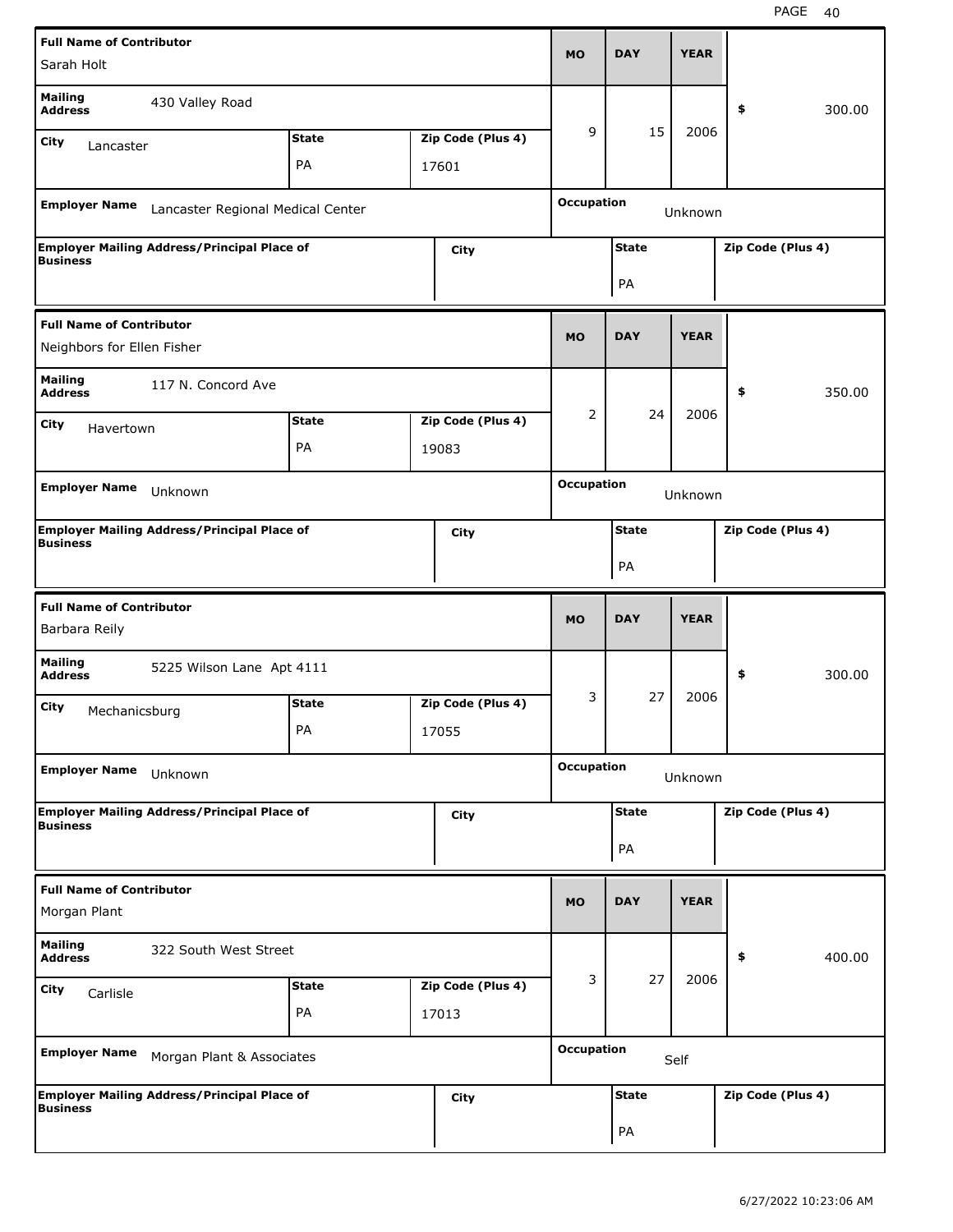| <b>Full Name of Contributor</b>                           |                                                    |              |                   |                   |                |             |                   |
|-----------------------------------------------------------|----------------------------------------------------|--------------|-------------------|-------------------|----------------|-------------|-------------------|
| Kimberly Oxholm                                           |                                                    |              |                   | <b>MO</b>         | <b>DAY</b>     | <b>YEAR</b> |                   |
| <b>Mailing</b><br><b>Address</b>                          | 622 S. Bowman Ave                                  |              |                   |                   |                |             | 500.00<br>\$      |
| City<br><b>Merion Station</b>                             |                                                    | <b>State</b> | Zip Code (Plus 4) | 2                 | 24             | 2006        |                   |
|                                                           |                                                    | PA           | 19066             |                   |                |             |                   |
|                                                           |                                                    |              |                   |                   |                |             |                   |
| <b>Employer Name</b>                                      | Unknown                                            |              |                   | <b>Occupation</b> |                | Unknown     |                   |
| <b>Business</b>                                           | <b>Employer Mailing Address/Principal Place of</b> |              | City              |                   | <b>State</b>   |             | Zip Code (Plus 4) |
|                                                           |                                                    |              |                   |                   | PA             |             |                   |
| <b>Full Name of Contributor</b>                           |                                                    |              |                   |                   |                |             |                   |
| Jamini Davies                                             |                                                    |              |                   | <b>MO</b>         | <b>DAY</b>     | <b>YEAR</b> |                   |
| <b>Mailing</b><br><b>Address</b>                          | 127 Sycamore Street                                |              |                   |                   |                |             | \$<br>500.00      |
| City<br>Pittsburgh                                        |                                                    | <b>State</b> | Zip Code (Plus 4) | 6                 | $\overline{7}$ | 2006        |                   |
|                                                           |                                                    | PA           | 15221             |                   |                |             |                   |
|                                                           |                                                    |              |                   |                   |                |             |                   |
| <b>Employer Name</b>                                      | Unknown                                            |              |                   | <b>Occupation</b> |                | Unknown     |                   |
| <b>Business</b>                                           | <b>Employer Mailing Address/Principal Place of</b> |              | City              |                   | <b>State</b>   |             | Zip Code (Plus 4) |
|                                                           |                                                    |              |                   |                   | PA             |             |                   |
|                                                           |                                                    |              |                   |                   |                |             |                   |
|                                                           |                                                    |              |                   |                   |                |             |                   |
| <b>Full Name of Contributor</b>                           |                                                    |              |                   |                   |                |             |                   |
|                                                           | Planned Parenthood Association of Bucks County     |              |                   | <b>MO</b>         | <b>DAY</b>     | <b>YEAR</b> |                   |
| <b>Mailing</b><br><b>Address</b>                          | 610 Louis Drive                                    |              |                   |                   |                |             | \$<br>1,128.00    |
| City                                                      |                                                    | <b>State</b> | Zip Code (Plus 4) | 1                 | 15             | 2006        |                   |
| Warminster                                                |                                                    | PA           | 18974             |                   |                |             |                   |
|                                                           |                                                    |              |                   |                   |                |             |                   |
| <b>Employer Name</b>                                      | None                                               |              |                   | <b>Occupation</b> |                | None        |                   |
|                                                           | <b>Employer Mailing Address/Principal Place of</b> |              | City              |                   | <b>State</b>   |             | Zip Code (Plus 4) |
| <b>Business</b>                                           |                                                    |              |                   |                   | PA             |             |                   |
|                                                           |                                                    |              |                   |                   |                |             |                   |
| <b>Full Name of Contributor</b><br>Elsie Hilliard Hillman |                                                    |              |                   | <b>MO</b>         | <b>DAY</b>     | <b>YEAR</b> |                   |
| <b>Mailing</b><br><b>Address</b>                          | 5120 Holyrood Road Morewood Heights                |              |                   |                   |                |             | 1,500.00<br>\$    |
|                                                           |                                                    | <b>State</b> | Zip Code (Plus 4) | 3                 | 27             | 2006        |                   |
| City<br>Pittsburgh                                        |                                                    | PA           | 15213             |                   |                |             |                   |
|                                                           |                                                    |              |                   |                   |                |             |                   |
| <b>Employer Name</b>                                      | Unknown                                            |              |                   | <b>Occupation</b> |                | Unknown     |                   |
|                                                           | <b>Employer Mailing Address/Principal Place of</b> |              | City              |                   | <b>State</b>   |             | Zip Code (Plus 4) |
| <b>Business</b>                                           |                                                    |              |                   |                   | PA             |             |                   |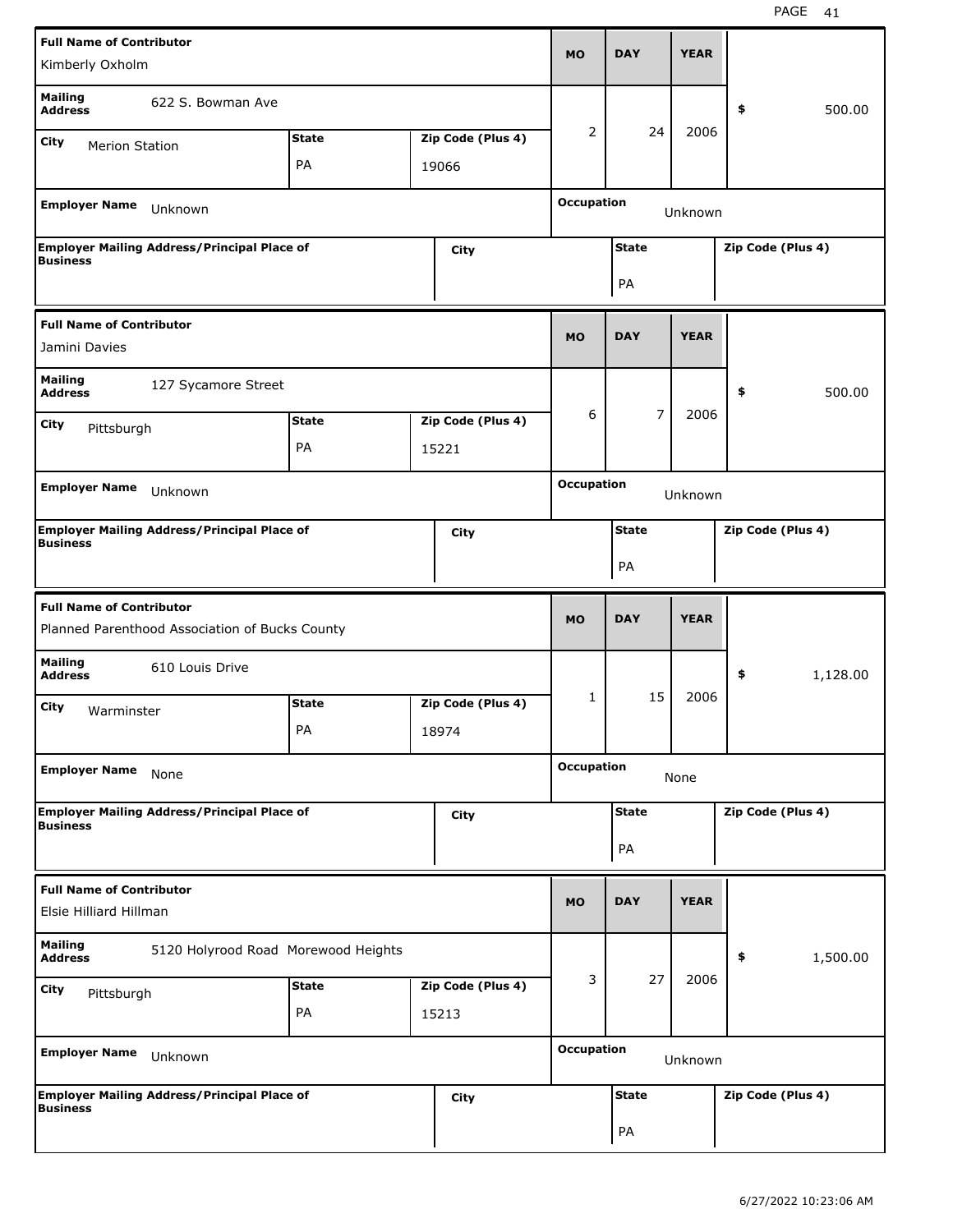| <b>Full Name of Contributor</b><br><b>PPSV</b>                               |              |                   | <b>MO</b>         | <b>DAY</b>   | <b>YEAR</b> |                   |
|------------------------------------------------------------------------------|--------------|-------------------|-------------------|--------------|-------------|-------------------|
| <b>Mailing</b><br>1514 N. 2nd Street<br><b>Address</b>                       |              |                   |                   |              |             | \$<br>1,644.00    |
| City<br>Harrisburg                                                           | <b>State</b> | Zip Code (Plus 4) | $\overline{7}$    | 17           | 2006        |                   |
|                                                                              | PA           | 17102             |                   |              |             |                   |
| <b>Employer Name</b><br>None                                                 |              |                   | <b>Occupation</b> |              | None        |                   |
| <b>Employer Mailing Address/Principal Place of</b><br><b>Business</b>        |              | City              |                   | <b>State</b> |             | Zip Code (Plus 4) |
|                                                                              |              |                   |                   | PA           |             |                   |
| <b>Full Name of Contributor</b><br><b>PPCC</b>                               |              |                   | <b>MO</b>         | <b>DAY</b>   | <b>YEAR</b> |                   |
| <b>Mailing</b><br>8 South Wayne Street<br><b>Address</b>                     |              |                   |                   |              |             | \$<br>5,000.00    |
| City<br>West Chester                                                         | <b>State</b> | Zip Code (Plus 4) | 9                 | $\mathbf{1}$ | 2006        |                   |
|                                                                              | PA           | 19382             |                   |              |             |                   |
| <b>Employer Name</b><br>None                                                 |              |                   | <b>Occupation</b> |              | None        |                   |
| <b>Employer Mailing Address/Principal Place of</b><br>Business               |              | <b>City</b>       |                   | <b>State</b> |             | Zip Code (Plus 4) |
|                                                                              |              |                   |                   | PA           |             |                   |
| Enter Grand Total of Part C on Schedule I, Detailed Summary Page, Section 3. |              |                   |                   |              |             | <b>PAGE TOTAL</b> |
|                                                                              |              |                   |                   |              |             | \$<br>18,376.00   |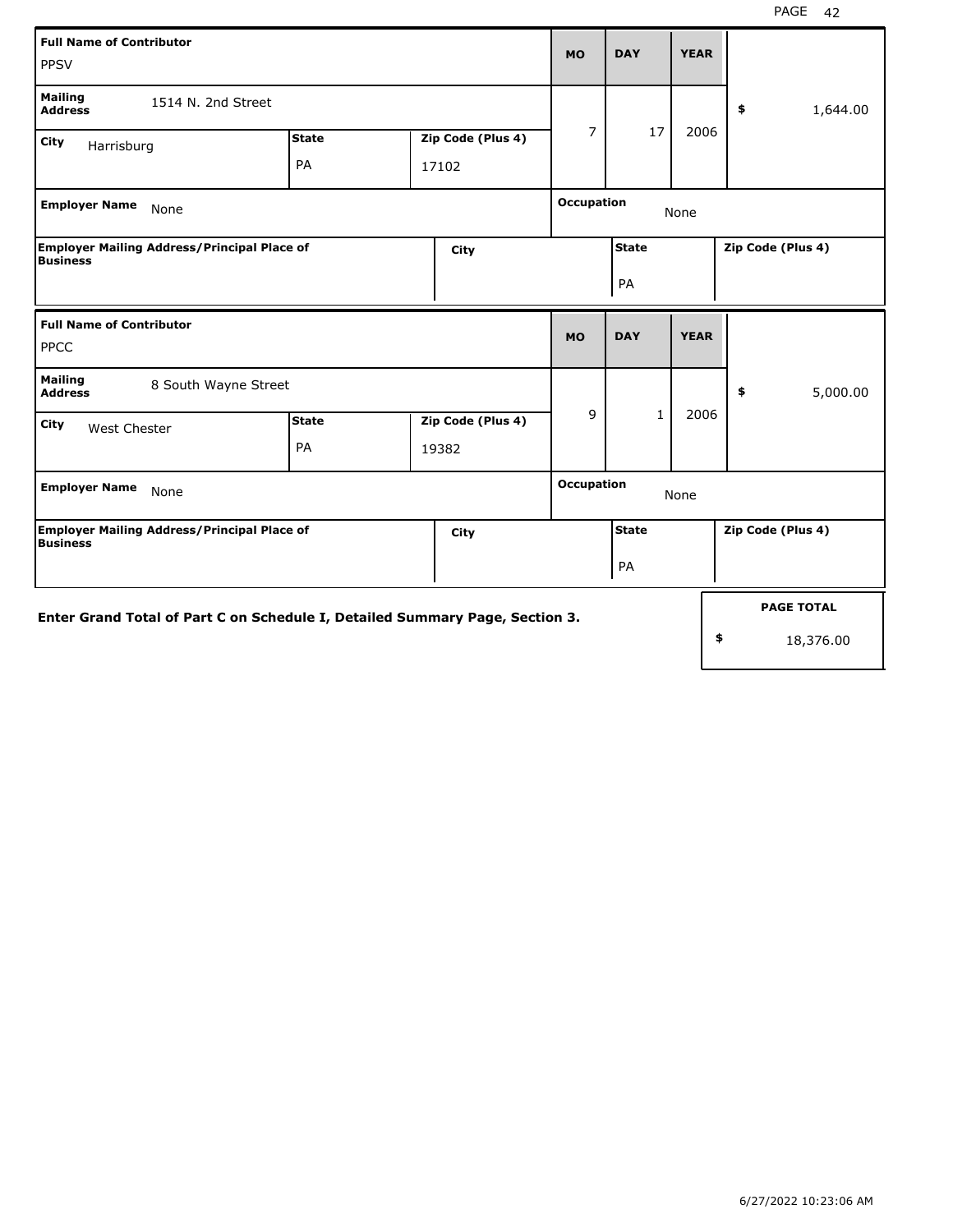## **PART E OTHER RECEIPTS**

#### **REFUNDS, INTEREST INCOME, RETURNED CHECKS, ETC.**

#### **Use this Part to report refunds received, interest earned, returned checks and**

### **prior expenditures that were returned to the filer.**

| Name of Filing Committee or Candidate                                        |              |                   |       | <b>Reporting Period</b> |             |             |                   |      |
|------------------------------------------------------------------------------|--------------|-------------------|-------|-------------------------|-------------|-------------|-------------------|------|
|                                                                              |              |                   | From: |                         |             | To:         |                   |      |
|                                                                              |              |                   |       |                         | <b>DATE</b> |             | <b>AMOUNT</b>     |      |
| <b>Full Name</b>                                                             |              |                   |       | <b>MO</b>               | <b>DAY</b>  | <b>YEAR</b> |                   |      |
| <b>Mailing Address</b>                                                       |              |                   |       |                         |             |             | \$                | 0.00 |
| City                                                                         | <b>State</b> | Zip Code (Plus 4) |       |                         |             |             |                   |      |
| <b>Receipt Description</b>                                                   |              |                   |       |                         |             |             |                   |      |
| Enter Grand Total of Part E on Schedule I, Detailed Summary Page, Section 4. |              |                   |       |                         |             |             | <b>PAGE TOTAL</b> |      |
|                                                                              |              |                   |       |                         |             |             | \$                | 0.00 |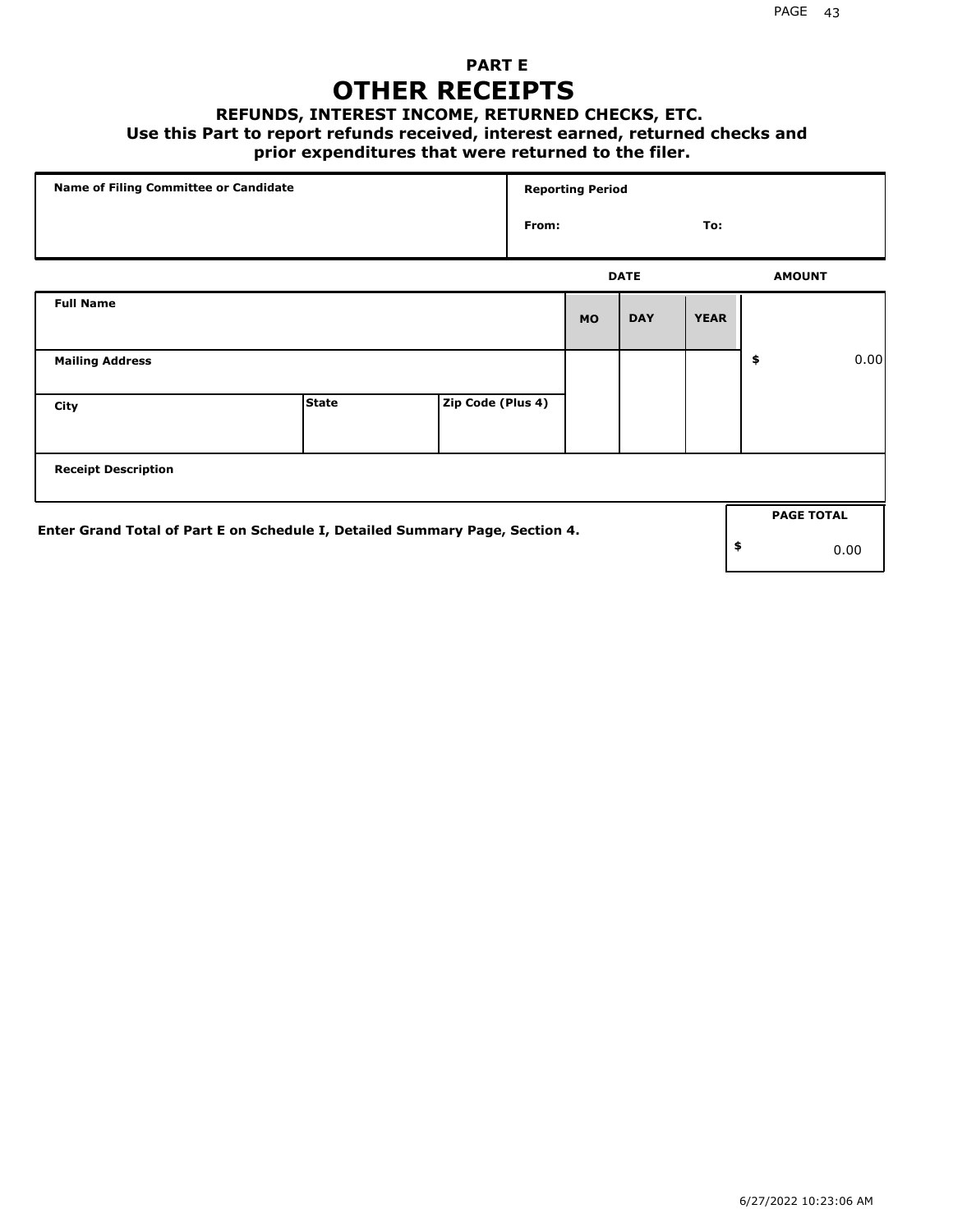### **SCHEDULE II IN-KIND CONTRIBUTIONS AND VALUABLE THINGS RECEIVED USE THIS SCHEDULE TO REPORT ALL IN-KIND CONTRIBUTIONS OF VALUABLE THINGS**

### **DURING THE REPORTING PERIOD.**

**Detailed Summary Page**

| <b>Name of Filing Committee or Candidate</b>                                                                                                                                | <b>Reporting Period</b> |     |            |
|-----------------------------------------------------------------------------------------------------------------------------------------------------------------------------|-------------------------|-----|------------|
| Planned Parenthood PA Advocates                                                                                                                                             | From:                   | To: | 12/31/2006 |
| 1. UNITEMIZED IN-KIND CONTRIBUTIONS RECEIVED - VALUE OF \$50.00 OR LESS PER CONTRIBUTOR                                                                                     |                         |     |            |
| <b>TOTAL for the Reporting Period</b>                                                                                                                                       | (1)                     | \$  | 0.00       |
| 2. IN-KIND CONTRIBUTIONS RECEIVED - VALUE OF \$50.01 TO \$250.00 (FROM PART F)                                                                                              |                         |     |            |
| <b>TOTAL for the Reporting Period</b>                                                                                                                                       | (2)                     | \$  | 68.14      |
| 3. IN-KIND CONTRIBUTION RECIEVED - VALUE OVER \$250.00 (FROM PART G)                                                                                                        |                         |     |            |
| <b>TOTAL for the Reporting Period</b>                                                                                                                                       | (3)                     | \$  | 0.00       |
| TOTAL VALUE OF IN-KIND CONTRIBUTIONS DURING THIS REPORTING PERIOD (Add and enter<br>amount totals from Boxes 1,2, and 3; also enter on Page 1, Reports Cover Page, Item F.) |                         | \$  | 68.14      |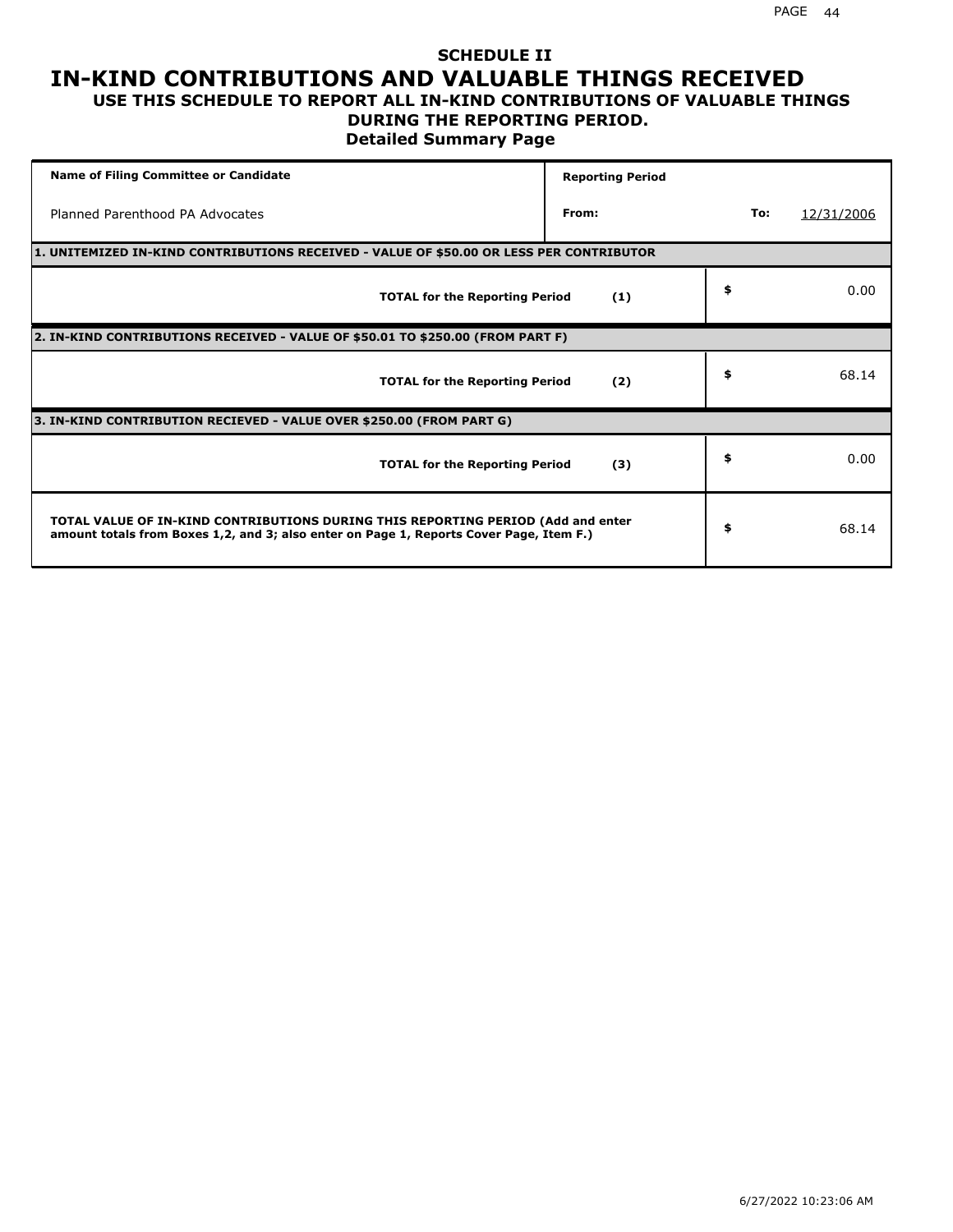## **SCHEDULE II PART F IN-KIND CONTRIBUTIONS RECEIVED**

## **VALUE OF \$50.01 TO \$250.00**

| <b>Name of Filing Committee or Candidate</b>                                                                  |              |                   | <b>Reporting Period</b> |                |             |     |                   |
|---------------------------------------------------------------------------------------------------------------|--------------|-------------------|-------------------------|----------------|-------------|-----|-------------------|
| Planned Parenthood PA Advocates                                                                               |              |                   | From:                   |                |             | To: | 12/31/2006        |
|                                                                                                               |              |                   |                         | <b>DATE</b>    |             |     | <b>AMOUNT</b>     |
| <b>Full Name of Contributor</b><br>America Votes PA                                                           |              |                   | <b>MO</b>               | <b>DAY</b>     | <b>YEAR</b> |     |                   |
| <b>Mailing Address</b><br>1429 Walnut St 5th Floor                                                            |              |                   | 11                      | $\overline{4}$ | 2006        | \$  | 68.14             |
| City<br>Philadelphia                                                                                          | <b>State</b> | Zip Code (Plus 4) |                         |                |             |     |                   |
|                                                                                                               | <b>PA</b>    | 19102             |                         |                |             |     |                   |
| <b>Description of Contribution:</b><br>Van usage                                                              |              |                   |                         |                |             |     |                   |
|                                                                                                               |              |                   |                         |                |             |     |                   |
| Enter Grand Total of Part F on Schedule II, In-Kind Contributions Detailed Summary Page,<br><b>Section 2.</b> |              |                   |                         |                |             |     | <b>PAGE TOTAL</b> |
|                                                                                                               |              |                   |                         |                |             | \$  | 68.14             |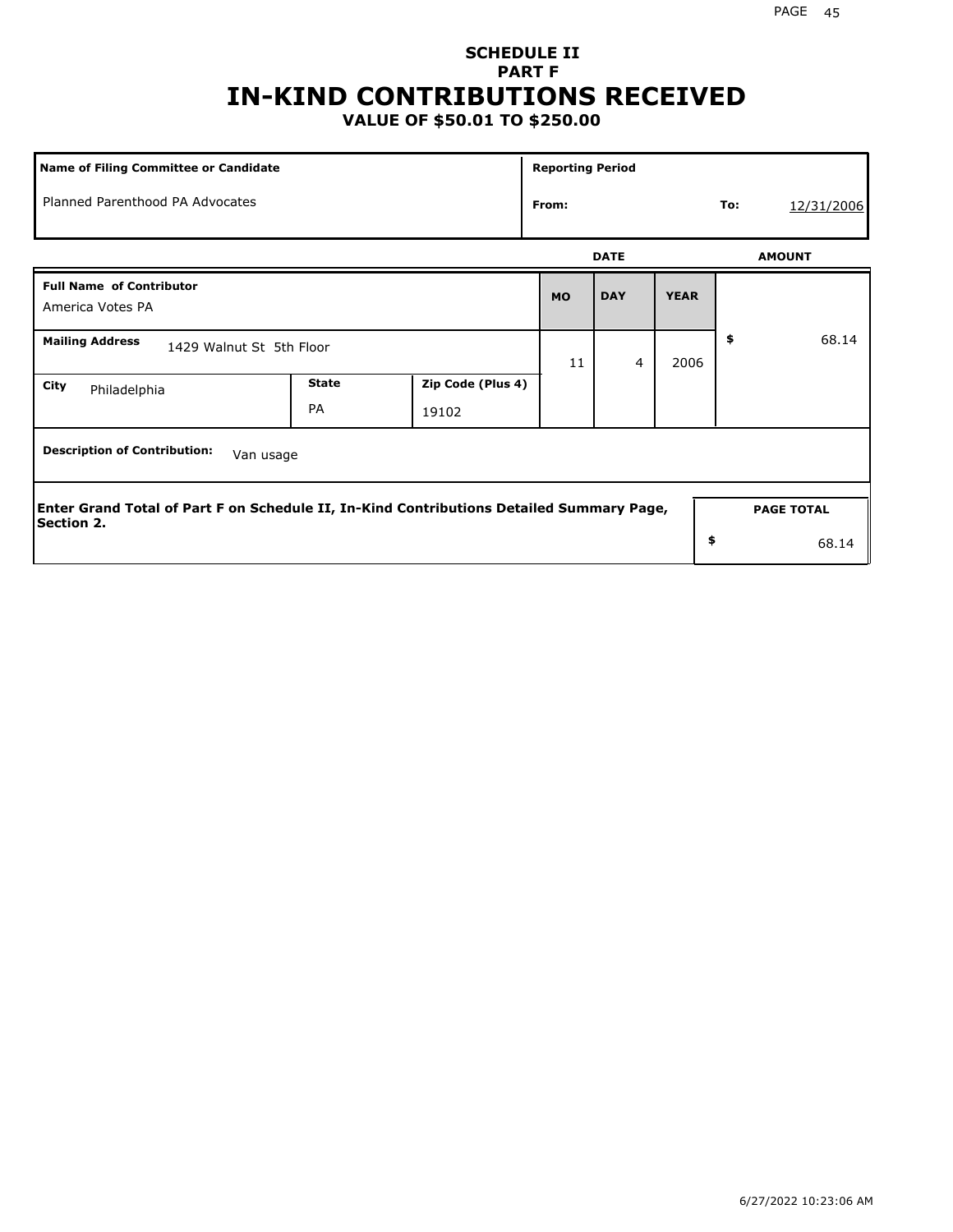0.00

### **SCHEDULE II PART G IN-KIND CONTRIBUTIONS RECEIVED VALUE OVER \$250.00**

| Name of Filing Committee or Candidate                                      |              |      |                  |              |       | <b>Reporting Period</b> |                      |             |                                    |
|----------------------------------------------------------------------------|--------------|------|------------------|--------------|-------|-------------------------|----------------------|-------------|------------------------------------|
|                                                                            |              |      |                  |              | From: |                         |                      | To:         |                                    |
|                                                                            |              |      |                  |              |       |                         | <b>DATE</b>          |             | <b>AMOUNT</b>                      |
| <b>Full Name of Contributor</b>                                            |              |      |                  |              |       | <b>MO</b>               | <b>DAY</b>           | <b>YEAR</b> |                                    |
| <b>Mailing Address</b>                                                     |              |      |                  |              |       |                         |                      |             | \$<br>0.00                         |
| City                                                                       | <b>State</b> |      | Zip Code(Plus 4) |              |       |                         |                      |             |                                    |
| <b>Employer of Contributor</b>                                             |              |      |                  |              |       | Occupation              |                      |             |                                    |
| <b>Employer Mailing Address/Principal Place of</b><br><b>Business</b>      |              | City |                  | <b>State</b> |       | 4)                      | <b>Zip Code(Plus</b> |             | <b>Description of Contribution</b> |
| Enter Grand Total of Part G on Schedule II, In-Kind Contributions Detailed |              |      |                  |              |       |                         |                      |             | <b>PAGE TOTAL</b>                  |

**Summary Page, Section 3.**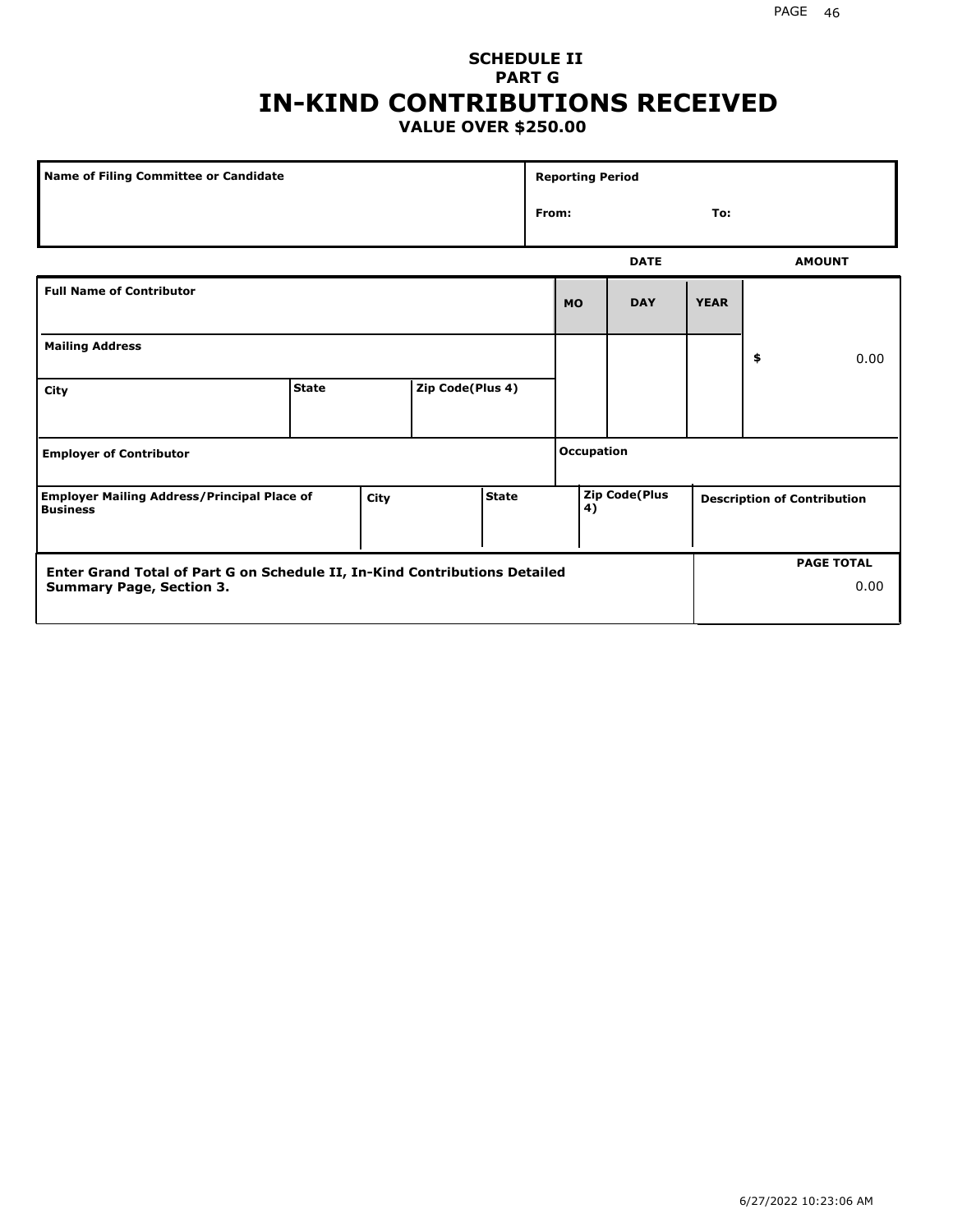## **SCHEDULE III STATEMENT OF EXPENDITURES**

| Name of Filing Committee or Candidate                                       |                    |                            |           | <b>Reporting Period</b>                                |             |     |               |
|-----------------------------------------------------------------------------|--------------------|----------------------------|-----------|--------------------------------------------------------|-------------|-----|---------------|
| Planned Parenthood PA Advocates                                             |                    |                            | From      |                                                        |             | To: | 12/31/2006    |
|                                                                             |                    |                            |           | <b>DATE</b>                                            |             |     | <b>AMOUNT</b> |
| <b>To Whom Paid</b><br>Friends of Shawn Flaherty                            |                    |                            | <b>MO</b> | <b>DAY</b>                                             | <b>YEAR</b> |     |               |
| <b>Mailing Address</b><br>5541 Walnut Street                                |                    |                            | 4         | 6                                                      | 2006        | \$  | 1,000.00      |
| City<br>Pittsburgh                                                          | <b>State</b><br>PA | Zip Code (Plus 4)<br>15232 |           | <b>Description of Expenditure</b><br>Campaign donation |             |     |               |
| <b>To Whom Paid</b><br>Leach for State Representative                       |                    |                            | <b>MO</b> | <b>DAY</b>                                             | <b>YEAR</b> |     |               |
| <b>Mailing Address</b><br>PO Box 60178                                      |                    |                            | 4         | 10                                                     | 2006        | \$  | 250.00        |
| <b>State</b><br>Zip Code (Plus 4)<br>City<br>King of Prussia<br>PA<br>19406 |                    |                            | Event     | <b>Description of Expenditure</b>                      |             |     |               |
| <b>To Whom Paid</b><br>Walko Campaign Committee                             |                    |                            | <b>MO</b> | <b>DAY</b>                                             | <b>YEAR</b> |     |               |
| <b>Mailing Address</b><br>3025 Mt. Allister Road                            |                    |                            | 4         | 10                                                     | 2006        | \$  | 250.00        |
| City<br>Pittsburgh                                                          | <b>State</b><br>PA | Zip Code (Plus 4)<br>15214 |           | <b>Description of Expenditure</b><br>Campaign donation |             |     |               |
| <b>To Whom Paid</b><br>Committee to Elect Stephen Stetler                   |                    |                            | <b>MO</b> | <b>DAY</b>                                             | <b>YEAR</b> |     |               |
| <b>Mailing Address</b><br>1755 Hillock Lane                                 |                    |                            | 4         | 13                                                     | 2006        | \$  | 600.00        |
| <b>State</b><br>Zip Code (Plus 4)<br>City<br>York<br>PA<br>17403            |                    |                            | Event     | <b>Description of Expenditure</b>                      |             |     |               |
| <b>To Whom Paid</b><br>Committee to Elect Carl Meiss                        |                    |                            | <b>MO</b> | <b>DAY</b>                                             | <b>YEAR</b> |     |               |
| <b>Mailing Address</b><br>380 York Road                                     |                    |                            | 4         | 25                                                     | 2006        | \$  | 1,000.00      |
| City<br>York Haven                                                          | <b>State</b><br>PA | Zip Code (Plus 4)<br>17370 |           | <b>Description of Expenditure</b><br>Campaign donation |             |     |               |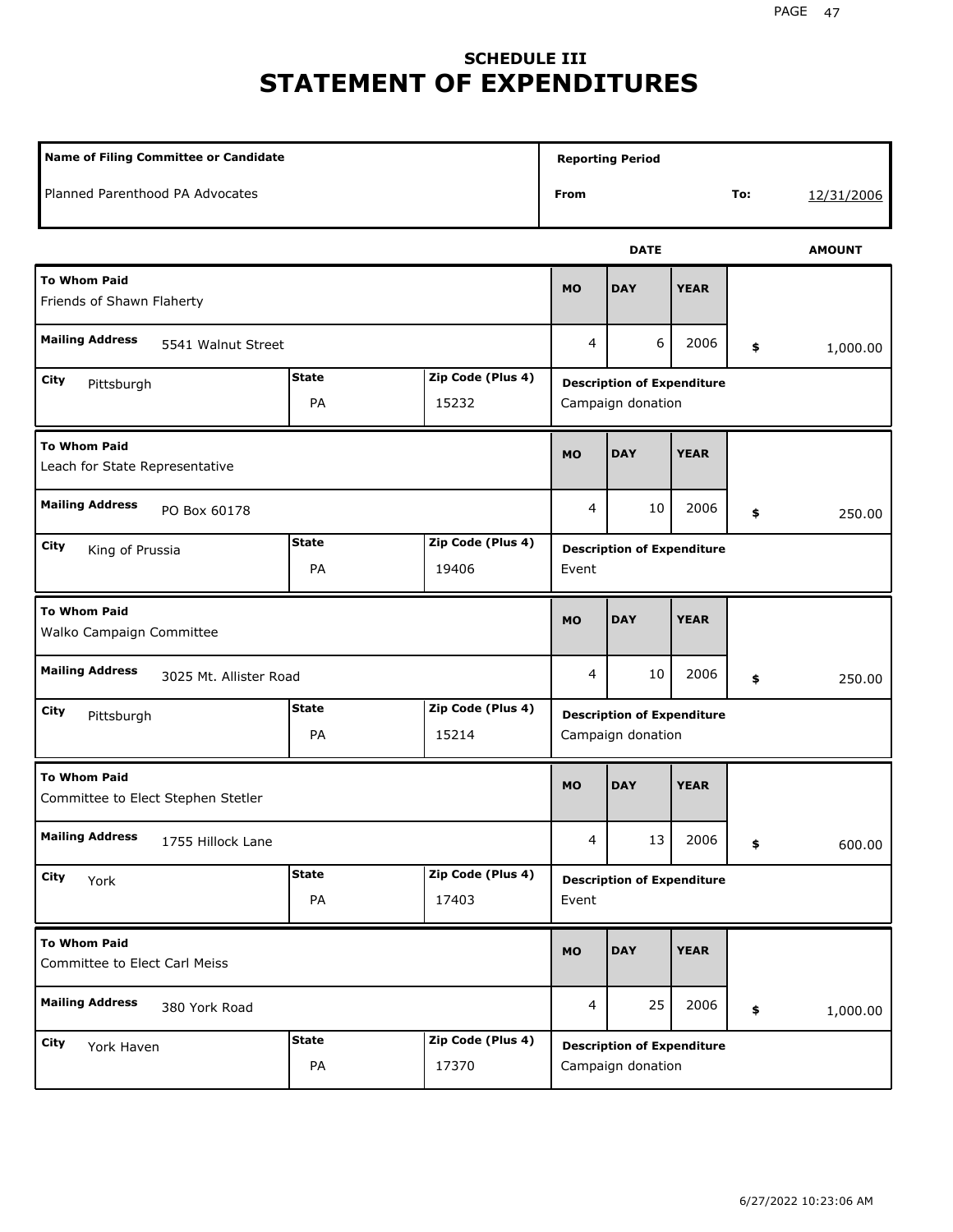| <b>To Whom Paid</b><br>Neighbors for Frank Pistella |                                      |              |                   | <b>MO</b>         | <b>DAY</b>                                             | <b>YEAR</b> |                |
|-----------------------------------------------------|--------------------------------------|--------------|-------------------|-------------------|--------------------------------------------------------|-------------|----------------|
| <b>Mailing Address</b>                              | PO Box 90025                         |              |                   | 5                 | 3                                                      | 2006        | \$<br>500.00   |
| City                                                |                                      | <b>State</b> | Zip Code (Plus 4) |                   |                                                        |             |                |
| Pittsburgh                                          |                                      | PA           | 15224             |                   | <b>Description of Expenditure</b><br>Campaign donation |             |                |
| <b>To Whom Paid</b>                                 | Bill DeWeese Campaign Committee      |              |                   | <b>MO</b>         | <b>DAY</b>                                             | <b>YEAR</b> |                |
| <b>Mailing Address</b>                              | PO Box 513                           |              |                   | 5                 | 3                                                      | 2006        | \$<br>1,000.00 |
| City<br>Harrisburg                                  |                                      | <b>State</b> | Zip Code (Plus 4) |                   | <b>Description of Expenditure</b>                      |             |                |
|                                                     |                                      | PA           | 17108             |                   | Campaign contribution                                  |             |                |
| <b>To Whom Paid</b>                                 | Committee to Elect Babette Josephs   |              |                   | <b>MO</b>         | <b>DAY</b>                                             | <b>YEAR</b> |                |
| <b>Mailing Address</b>                              | 30 S. 17th Street Suite 1800         |              |                   | 5                 | 3                                                      | 2006        | \$<br>500.00   |
| City                                                |                                      | <b>State</b> | Zip Code (Plus 4) |                   | <b>Description of Expenditure</b>                      |             |                |
| Philadelphia<br>PA<br>19103                         |                                      |              |                   | campaign donation |                                                        |             |                |
|                                                     |                                      |              |                   |                   |                                                        |             |                |
| <b>To Whom Paid</b><br>Friends of Sue Cornell       |                                      |              |                   | <b>MO</b>         | <b>DAY</b>                                             | <b>YEAR</b> |                |
| <b>Mailing Address</b>                              | 255 E. Montgomery Ave                |              |                   | 5                 | 3                                                      | 2006        | \$<br>500.00   |
| City<br>Hatboro                                     |                                      | <b>State</b> | Zip Code (Plus 4) |                   | <b>Description of Expenditure</b>                      |             |                |
|                                                     |                                      | PA           | 19040             |                   | campaign contribution                                  |             |                |
| <b>To Whom Paid</b>                                 | Committee to Re-elect Joseph Preston |              |                   | <b>MO</b>         | <b>DAY</b>                                             | <b>YEAR</b> |                |
| <b>Mailing Address</b>                              | 1563 Marie Street                    |              |                   | 5                 | 3                                                      | 2006        | \$<br>500.00   |
| City                                                |                                      | <b>State</b> | Zip Code (Plus 4) |                   | <b>Description of Expenditure</b>                      |             |                |
| Pittsburgh<br>PA<br>15221                           |                                      |              |                   |                   | Campaign donation                                      |             |                |
| <b>To Whom Paid</b>                                 |                                      |              |                   | <b>MO</b>         | <b>DAY</b>                                             | <b>YEAR</b> |                |
| Friends of Dan Cindric                              |                                      |              |                   |                   |                                                        |             |                |
| <b>Mailing Address</b>                              | 45 Creighton Avenue                  |              |                   | 5                 | 3                                                      | 2006        | \$<br>250.00   |
| City<br>Pittsburgh                                  |                                      | <b>State</b> | Zip Code (Plus 4) |                   | <b>Description of Expenditure</b>                      |             |                |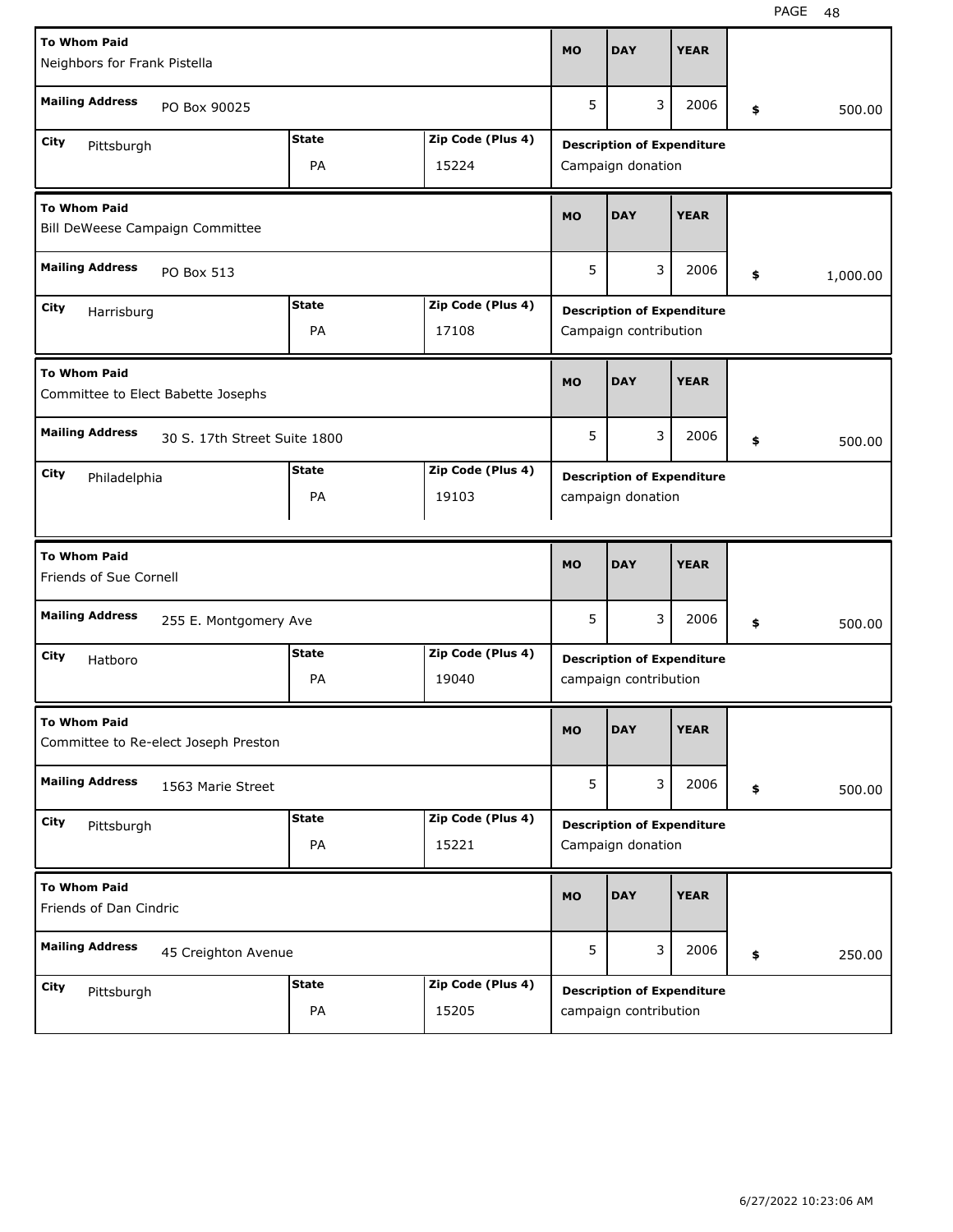| <b>To Whom Paid</b><br>Steve Karas Campaign Committee |                            |                       | <b>MO</b> | <b>DAY</b>                                            | <b>YEAR</b> |                |
|-------------------------------------------------------|----------------------------|-----------------------|-----------|-------------------------------------------------------|-------------|----------------|
| <b>Mailing Address</b><br>607 Braddock Road           |                            |                       | 5         | 3                                                     | 2006        | \$<br>250.00   |
| <b>City</b>                                           | <b>State</b>               | Zip Code (Plus 4)     |           | <b>Description of Expenditure</b>                     |             |                |
| Pittsburgh                                            |                            | campaign contribution |           |                                                       |             |                |
| <b>To Whom Paid</b><br>Leach for State Representative |                            |                       |           | <b>DAY</b>                                            | <b>YEAR</b> |                |
| <b>Mailing Address</b><br>PO Box 60178                |                            |                       | 6         | $\mathbf{1}$                                          | 2006        | \$<br>500.00   |
| <b>City</b><br>King of Prussia                        | <b>State</b>               | Zip Code (Plus 4)     |           | <b>Description of Expenditure</b>                     |             |                |
|                                                       | PA                         | 19406                 |           | campaign contribution                                 |             |                |
| <b>To Whom Paid</b><br>Smith 156 Committee            |                            |                       | <b>MO</b> | <b>DAY</b>                                            | <b>YEAR</b> |                |
| <b>Mailing Address</b><br>PO Box 683                  |                            |                       | 6         | 5                                                     | 2006        | \$<br>500.00   |
| City<br><b>West Chester</b>                           | <b>State</b>               | Zip Code (Plus 4)     |           | <b>Description of Expenditure</b>                     |             |                |
|                                                       | PA                         | 19381                 |           | campaign contribution                                 |             |                |
| <b>To Whom Paid</b>                                   |                            |                       |           |                                                       |             |                |
| Planned Parenthood Action Fund                        |                            |                       | <b>MO</b> | <b>DAY</b>                                            | <b>YEAR</b> |                |
| <b>Mailing Address</b>                                | 1780 Massachusetts Ave, NW |                       | 6         | 7                                                     | 2006        | \$<br>2,867.00 |
| City                                                  | <b>State</b>               | Zip Code (Plus 4)     |           | <b>Description of Expenditure</b>                     |             |                |
| Washington                                            | DC                         | 20036                 | Event     |                                                       |             |                |
| <b>To Whom Paid</b><br>Friends of Frank Dermody       |                            |                       | <b>MO</b> | <b>DAY</b>                                            | <b>YEAR</b> |                |
| <b>Mailing Address</b><br>PO Box 274                  |                            |                       | 6         | 14                                                    | 2006        | \$<br>300.00   |
| City<br>Tarentum                                      | <b>State</b>               | Zip Code (Plus 4)     |           | <b>Description of Expenditure</b>                     |             |                |
|                                                       | PA                         | 15084                 |           | campaign donation                                     |             |                |
| <b>To Whom Paid</b><br>Committee to Elect Bryan Lentz |                            |                       | <b>MO</b> | <b>DAY</b>                                            | <b>YEAR</b> |                |
| <b>Mailing Address</b><br>PO Box 347                  |                            |                       | 9         | 13                                                    | 2006        | \$<br>1,000.00 |
| City                                                  | <b>State</b>               | Zip Code (Plus 4)     |           |                                                       |             |                |
| Swarthmore                                            | PA                         | 19081                 |           | <b>Description of Expenditure</b><br>Campaign donaton |             |                |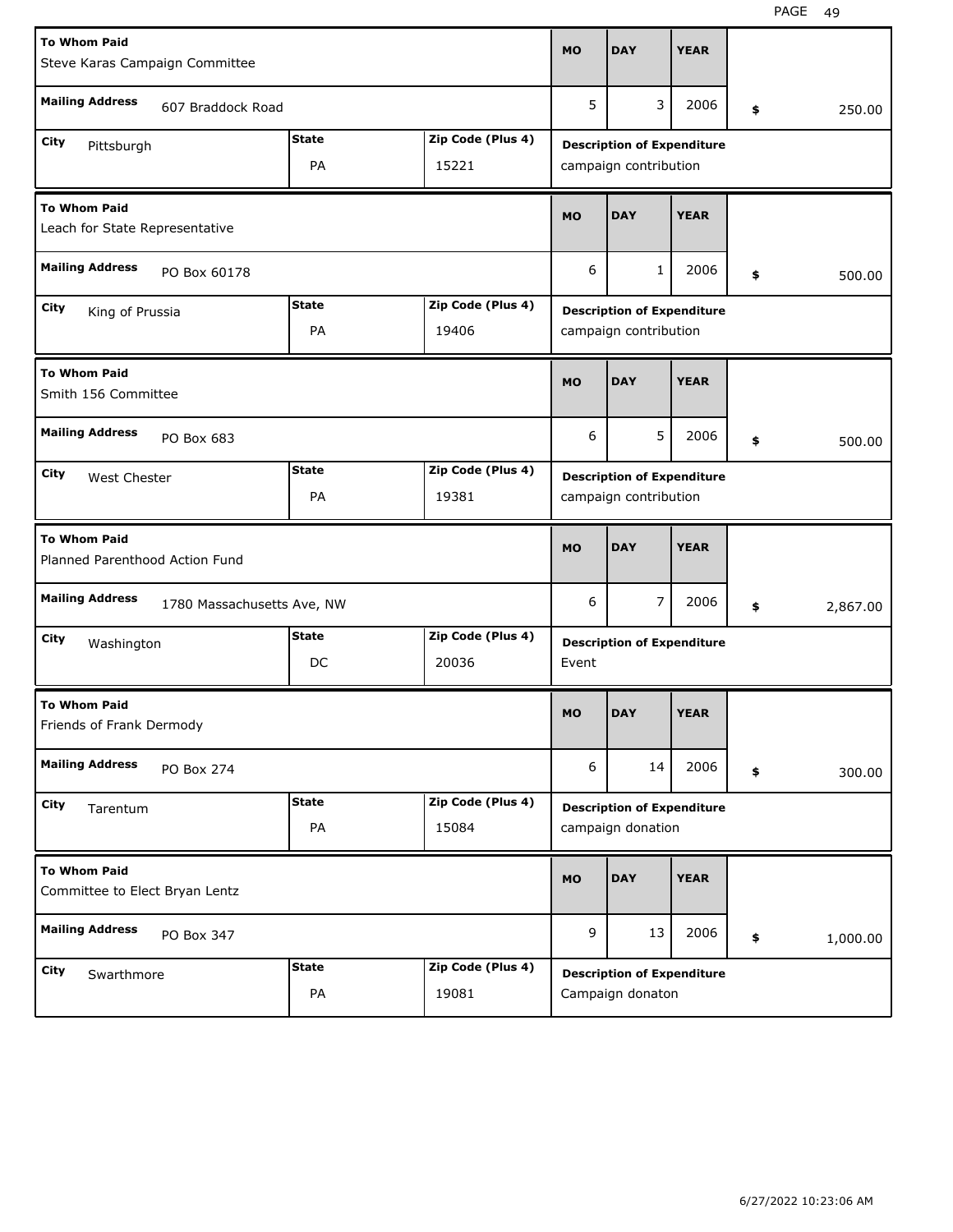| <b>To Whom Paid</b><br>Friends of Olivia Brady      |                      |              |                   | <b>MO</b> | <b>DAY</b>                        | <b>YEAR</b> |                |
|-----------------------------------------------------|----------------------|--------------|-------------------|-----------|-----------------------------------|-------------|----------------|
| <b>Mailing Address</b><br>409A West Marshall Street |                      |              |                   |           | 13                                | 2006        | \$<br>100.00   |
| City<br>Norristown                                  |                      | <b>State</b> | Zip Code (Plus 4) |           | <b>Description of Expenditure</b> |             |                |
|                                                     |                      | PA           | 19401             |           | campaign contribution             |             |                |
| <b>To Whom Paid</b><br>Vesuvio Restaurant           |                      |              |                   | <b>MO</b> | <b>DAY</b>                        | <b>YEAR</b> |                |
| <b>Mailing Address</b>                              | 736-38 S. 8th Street |              |                   | 9         | 25                                | 2006        | \$<br>325.00   |
| City<br>Philadelphia                                |                      | <b>State</b> | Zip Code (Plus 4) |           | <b>Description of Expenditure</b> |             |                |
|                                                     |                      | PA           | 19147             |           | Fundraising event                 |             |                |
| <b>To Whom Paid</b><br>Kennedy Printing Co          |                      |              |                   | <b>MO</b> | <b>DAY</b>                        | <b>YEAR</b> |                |
| <b>Mailing Address</b>                              | 5534 Baltimore Ave   |              |                   | 10        | 5                                 | 2006        | \$<br>3,595.00 |
| City<br>Philadelphia                                |                      | <b>State</b> | Zip Code (Plus 4) |           | <b>Description of Expenditure</b> |             |                |
|                                                     |                      |              |                   |           |                                   |             |                |
|                                                     |                      | PA           | 19143             |           | <b>Election literature</b>        |             |                |
| <b>To Whom Paid</b><br>Mike Sturla for State Rep    |                      |              |                   | <b>MO</b> | <b>DAY</b>                        | <b>YEAR</b> |                |
| <b>Mailing Address</b>                              | PO Box 206           |              |                   | 10        | 11                                | 2006        | \$<br>500.00   |
| City<br>Lancaster                                   |                      | <b>State</b> | Zip Code (Plus 4) |           | <b>Description of Expenditure</b> |             |                |
|                                                     |                      | PA           | 17608             |           | campaign contribution             |             |                |
| <b>To Whom Paid</b><br>Friends of Mike Gerber       |                      |              |                   | <b>MO</b> | <b>DAY</b>                        | <b>YEAR</b> |                |
| <b>Mailing Address</b>                              | PO Box 208           |              |                   | 10        | 17                                | 2006        | \$<br>250.00   |
| City<br>Ambler                                      |                      | <b>State</b> | Zip Code (Plus 4) |           | <b>Description of Expenditure</b> |             |                |
|                                                     |                      | PA           | 19002             |           | campaign contribution             |             |                |
| <b>To Whom Paid</b><br>Friends of Josh Shapiro      |                      |              |                   | <b>MO</b> | <b>DAY</b>                        | <b>YEAR</b> |                |
| <b>Mailing Address</b>                              | PO Box 162           |              |                   | 10        | 17                                | 2006        | \$<br>250.00   |
| City<br>Abington                                    |                      | <b>State</b> | Zip Code (Plus 4) |           | <b>Description of Expenditure</b> |             |                |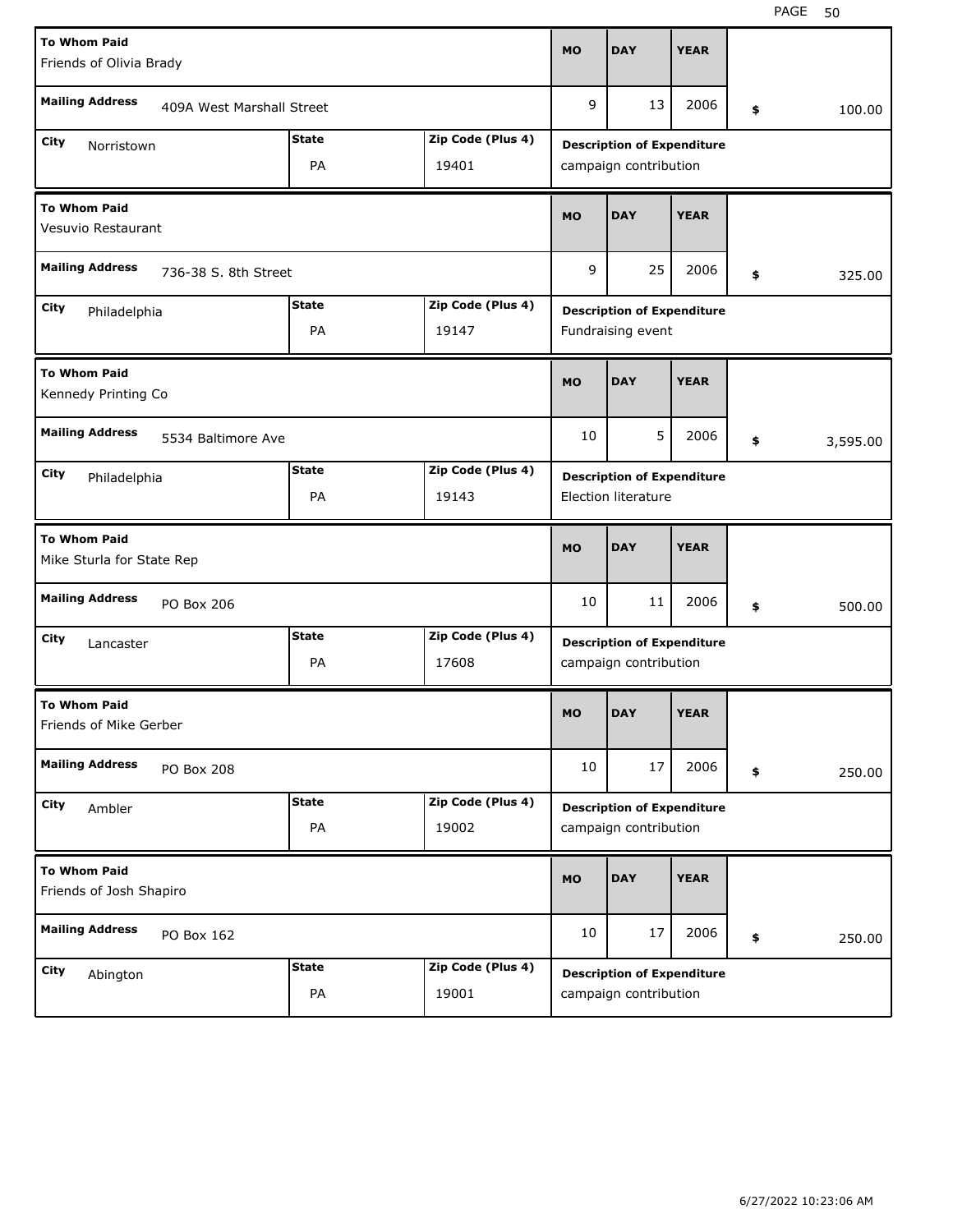| <b>To Whom Paid</b><br>Phyllis Mundy for State Representative |              |                                   | <b>MO</b> | <b>DAY</b>                        | <b>YEAR</b> |              |
|---------------------------------------------------------------|--------------|-----------------------------------|-----------|-----------------------------------|-------------|--------------|
| <b>Mailing Address</b><br>157 N. Gates Ave                    |              |                                   | 10        | 17                                | 2006        | \$<br>250.00 |
| City<br>Kingston                                              |              | <b>Description of Expenditure</b> |           |                                   |             |              |
|                                                               | PA           | 18704                             |           | campaign contribution             |             |              |
| <b>To Whom Paid</b><br>Friends of Jennifer Mann               |              |                                   | <b>MO</b> | <b>DAY</b>                        | <b>YEAR</b> |              |
| <b>Mailing Address</b><br>PO Box 1881                         |              |                                   | 10        | 17                                | 2006        | \$<br>250.00 |
| City<br>Allentown                                             | <b>State</b> | Zip Code (Plus 4)                 |           | <b>Description of Expenditure</b> |             |              |
|                                                               | PA           | 18105                             |           | campaign donation                 |             |              |
| <b>To Whom Paid</b><br>Committee to Re-Elect Carole Rubley    |              |                                   | <b>MO</b> | <b>DAY</b>                        | <b>YEAR</b> |              |
| <b>Mailing Address</b><br>621 Vassar Road                     |              |                                   | 10        | 17                                | 2006        | \$<br>250.00 |
| City<br>Wayne                                                 | <b>State</b> | Zip Code (Plus 4)                 |           | <b>Description of Expenditure</b> |             |              |
|                                                               | PA           | 19087                             |           | campaign contribution             |             |              |
|                                                               |              |                                   |           |                                   |             |              |
| <b>To Whom Paid</b><br>Friends of John J. Siptroth            |              |                                   | <b>MO</b> | <b>DAY</b>                        | <b>YEAR</b> |              |
| <b>Mailing Address</b><br>414 Airport Road                    |              |                                   | 10        | 17                                | 2006        | \$<br>250.00 |
| City<br>East Stroudsburg                                      | <b>State</b> | Zip Code (Plus 4)                 |           | <b>Description of Expenditure</b> |             |              |
|                                                               | PA           | 18301                             |           | campaign contribution             |             |              |
| <b>To Whom Paid</b><br>Smith 156 Committee                    |              |                                   | <b>MO</b> | <b>DAY</b>                        | <b>YEAR</b> |              |
| <b>Mailing Address</b><br>PO Box 683                          |              |                                   | 10        | 17                                | 2006        | \$<br>500.00 |
| City<br>West Chester                                          | <b>State</b> | Zip Code (Plus 4)                 |           | <b>Description of Expenditure</b> |             |              |
|                                                               | PA           | 19381                             |           | campaign contribution             |             |              |
| <b>To Whom Paid</b><br>Mike Sturla for State Representative   |              |                                   | MO        | <b>DAY</b>                        | <b>YEAR</b> |              |
| <b>Mailing Address</b><br>PO Box 206                          |              |                                   | 10        | 17                                | 2006        | \$<br>500.00 |
| City<br>Lancaster                                             | <b>State</b> | Zip Code (Plus 4)                 |           | <b>Description of Expenditure</b> |             |              |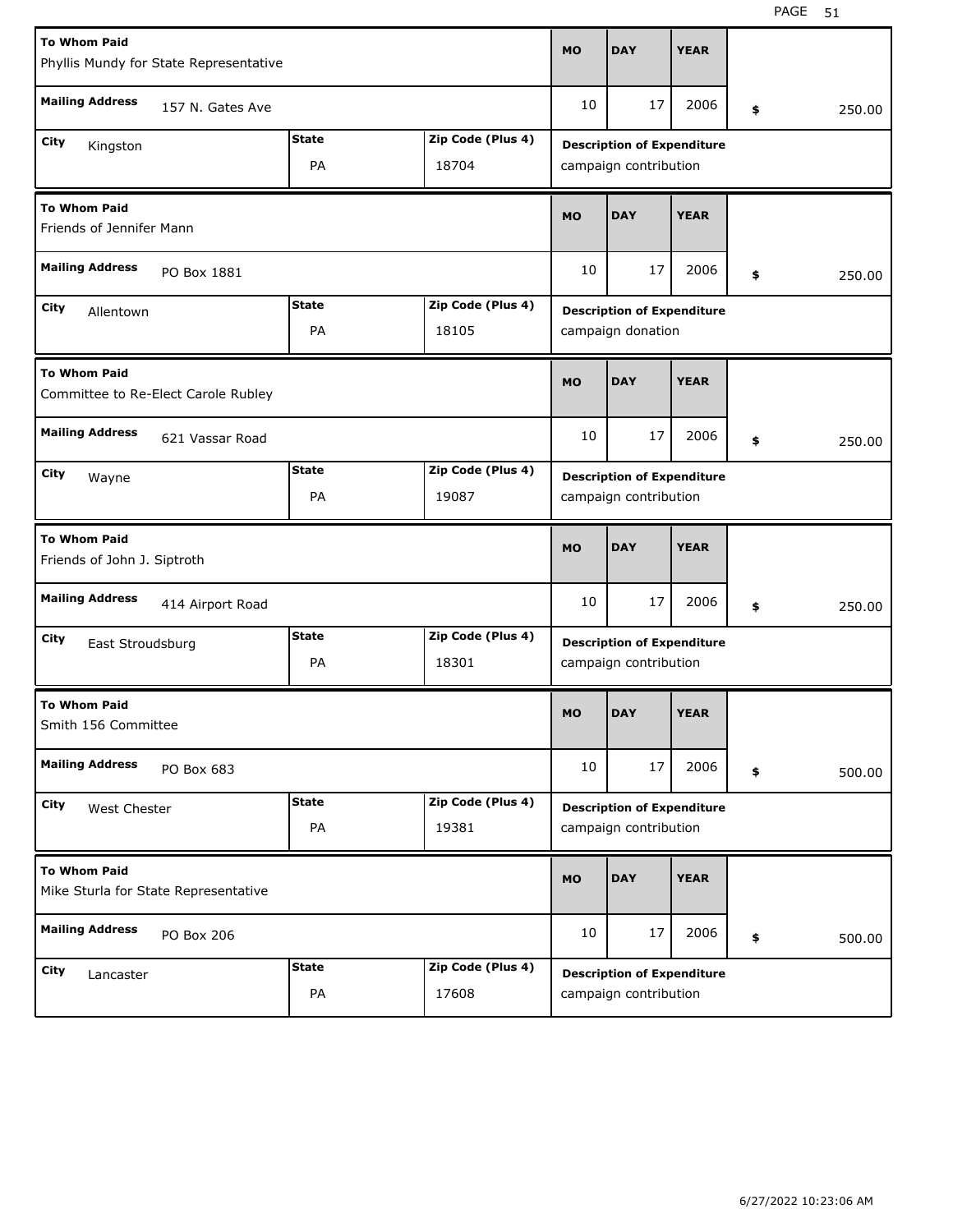| <b>To Whom Paid</b><br>Friends of Frank Dermody      |                                |              |                   |           | <b>DAY</b>                                                 | <b>YEAR</b> |                |  |
|------------------------------------------------------|--------------------------------|--------------|-------------------|-----------|------------------------------------------------------------|-------------|----------------|--|
| <b>Mailing Address</b>                               | PO Box 274                     |              |                   |           | 17                                                         | 2006        | \$<br>1,000.00 |  |
| City<br>Tarentum                                     |                                | <b>State</b> | Zip Code (Plus 4) |           | <b>Description of Expenditure</b>                          |             |                |  |
|                                                      |                                | PA           | 15084             |           | campaign contribution                                      |             |                |  |
| <b>To Whom Paid</b><br>Rendell for Governor          |                                |              |                   | <b>MO</b> | <b>DAY</b>                                                 | <b>YEAR</b> |                |  |
| <b>Mailing Address</b>                               | 123 S. Broad Street Suite 1220 |              |                   | 10        | 17                                                         | 2006        | \$<br>1,000.00 |  |
| City<br>Philadelphia                                 |                                | <b>State</b> | Zip Code (Plus 4) |           | <b>Description of Expenditure</b>                          |             |                |  |
|                                                      |                                | PA           | 19102             |           | campaign contribution                                      |             |                |  |
| <b>To Whom Paid</b><br>Friends of Linda Minger       |                                |              |                   | <b>MO</b> | <b>DAY</b>                                                 | <b>YEAR</b> |                |  |
| <b>Mailing Address</b>                               | PO Box 802                     |              |                   | 10        | 17                                                         | 2006        | \$<br>250.00   |  |
| City<br>Allentown                                    |                                | <b>State</b> | Zip Code (Plus 4) |           | <b>Description of Expenditure</b>                          |             |                |  |
|                                                      |                                | PA           | 18105             |           | campaign contribution                                      |             |                |  |
|                                                      |                                |              |                   |           |                                                            |             |                |  |
| <b>To Whom Paid</b><br>Friends of Olivia Brady       |                                |              |                   | <b>MO</b> | <b>DAY</b>                                                 | <b>YEAR</b> |                |  |
| <b>Mailing Address</b>                               | 409A W. Marshall St            |              |                   | 10        | 17                                                         | 2006        | \$<br>150.00   |  |
| City                                                 |                                | <b>State</b> | Zip Code (Plus 4) |           |                                                            |             |                |  |
| Norristown                                           |                                | PA           | 19401             |           | <b>Description of Expenditure</b><br>campaign contribution |             |                |  |
| <b>To Whom Paid</b><br>Committee to Elect Chris Ross |                                |              |                   | <b>MO</b> | <b>DAY</b>                                                 | <b>YEAR</b> |                |  |
| <b>Mailing Address</b>                               | 2 Concord Way                  |              |                   | 10        | 18                                                         | 2006        | \$<br>250.00   |  |
| City                                                 |                                | <b>State</b> | Zip Code (Plus 4) |           |                                                            |             |                |  |
| Chadds Ford                                          |                                | PA           | 19317             |           | <b>Description of Expenditure</b><br>campaign contribution |             |                |  |
| <b>To Whom Paid</b><br>Kennedy Printing Co           |                                |              |                   | <b>MO</b> | <b>DAY</b>                                                 | <b>YEAR</b> |                |  |
| <b>Mailing Address</b>                               | 5334 Baltimore Ave             |              |                   | 10        | 17                                                         | 2006        | \$<br>4,170.98 |  |
| City<br>Philadelphia                                 |                                | <b>State</b> | Zip Code (Plus 4) |           | <b>Description of Expenditure</b>                          |             |                |  |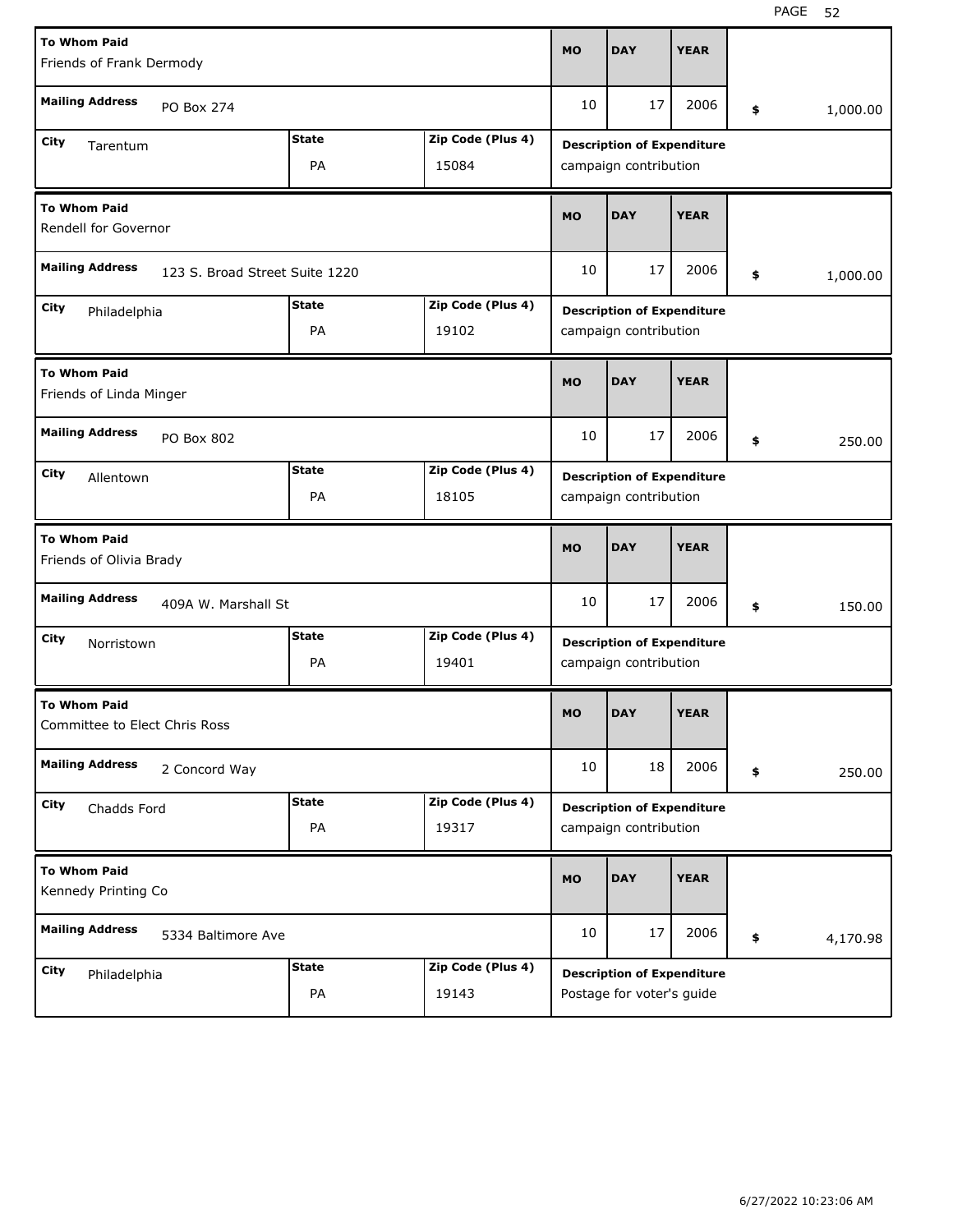| <b>To Whom Paid</b>                                    |                                   |                   | <b>MO</b>     | <b>DAY</b>                        | <b>YEAR</b> |    |          |
|--------------------------------------------------------|-----------------------------------|-------------------|---------------|-----------------------------------|-------------|----|----------|
| Matt Smith for State Representative                    |                                   |                   |               |                                   |             |    |          |
| <b>Mailing Address</b><br>PO Box 13445                 |                                   |                   | 10            | 20                                | 2006        | \$ | 500.00   |
| City<br>Pittsburgh                                     | <b>Description of Expenditure</b> |                   |               |                                   |             |    |          |
|                                                        | PA                                | 15243             |               | campaign contribution             |             |    |          |
| <b>To Whom Paid</b><br>Kennedy Printing Co             |                                   |                   | <b>MO</b>     | <b>DAY</b>                        | <b>YEAR</b> |    |          |
| <b>Mailing Address</b><br>5334 Baltimore Avenue        |                                   |                   | 10            | 25                                | 2006        | \$ | 7,086.28 |
| City<br>Philadelphia                                   | <b>State</b>                      | Zip Code (Plus 4) |               | <b>Description of Expenditure</b> |             |    |          |
|                                                        | PA                                | 19143             | voter's guide |                                   |             |    |          |
| <b>To Whom Paid</b><br>Planned Parenthood PA Advocates |                                   |                   | <b>MO</b>     | <b>DAY</b>                        | <b>YEAR</b> |    |          |
| <b>Mailing Address</b><br>300 N. 2nd St Suite 400      |                                   |                   | 11            | 2                                 | 2006        | \$ | 1,381.44 |
| City<br>Harrisburg                                     | <b>State</b>                      | Zip Code (Plus 4) |               | <b>Description of Expenditure</b> |             |    |          |
|                                                        | PA                                | 17101             |               | Postage reimbursement             |             |    |          |
|                                                        |                                   |                   |               |                                   |             |    |          |
| <b>To Whom Paid</b><br>Bill DeWeese Campaign Committee |                                   |                   | <b>MO</b>     | <b>DAY</b>                        | <b>YEAR</b> |    |          |
| <b>Mailing Address</b><br>PO Box 513                   |                                   |                   | 11            | 2                                 | 2006        | \$ | 250.00   |
| City<br>Harrisburg                                     | <b>State</b>                      | Zip Code (Plus 4) |               | <b>Description of Expenditure</b> |             |    |          |
|                                                        | PA                                | 17108             |               | campaign contribution             |             |    |          |
| <b>To Whom Paid</b><br>Friends of Mike Gerber          |                                   |                   | <b>MO</b>     | <b>DAY</b>                        | <b>YEAR</b> |    |          |
| <b>Mailing Address</b><br>PO Box 208                   |                                   |                   | 11            | 3                                 | 2006        | \$ | 500.00   |
| City<br>Ambler                                         | <b>State</b>                      | Zip Code (Plus 4) |               | <b>Description of Expenditure</b> |             |    |          |
|                                                        | PA                                | 19002             |               | campaign contribution             |             |    |          |
| <b>To Whom Paid</b><br>Friends of Josh Shapiro         |                                   |                   | <b>MO</b>     | <b>DAY</b>                        | <b>YEAR</b> |    |          |
| <b>Mailing Address</b><br>PO Box 162                   |                                   |                   | 11            | 3                                 | 2006        | \$ | 500.00   |
| City<br>Abington                                       | <b>State</b>                      | Zip Code (Plus 4) |               | <b>Description of Expenditure</b> |             |    |          |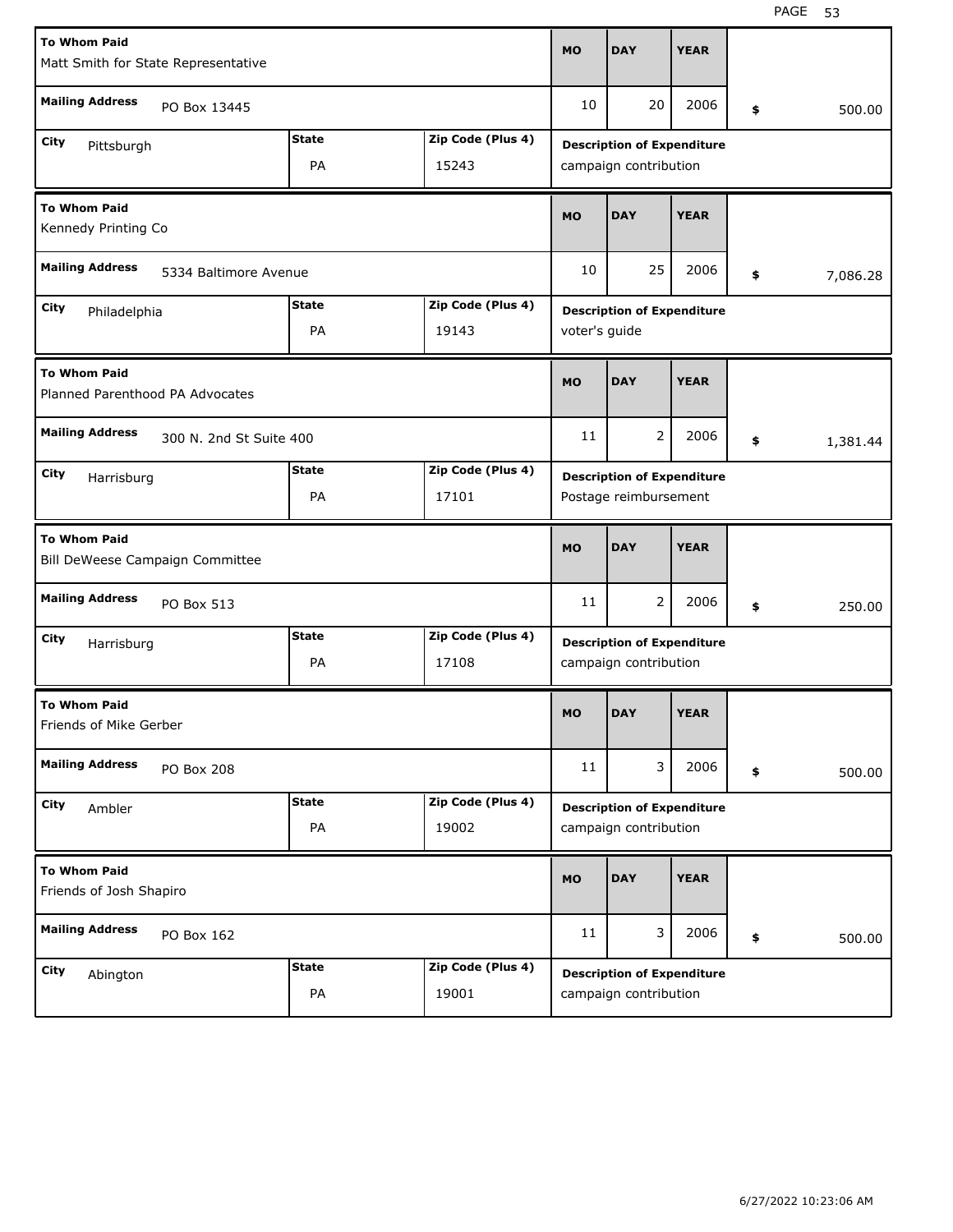| <b>To Whom Paid</b>                                    |                                   |                   | <b>MO</b> | <b>DAY</b>                        | <b>YEAR</b> |    |        |
|--------------------------------------------------------|-----------------------------------|-------------------|-----------|-----------------------------------|-------------|----|--------|
| Leach for State Representative                         |                                   |                   |           |                                   |             |    |        |
| <b>Mailing Address</b><br>PO Box 60178                 |                                   |                   | 11        | 3                                 | 2006        | \$ | 500.00 |
| City<br>King of Prussia                                | <b>Description of Expenditure</b> |                   |           |                                   |             |    |        |
|                                                        | PA                                | 19406             |           | campaign donation                 |             |    |        |
| <b>To Whom Paid</b><br>Committee to Elect Chris Ross   |                                   |                   | <b>MO</b> | <b>DAY</b>                        | <b>YEAR</b> |    |        |
| <b>Mailing Address</b><br>2 Concord Way                |                                   |                   | 11        | 3                                 | 2006        | \$ | 250.00 |
| City<br>Chadds Ford                                    | <b>State</b>                      | Zip Code (Plus 4) |           | <b>Description of Expenditure</b> |             |    |        |
|                                                        | PA                                | 19317             |           | campaign contribution             |             |    |        |
| <b>To Whom Paid</b><br>Bill DeWeese Campaign Committee |                                   |                   | <b>MO</b> | <b>DAY</b>                        | <b>YEAR</b> |    |        |
| <b>Mailing Address</b><br>PO Box 513                   |                                   |                   | 11        | 3                                 | 2006        | \$ | 500.00 |
| City<br>Harrisburg                                     | <b>State</b>                      | Zip Code (Plus 4) |           | <b>Description of Expenditure</b> |             |    |        |
|                                                        | PA                                | 17108             |           | campaign contribution             |             |    |        |
|                                                        |                                   |                   |           |                                   |             |    |        |
| <b>To Whom Paid</b><br>Friends of John J. Siptroth     |                                   |                   | <b>MO</b> | <b>DAY</b>                        | <b>YEAR</b> |    |        |
| <b>Mailing Address</b><br>414 Airport Road             |                                   |                   | 11        | 3                                 | 2006        | \$ | 500.00 |
| City<br>East Stroudsburg                               | <b>State</b>                      | Zip Code (Plus 4) |           | <b>Description of Expenditure</b> |             |    |        |
|                                                        | PA                                | 18301             |           | campaign contribution             |             |    |        |
| <b>To Whom Paid</b><br>DePasquale for 95th             |                                   |                   | <b>MO</b> | <b>DAY</b>                        | <b>YEAR</b> |    |        |
| <b>Mailing Address</b><br>PO Box 1822                  |                                   |                   | 11        | 3                                 | 2006        | \$ | 300.00 |
| City<br>York                                           | <b>State</b>                      | Zip Code (Plus 4) |           | <b>Description of Expenditure</b> |             |    |        |
|                                                        | PA                                | 17405             |           | campaign contribution             |             |    |        |
| <b>To Whom Paid</b><br>Planned Parenthood PA Advocates |                                   |                   | <b>MO</b> | <b>DAY</b>                        | <b>YEAR</b> |    |        |
| <b>Mailing Address</b><br>300 N. 2nd Street Suite 400  |                                   |                   | 11        | 10                                | 2006        | \$ | 14.87  |
| City<br>Harrisburg                                     | <b>State</b>                      | Zip Code (Plus 4) |           | <b>Description of Expenditure</b> |             |    |        |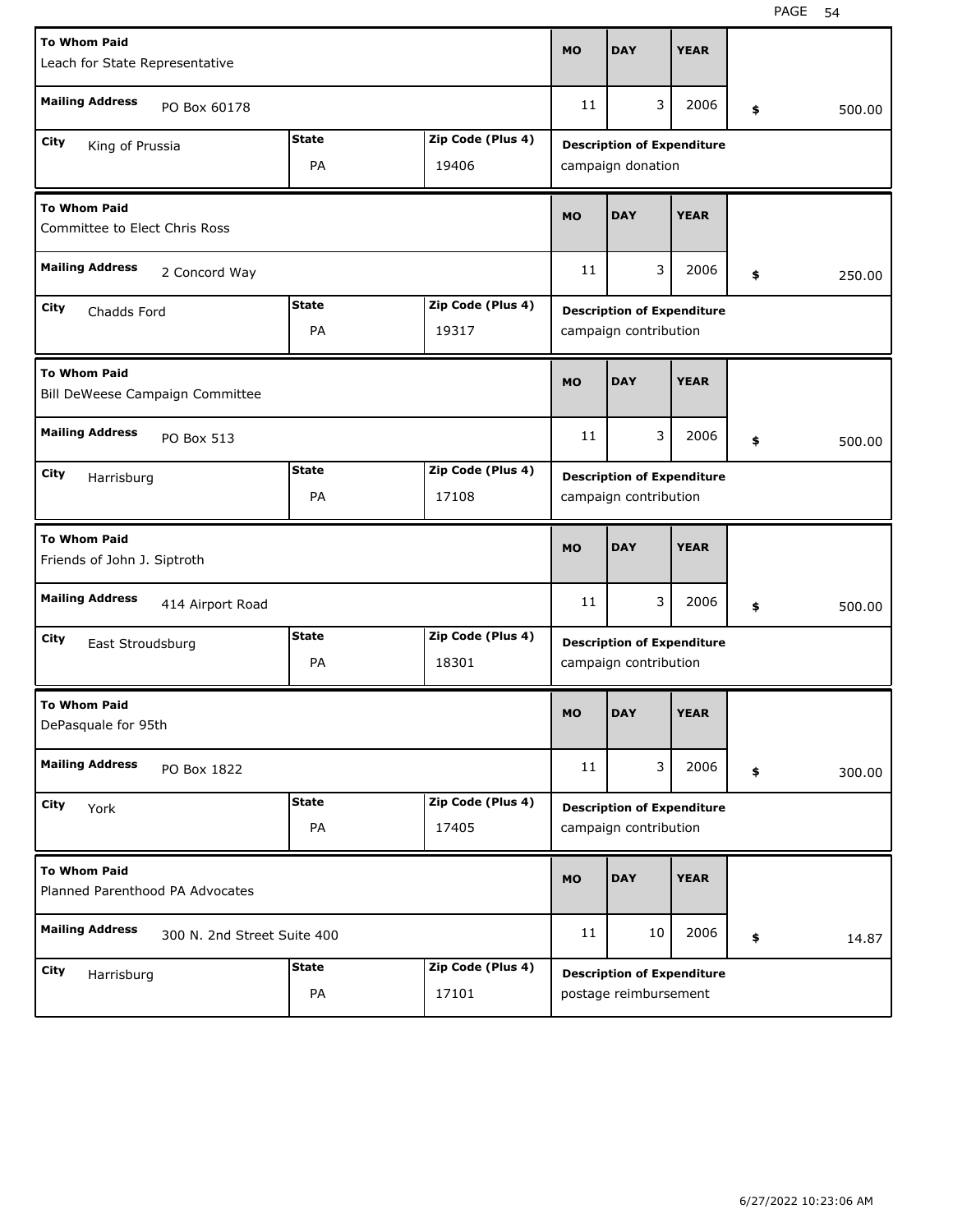| <b>To Whom Paid</b><br>Tanyee Gardner                     |                                   |              |                   |               | <b>DAY</b>                        | <b>YEAR</b> |     |          |
|-----------------------------------------------------------|-----------------------------------|--------------|-------------------|---------------|-----------------------------------|-------------|-----|----------|
| <b>Mailing Address</b>                                    | 1432 W. Girard Avenue             |              |                   |               | 13                                | 2006        | \$. | 150.00   |
| Zip Code (Plus 4)<br><b>State</b><br>City<br>Philadelphia |                                   |              |                   |               | <b>Description of Expenditure</b> |             |     |          |
| PA<br>19130                                               |                                   |              |                   | election work |                                   |             |     |          |
| <b>To Whom Paid</b><br>Jennifer Brennan                   |                                   |              |                   | <b>MO</b>     | <b>DAY</b>                        | <b>YEAR</b> |     |          |
| <b>Mailing Address</b>                                    | 1815 John F Kennedy Blvd Apt 2016 |              |                   | 11            | 13                                | 2006        | \$  | 80.00    |
| City<br>Philadelphia                                      |                                   | <b>State</b> | Zip Code (Plus 4) |               | <b>Description of Expenditure</b> |             |     |          |
|                                                           |                                   | PA           | 19103             | election work |                                   |             |     |          |
| <b>To Whom Paid</b><br>Deborah Dowlin                     |                                   |              |                   | <b>MO</b>     | <b>DAY</b>                        | <b>YEAR</b> |     |          |
| <b>Mailing Address</b>                                    | 6604 Wayne Avenue                 |              |                   | 11            | 13                                | 2006        | \$  | 330.00   |
| City<br>Philadelphia                                      |                                   | <b>State</b> | Zip Code (Plus 4) |               | <b>Description of Expenditure</b> |             |     |          |
|                                                           |                                   | PA           | 19119             | election work |                                   |             |     |          |
|                                                           |                                   |              |                   |               |                                   |             |     |          |
| <b>To Whom Paid</b><br>Amos Huron                         |                                   |              |                   | <b>MO</b>     | <b>DAY</b>                        | <b>YEAR</b> |     |          |
| <b>Mailing Address</b>                                    | 764 S. 18th St                    |              |                   | 11            | 13                                | 2006        | \$  | 750.00   |
| City                                                      |                                   | <b>State</b> | Zip Code (Plus 4) |               |                                   |             |     |          |
| Philadelphia                                              |                                   | PA           | 19146             | election work | <b>Description of Expenditure</b> |             |     |          |
| <b>To Whom Paid</b><br>Sari Stevens                       |                                   |              |                   | MO            | <b>DAY</b>                        | <b>YEAR</b> |     |          |
| <b>Mailing Address</b>                                    | 14 Grinnell Drive                 |              |                   | 11            | 20                                | 2006        | \$  | 1,365.00 |
| City                                                      |                                   | <b>State</b> | Zip Code (Plus 4) |               |                                   |             |     |          |
| Camp Hill                                                 |                                   | PA           | 17011             | election work | <b>Description of Expenditure</b> |             |     |          |
| <b>To Whom Paid</b><br>Deborah Dowlin                     |                                   |              |                   | <b>MO</b>     | <b>DAY</b>                        | <b>YEAR</b> |     |          |
| <b>Mailing Address</b>                                    | 6604 Wayne Ave                    |              |                   | 11            | 29                                | 2006        | \$  | 454.50   |
| City<br>Philadelphia                                      |                                   | <b>State</b> | Zip Code (Plus 4) |               | <b>Description of Expenditure</b> |             |     |          |